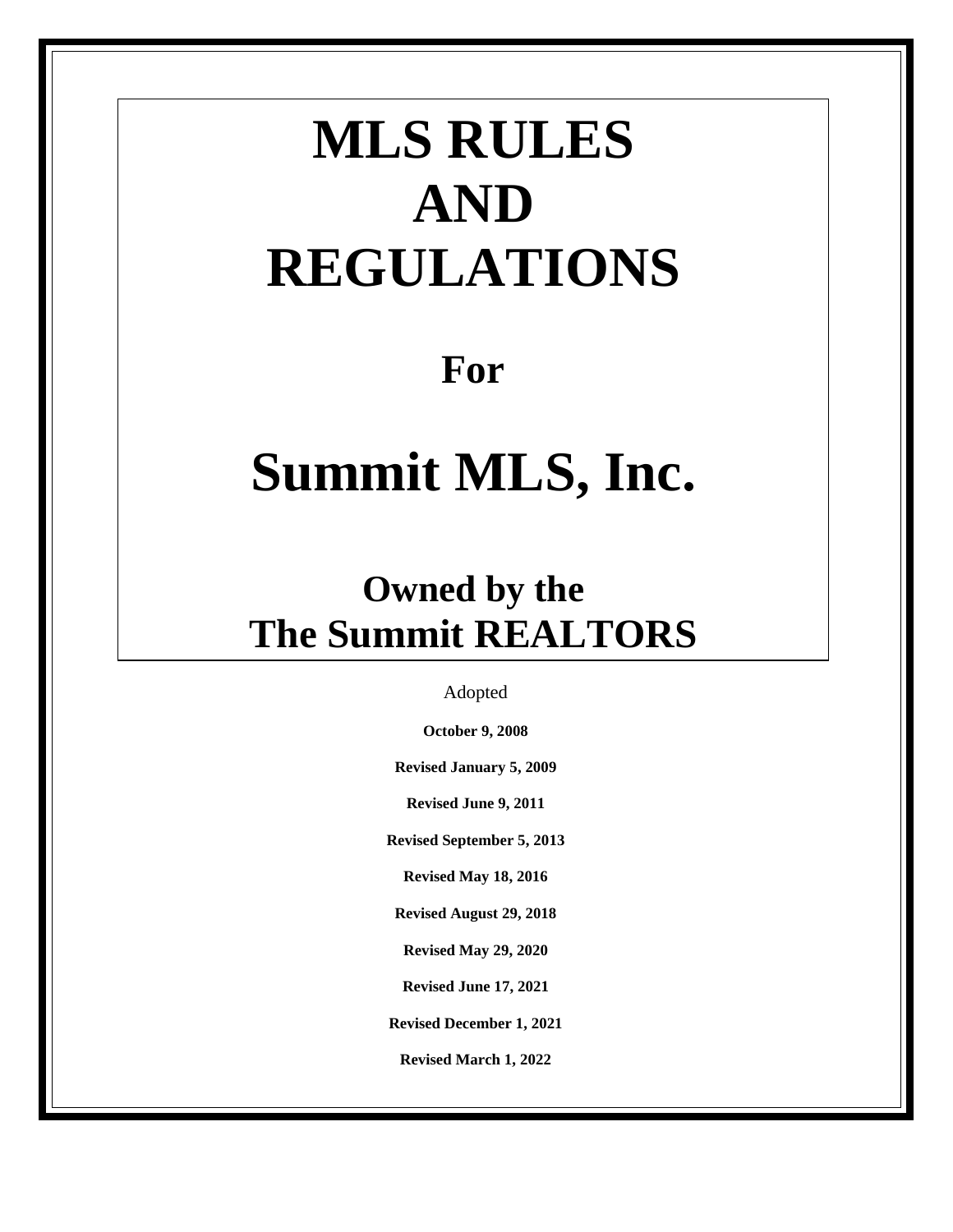# **TABLE OF CONTENTS**

| Section 1.01<br>Listings Subject to Rules and Regulations of the MLS 8<br>Section 1.1<br>Section 1.2<br>Section 1.3<br>Section 1.4<br>Section 1.5<br>Section 1.6<br>Section 1.7<br>Section 1.8<br>Section 1.9<br>No Control of Commission Rates or Fees Charged by<br>Section 1.10<br>Expiration, Extension, and Renewal of Listings10<br>Section 1.11<br>Section 1.12<br>Section 1.13<br>Section 1.14<br>Section 1.15<br>Section 1.16<br>Section 1.17<br>Section 1.18<br>Section 2.1<br>Section 2.2<br>Section 2.3<br>Rights of Cooperating Broker in Presentation of Offers 12<br>Section 2.4<br>Rights of Listing Broker in Presentation of Counter-Offer 13<br>Section 2.5<br>Section 2.6<br>Reporting Resolutions of Contingencies 14<br>Section 2.7<br>Section 2.8<br>Section 2.9<br>Entry or Submission of Cancellation Pending Sale 14<br>Section 2.10<br>Section 3<br>Section 3.1<br>Section 4<br>PROHIBITIONS<br>Section 4.1<br>Section 4.2<br>Section 4.3<br>Section 4.4<br>Solicitation of Listings Entered or Submitted to the MLS 15<br>Section 4.5 | Section 1 |  |  |  |
|-------------------------------------------------------------------------------------------------------------------------------------------------------------------------------------------------------------------------------------------------------------------------------------------------------------------------------------------------------------------------------------------------------------------------------------------------------------------------------------------------------------------------------------------------------------------------------------------------------------------------------------------------------------------------------------------------------------------------------------------------------------------------------------------------------------------------------------------------------------------------------------------------------------------------------------------------------------------------------------------------------------------------------------------------------------------|-----------|--|--|--|
|                                                                                                                                                                                                                                                                                                                                                                                                                                                                                                                                                                                                                                                                                                                                                                                                                                                                                                                                                                                                                                                                   |           |  |  |  |
|                                                                                                                                                                                                                                                                                                                                                                                                                                                                                                                                                                                                                                                                                                                                                                                                                                                                                                                                                                                                                                                                   |           |  |  |  |
|                                                                                                                                                                                                                                                                                                                                                                                                                                                                                                                                                                                                                                                                                                                                                                                                                                                                                                                                                                                                                                                                   |           |  |  |  |
|                                                                                                                                                                                                                                                                                                                                                                                                                                                                                                                                                                                                                                                                                                                                                                                                                                                                                                                                                                                                                                                                   |           |  |  |  |
|                                                                                                                                                                                                                                                                                                                                                                                                                                                                                                                                                                                                                                                                                                                                                                                                                                                                                                                                                                                                                                                                   |           |  |  |  |
|                                                                                                                                                                                                                                                                                                                                                                                                                                                                                                                                                                                                                                                                                                                                                                                                                                                                                                                                                                                                                                                                   |           |  |  |  |
|                                                                                                                                                                                                                                                                                                                                                                                                                                                                                                                                                                                                                                                                                                                                                                                                                                                                                                                                                                                                                                                                   |           |  |  |  |
|                                                                                                                                                                                                                                                                                                                                                                                                                                                                                                                                                                                                                                                                                                                                                                                                                                                                                                                                                                                                                                                                   |           |  |  |  |
|                                                                                                                                                                                                                                                                                                                                                                                                                                                                                                                                                                                                                                                                                                                                                                                                                                                                                                                                                                                                                                                                   |           |  |  |  |
|                                                                                                                                                                                                                                                                                                                                                                                                                                                                                                                                                                                                                                                                                                                                                                                                                                                                                                                                                                                                                                                                   |           |  |  |  |
|                                                                                                                                                                                                                                                                                                                                                                                                                                                                                                                                                                                                                                                                                                                                                                                                                                                                                                                                                                                                                                                                   |           |  |  |  |
|                                                                                                                                                                                                                                                                                                                                                                                                                                                                                                                                                                                                                                                                                                                                                                                                                                                                                                                                                                                                                                                                   |           |  |  |  |
|                                                                                                                                                                                                                                                                                                                                                                                                                                                                                                                                                                                                                                                                                                                                                                                                                                                                                                                                                                                                                                                                   |           |  |  |  |
|                                                                                                                                                                                                                                                                                                                                                                                                                                                                                                                                                                                                                                                                                                                                                                                                                                                                                                                                                                                                                                                                   |           |  |  |  |
|                                                                                                                                                                                                                                                                                                                                                                                                                                                                                                                                                                                                                                                                                                                                                                                                                                                                                                                                                                                                                                                                   |           |  |  |  |
|                                                                                                                                                                                                                                                                                                                                                                                                                                                                                                                                                                                                                                                                                                                                                                                                                                                                                                                                                                                                                                                                   |           |  |  |  |
|                                                                                                                                                                                                                                                                                                                                                                                                                                                                                                                                                                                                                                                                                                                                                                                                                                                                                                                                                                                                                                                                   |           |  |  |  |
|                                                                                                                                                                                                                                                                                                                                                                                                                                                                                                                                                                                                                                                                                                                                                                                                                                                                                                                                                                                                                                                                   |           |  |  |  |
|                                                                                                                                                                                                                                                                                                                                                                                                                                                                                                                                                                                                                                                                                                                                                                                                                                                                                                                                                                                                                                                                   |           |  |  |  |
|                                                                                                                                                                                                                                                                                                                                                                                                                                                                                                                                                                                                                                                                                                                                                                                                                                                                                                                                                                                                                                                                   |           |  |  |  |
|                                                                                                                                                                                                                                                                                                                                                                                                                                                                                                                                                                                                                                                                                                                                                                                                                                                                                                                                                                                                                                                                   | Section 2 |  |  |  |
|                                                                                                                                                                                                                                                                                                                                                                                                                                                                                                                                                                                                                                                                                                                                                                                                                                                                                                                                                                                                                                                                   |           |  |  |  |
|                                                                                                                                                                                                                                                                                                                                                                                                                                                                                                                                                                                                                                                                                                                                                                                                                                                                                                                                                                                                                                                                   |           |  |  |  |
|                                                                                                                                                                                                                                                                                                                                                                                                                                                                                                                                                                                                                                                                                                                                                                                                                                                                                                                                                                                                                                                                   |           |  |  |  |
|                                                                                                                                                                                                                                                                                                                                                                                                                                                                                                                                                                                                                                                                                                                                                                                                                                                                                                                                                                                                                                                                   |           |  |  |  |
|                                                                                                                                                                                                                                                                                                                                                                                                                                                                                                                                                                                                                                                                                                                                                                                                                                                                                                                                                                                                                                                                   |           |  |  |  |
|                                                                                                                                                                                                                                                                                                                                                                                                                                                                                                                                                                                                                                                                                                                                                                                                                                                                                                                                                                                                                                                                   |           |  |  |  |
|                                                                                                                                                                                                                                                                                                                                                                                                                                                                                                                                                                                                                                                                                                                                                                                                                                                                                                                                                                                                                                                                   |           |  |  |  |
|                                                                                                                                                                                                                                                                                                                                                                                                                                                                                                                                                                                                                                                                                                                                                                                                                                                                                                                                                                                                                                                                   |           |  |  |  |
|                                                                                                                                                                                                                                                                                                                                                                                                                                                                                                                                                                                                                                                                                                                                                                                                                                                                                                                                                                                                                                                                   |           |  |  |  |
|                                                                                                                                                                                                                                                                                                                                                                                                                                                                                                                                                                                                                                                                                                                                                                                                                                                                                                                                                                                                                                                                   |           |  |  |  |
|                                                                                                                                                                                                                                                                                                                                                                                                                                                                                                                                                                                                                                                                                                                                                                                                                                                                                                                                                                                                                                                                   |           |  |  |  |
|                                                                                                                                                                                                                                                                                                                                                                                                                                                                                                                                                                                                                                                                                                                                                                                                                                                                                                                                                                                                                                                                   |           |  |  |  |
|                                                                                                                                                                                                                                                                                                                                                                                                                                                                                                                                                                                                                                                                                                                                                                                                                                                                                                                                                                                                                                                                   |           |  |  |  |
|                                                                                                                                                                                                                                                                                                                                                                                                                                                                                                                                                                                                                                                                                                                                                                                                                                                                                                                                                                                                                                                                   |           |  |  |  |
|                                                                                                                                                                                                                                                                                                                                                                                                                                                                                                                                                                                                                                                                                                                                                                                                                                                                                                                                                                                                                                                                   |           |  |  |  |
|                                                                                                                                                                                                                                                                                                                                                                                                                                                                                                                                                                                                                                                                                                                                                                                                                                                                                                                                                                                                                                                                   |           |  |  |  |
|                                                                                                                                                                                                                                                                                                                                                                                                                                                                                                                                                                                                                                                                                                                                                                                                                                                                                                                                                                                                                                                                   |           |  |  |  |
|                                                                                                                                                                                                                                                                                                                                                                                                                                                                                                                                                                                                                                                                                                                                                                                                                                                                                                                                                                                                                                                                   |           |  |  |  |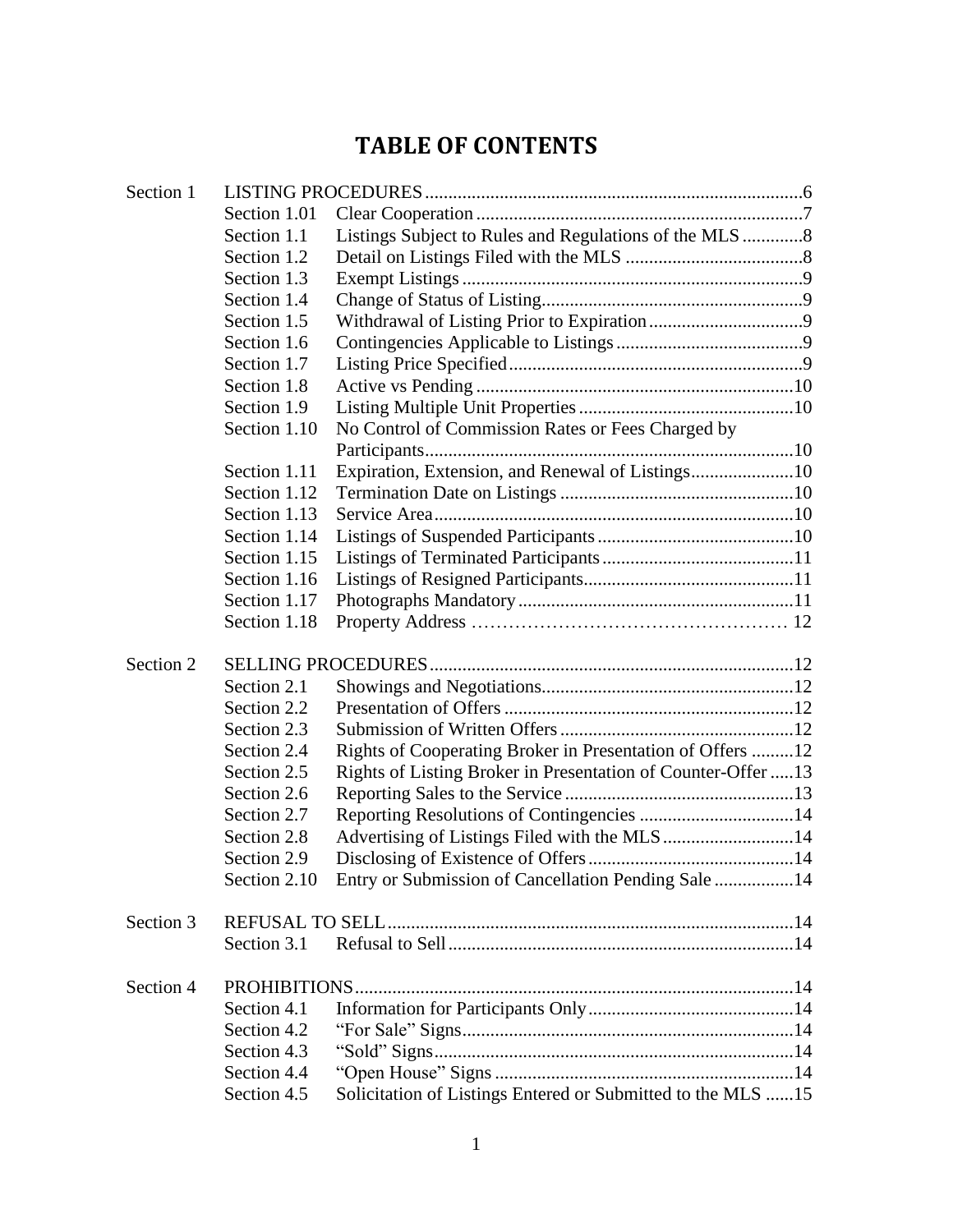|            | Section 4.6                                     |                                                       |  |
|------------|-------------------------------------------------|-------------------------------------------------------|--|
|            | Section 4.7                                     |                                                       |  |
|            |                                                 |                                                       |  |
| Section 5  |                                                 |                                                       |  |
|            | Section 5.1                                     | Cooperative Compensation Specified on each Listing 15 |  |
|            | Section 5.2                                     |                                                       |  |
|            | Section 5.3                                     |                                                       |  |
|            | Section 5.4                                     | Dual or Variable Rate Commission Arrangements 17      |  |
|            | Section 5.5                                     | Display of Listing Broker's Offer of Compensation  18 |  |
| Section 6  |                                                 |                                                       |  |
|            | Section 6.1                                     |                                                       |  |
|            | Section 6.2                                     |                                                       |  |
|            | Section 6.3                                     |                                                       |  |
|            | Section 6.4                                     |                                                       |  |
|            | Section 6.5                                     |                                                       |  |
|            | Section 6.6                                     |                                                       |  |
| Section 7  |                                                 |                                                       |  |
|            |                                                 |                                                       |  |
|            | Section 7.1                                     |                                                       |  |
|            | Section 7.2                                     |                                                       |  |
|            | Section 7.3                                     | Applicability of Rules to Users and/or Subscribers20  |  |
| Section 8  |                                                 |                                                       |  |
| Section 9  |                                                 | ENFORCEMENT OF RULES AND REGULATIONS 21               |  |
|            | Section 9.1                                     |                                                       |  |
|            | Section 9.2                                     |                                                       |  |
|            | Section 9.3                                     |                                                       |  |
|            | Section 9.4                                     |                                                       |  |
|            | Section 9.5                                     |                                                       |  |
|            | Section 9.6                                     |                                                       |  |
| Section 10 |                                                 |                                                       |  |
|            |                                                 |                                                       |  |
|            | Section 10.1                                    |                                                       |  |
|            | Section 10.2                                    | MLS Not Responsible for Accuracy of Information 22    |  |
| Section 11 | OWNERSHIP OF MLS DATA, PHOTOS, COMPILATIONS AND |                                                       |  |
|            | COPYRIGHTS.                                     |                                                       |  |
|            |                                                 |                                                       |  |
|            | Section 11.2                                    |                                                       |  |
|            | Section 11.3                                    |                                                       |  |
| Section 12 |                                                 |                                                       |  |
|            | Section 12.1                                    |                                                       |  |
|            | Section 12.2                                    |                                                       |  |
|            |                                                 |                                                       |  |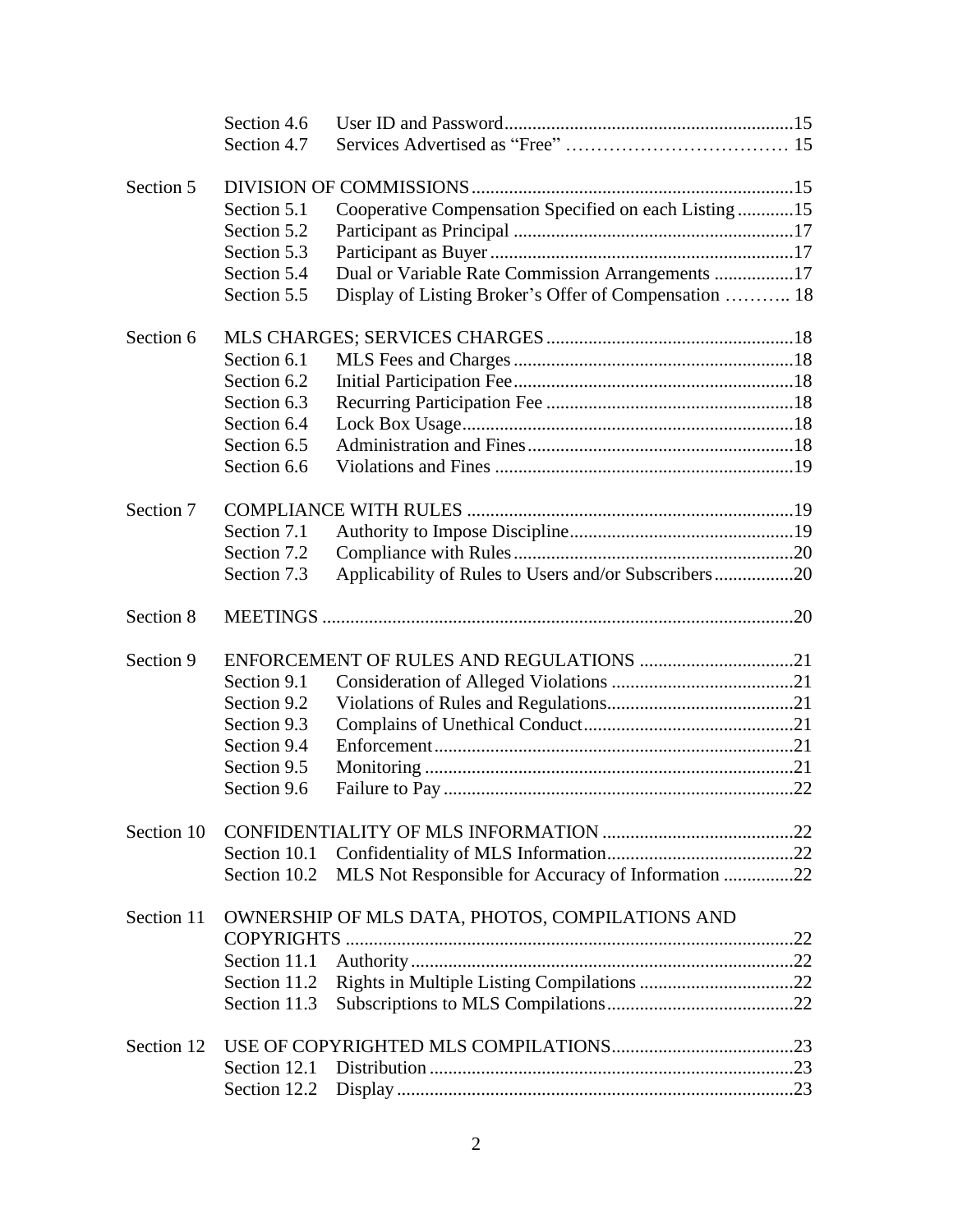| Section 19 MODEL VIRTUAL OFFICE WEBSITE (VOW) RULES FOR MLSs 30 |  |
|-----------------------------------------------------------------|--|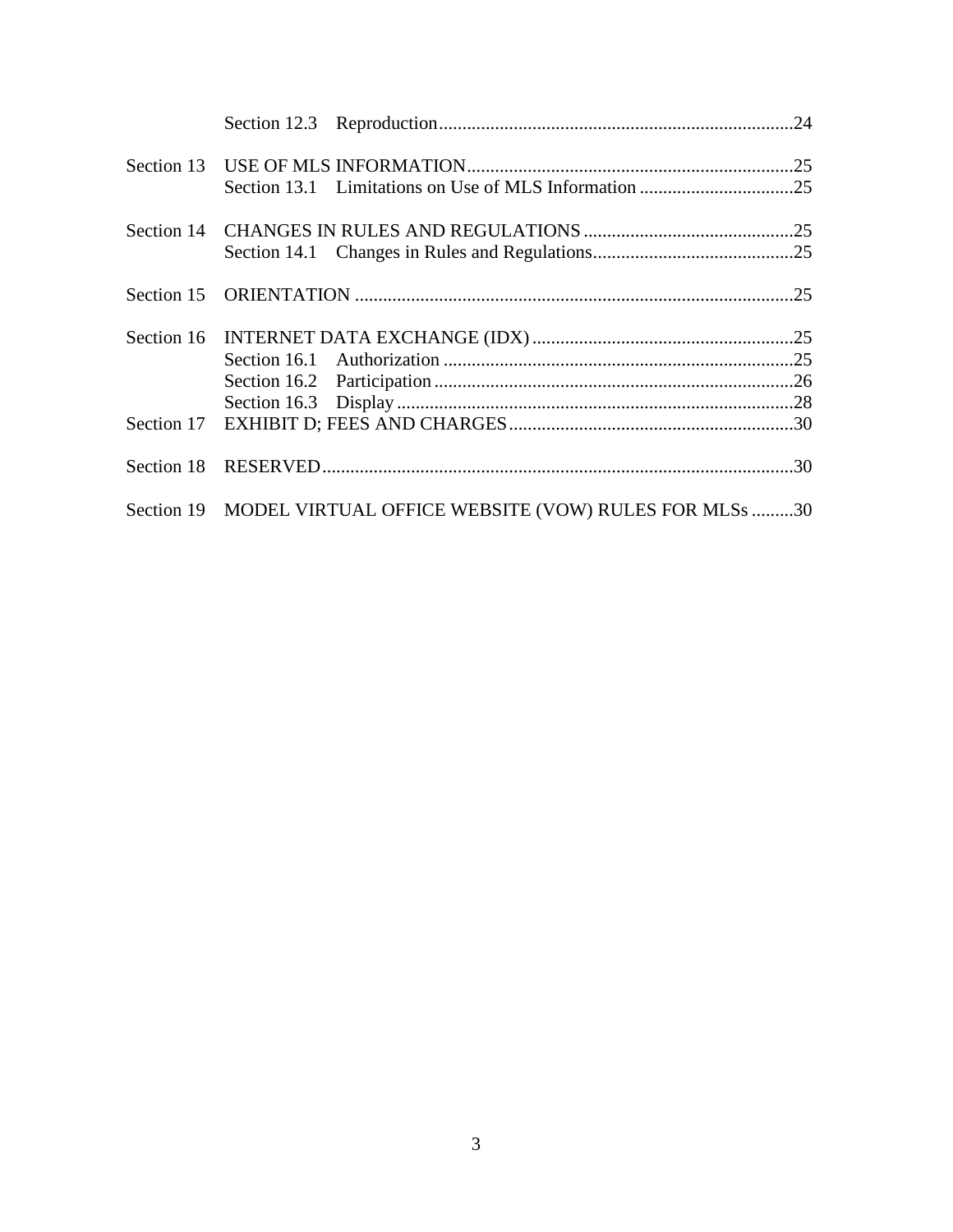## **RULES AND REGULATIONS FOR THE SUMMIT MLS, INC.**

Every Participant of the MLS agrees to follow and be subject to these Rules and Regulations. Every Listing shall conform to these Rules and Regulations.

#### **DEFINITIONS**

The following terms shall have the following meanings. Capitalized terms not otherwise defined herein shall have the meaning set forth in the Agreement.

**"Agreement"** means that certain Compliance Agreement by and among a Participant, Summit MLS, Inc. and a Vendor relating to the use of the MLS. Also referred to as the Three Party Agreement.

"**Board"** means Summit MLS, Inc. Board of Directors.

**"Confidential Information**" refers to information submitted to the MLS that is designated as confidential by these Rules and Regulations.

**"Confidential MLS Information MLS**" means all of the data in the MLS available to Participants and subscribers in compliance with the MLS Rules and Regulations.

**"IDX"** means Internet Data Exchange as further described in Section 16.

"**Listing"** means the data and other information regarding certain real property, which is used in connection with the listing, marketing, and sale of real property.

**"Listing Agreement**" means the contract, as it may be amended from time to time, between a seller and a listing broker who is a Participant of the MLS whereby the broker undertakes to market real property at a particular price (the "List Price").

**"Listing Input Form**" means the collection of data entry fields made available by the MLS to Participants for listing input, changes to listings, and similar purposes, whether such form is in printed form or electronic form.

**"MLS"** means the data collection and dissemination system of the Board, which makes the Confidential MLS Information MLS available to Participants in accordance with these Rules and Regulations.

**"MLS Administrator**" means the individual or individuals designated by the Board to manage the MLS.

**"MLS Compilation"** means any format in which property listing data is collected and disseminated to the Participants, including, but not limited to, bound book, loose-leaf binder,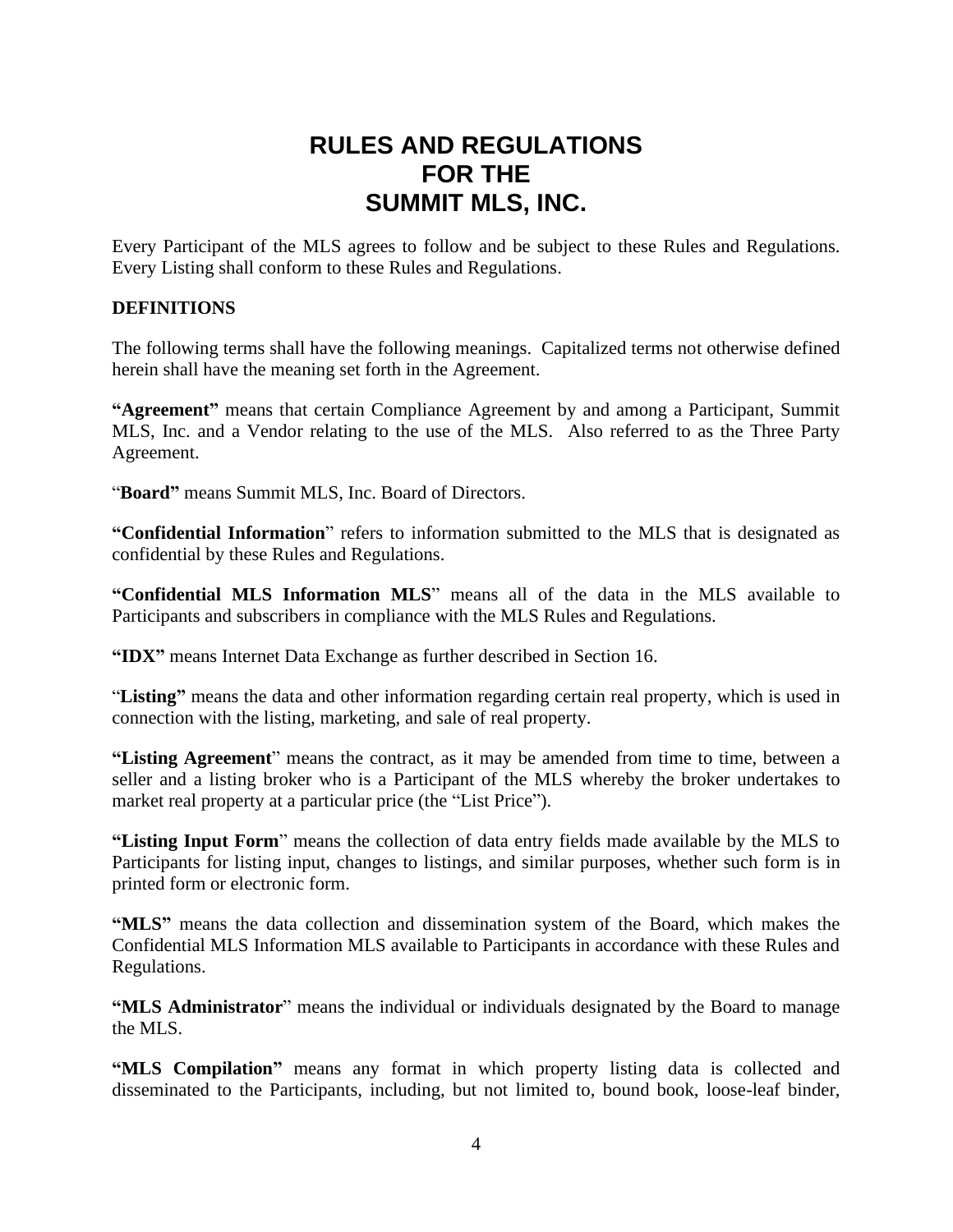computer database, card file, or any other format determined by the Board.

**"Modified Public MLS"** means that portion of the Confidential MLS Information MLS that the MLS elects to make available to Participants for use on the Participant's website, as further defined in Sections 13 and 16 of the MLS Rules and Regulations.

**"Participants"** means any REALTOR® of this or any other Board who is a principal, partner, corporate officer, or branch office manager acting on behalf of a principal, without further qualification, except as otherwise stipulated in these bylaws, shall be eligible to participate in Multiple Listing upon agreeing in writing to conform to the rules and regulations thereof and to pay the costs incidental thereto.\* However, under no circumstances is any individual or firm, regardless of membership status, entitled to Multiple Listing Service "membership" or "participation" unless they hold a current, valid real estate broker's license and offer or accept compensation to and from other Participants or are licensed or certified by an appropriate state regulatory agency to engage in the appraisal of real property.\*\* Use of information developed by or published by a Board Multiple Listing Service is strictly limited to the activities authorized under a Participant's licensure(s) or certification and unauthorized uses are prohibited. Further, none of the foregoing is intended to convey "participation" or "membership" or any right of access to information developed by or published by a Board Multiple Listing Service where access to such information is prohibited by law.

Note: Mere possession of a broker's license is not sufficient to qualify for MLS participation. Rather, the requirement that an individual or firm offers or accepts cooperation and compensation means that the Participant actively endeavors during the operation of its real estate business to list real property of the type listed on the MLS and/or to accept offers of cooperation and compensation made by listing brokers or agents in the MLS. "Actively" means on a continual and ongoing basis during the operation of the Participant's real estate business. The ''actively" requirement is not intended to preclude MLS participation by a Participant or potential Participant that operates a real estate business on a part-time, seasonal, or similarly time-limited basis or that has its business interrupted by periods of relative inactivity occasioned by market conditions. Similarly, the requirement is not intended to deny MLS participation to a Participant or potential Participant who has not achieved a minimum number of transactions despite good faith efforts. Nor is it intended to permit an MLS to deny participation based on the level of service provided by the Participant or potential Participant as long as the level of service satisfies state law.

The key is that the Participant or potential Participant actively endeavors to make or accept offers of cooperation and compensation with respect to properties of the type that are listed on the MLS in which participation is sought. This requirement does not permit an MLS to deny participation to a Participant or potential Participant that operates a "Virtual Office Website" (VOW) (including a VOW that the Participant uses to refer customers to other Participants) if the Participant or potential Participant actively endeavors to make or accept offers of cooperation and compensation. An MLS may evaluate whether a Participant or potential Participant actively endeavors during the operation of its real estate business to offer or accept cooperation and compensation only if the MLS has a reasonable basis to believe that the Participant or potential Participant is in fact not doing so. The membership requirement shall be applied in a nondiscriminatory manner to all Participants and potential Participants.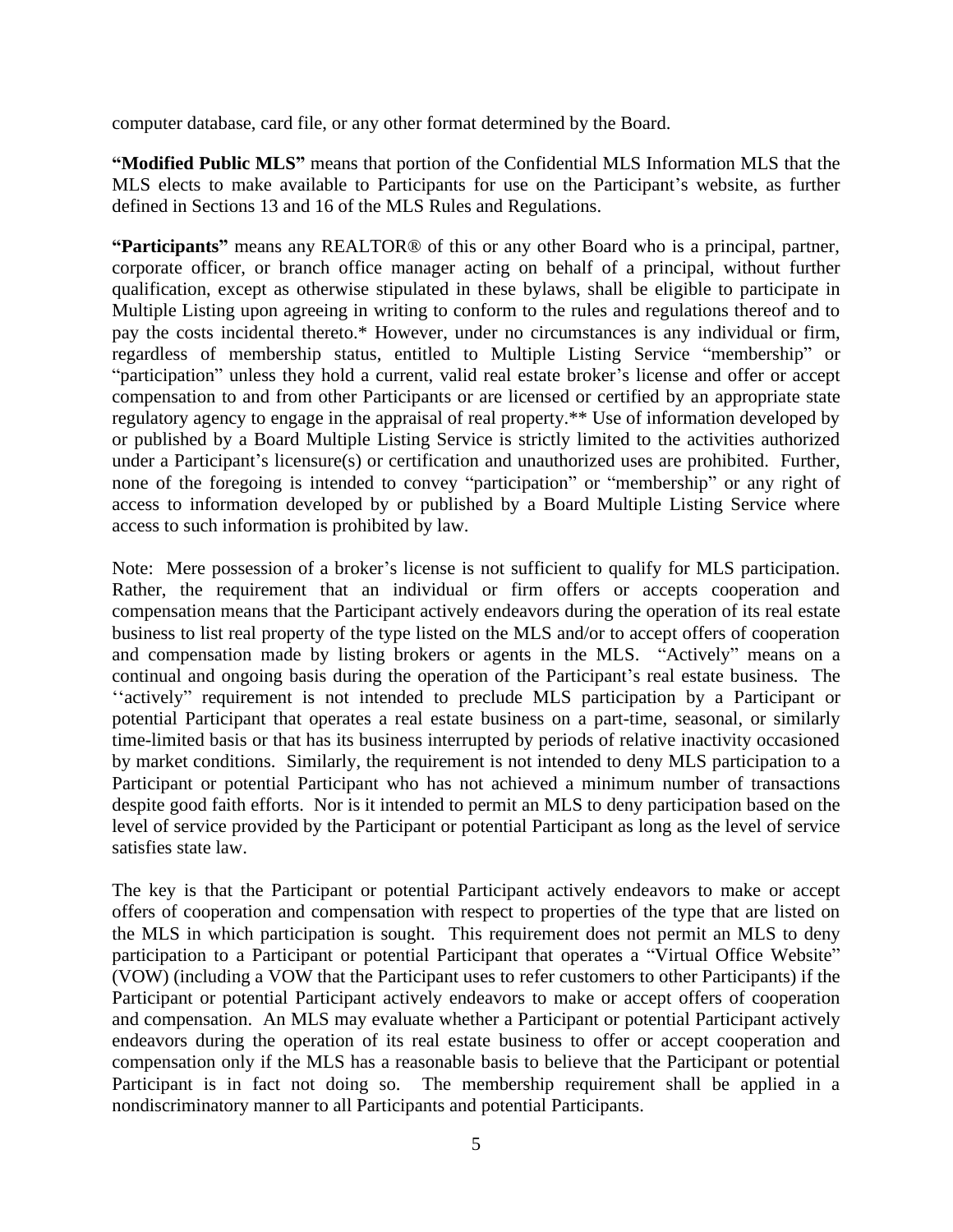**"Public MLS"** means that portion of the Confidential MLS Information MLS that the Board determines to display on the MLS public website. The Summit MLS, Inc. may elect not to have such a website.

A **"Required Field"** is a portion of the Input Form that the Board of Directors has determined must be completed in order for the Listing to be included in the MLS.

"**SAR-MLS**" represents the service of MLS provided by the Summit MLS, Inc.

**"Submit"** means providing data to the MLS for inclusion in the MLS. Submission may be by electronic submission [also known as "broker load"], by providing the MLS Administrator with a completed Listing Input Form, or any other form of data entry authorized by the Board.

#### **Section 1 LISTING PROCEDURES**.

Listings of real or personal property of the following types, which are listed subject to a real estate broker's license, and are located within the service area of the multiple listing service, and are taken by Participants on exclusive-right-to-sell and exclusive agency listing agreements shall be delivered to the multiple listing service within 24 hours after all necessary signatures of seller(s) have been obtained: *(Amended 11/01)*

- a. single family and duplex homes for sale or exchange
- b. vacant lots and acreage for sale or exchange
- c. condominiums, town homes and multi-family structures for sale or exchange
- d. Partial Ownership for sale or exchange
- e. Commercial for sale, for lease, or exchange
- f. Businesses for sale that include the transfer of a lease or sale of real property

Note 1: The multiple listing service shall not require a Participant to submit listings on a form other than the form the Participant individually chooses to utilize provided the listing is of a type accepted by the service, although a property data form may be required as approved by the multiple listing service. However, the multiple listing service, through its legal counsel:

• may reserve the right to refuse to accept a listing form which fails to adequately protect the interests of the public and the Participants

• may assure that no listing form filed with the multiple listing service establishes, directly or indirectly, any contractual relationship between the multiple listing service and the client (buyer or seller)

The multiple listing service shall accept exclusive right-to-sell listing contracts and exclusive agency listing contracts, and may accept other forms of agreement which make it possible for the listing broker to offer compensation to the other Participants of the multiple listing service acting as transaction brokers, buyer agents, or both.

The listing agreement must include the seller's written authorization to submit the agreement to the multiple listing service.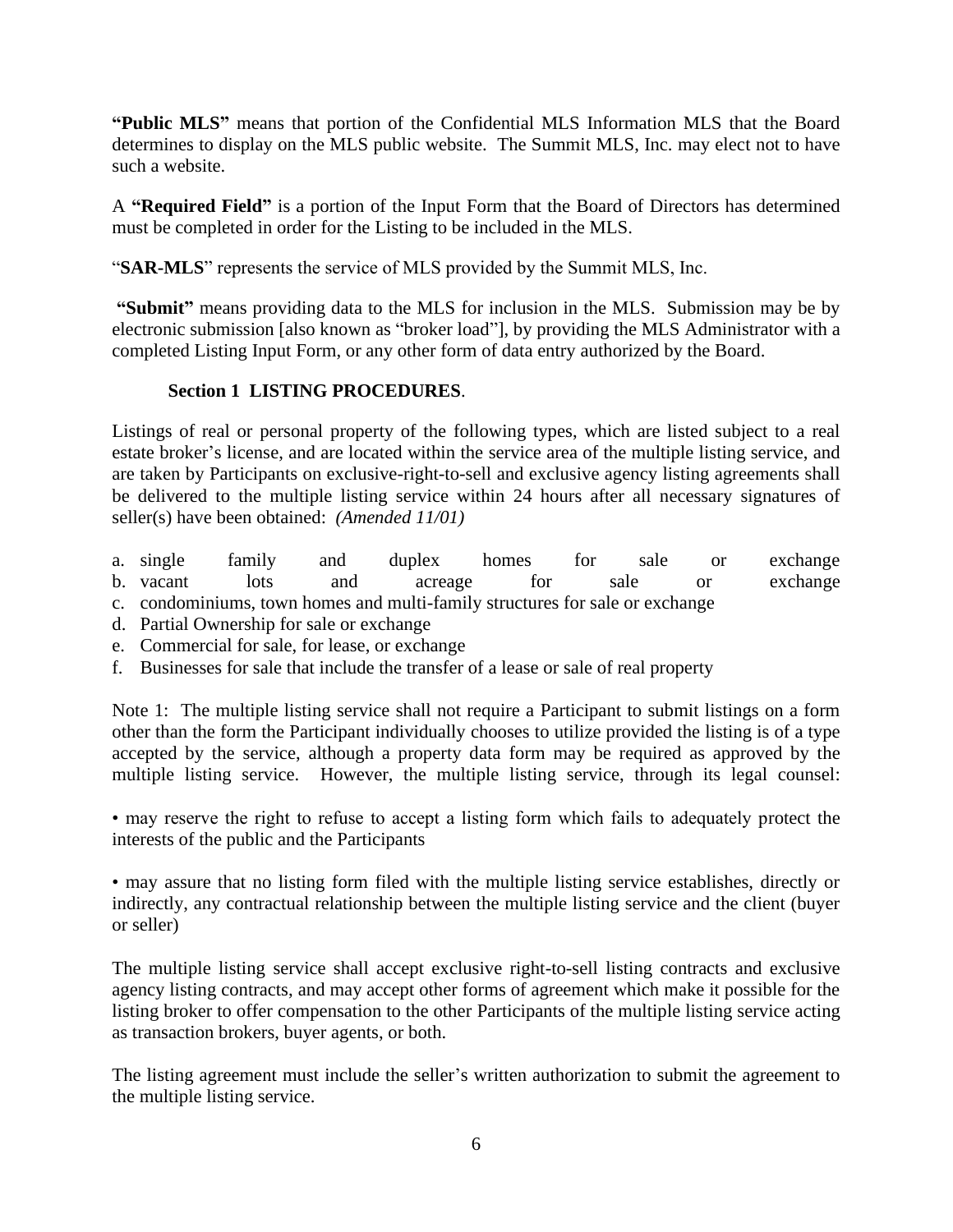The different types of listing agreements include:

- exclusive right-to-sell open
- exclusive agency net

The service may not accept net listings because they are deemed unethical and, in most states, illegal. Open listings are not accepted, except where required by law, because the inherent nature of an open listing is such as to usually not include the authority to cooperate and compensate other brokers and inherently provides a disincentive for cooperation.

The exclusive right-to-sell listing is the conventional form of listing submitted to the multiple listing service in that the seller authorizes the listing broker to cooperate with and to compensate other brokers.

The exclusive agency listing also authorizes the listing broker, as exclusive agent, to offer cooperation and compensation on blanket unilateral bases, but also reserves to the seller the general right to sell the property on an unlimited or restrictive basis. Exclusive agency listings and exclusive right-to-sell listings with named prospects exempted should be clearly distinguished by a simple designation such as a code or symbol from exclusive right-to-sell listings with no named prospects exempted, since they can present special risks of procuring cause controversies and administrative problems not posed by exclusive right-to-sell listings with no named prospects exempted. Care should be exercised to ensure that different codes or symbols are used to denote exclusive agency and exclusive right-to-sell listings with prospect reservations.

Note 2: A multiple listing service does not regulate the type of listings its members may take. This does not mean that a multiple listing service must accept every type of listing. The multiple listing service shall decline to accept open listings (except where acceptance is required by law) and net listings, and it may limit its service to listings of certain kinds of property. But, if it chooses to limit the kind of listings it will accept, it shall leave its members free to accept such listings to be handled outside the multiple listing service.

Note 3: A multiple listing service may, as a matter of local option, accept exclusively listed property that is subject to auction. If such listings do not show a listed price, they may be included in a separate section of the MLS compilation of current listings.

**Section 1.01 Clear Cooperation.** Within one (1) business day of marketing a property to the public, the listing broker must submit the listing to the MLS for cooperation with other MLS participants. Public marketing includes, but is not limited to, flyers displayed in windows, yard signs, digital marketing on public facing websites, brokerage website displays (including IDX and VOW), digital communications marketing (email blasts), multi-brokerage listing sharing networks, and applications available to the general public. (*Adopted 11/19*)

Note: Exclusive listing information for required property types must be filed and distributed to other MLS Participants for cooperation under the Clear Cooperation Policy. This applies to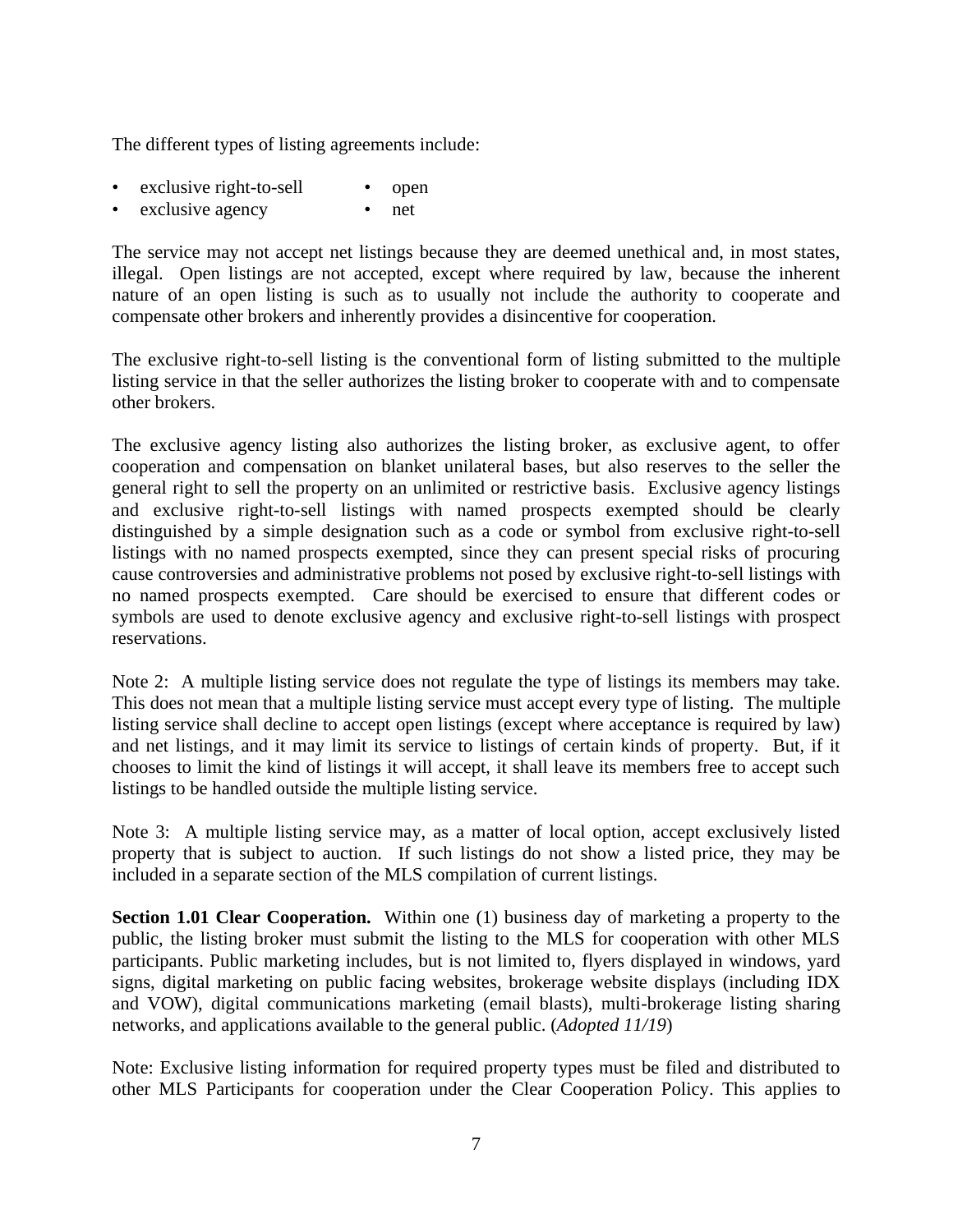listings filed under Section 1 and listings exempt from distribution under Section 1.3 of the NAR model MLS rules, and any other situation where the listing broker is publicly marketing an exclusive listing that is required to be filed with the service and is not currently available to other MLS Participants.

**Section 1.1 Listings Subject to Rules and Regulations of the MLS**. Any listing taken on a property to be filed with the MLS is subject to these Rules and Regulations.

**Section 1.2 Detail on Listings Filed with the MLS.** A Listing Agreement or Computer Data Input Form, when filed with the MLS electronically or in written form by the listing broker, shall be complete with all data fields completely and accurately filled in. The Participant is responsible for the accuracy of all data entered into the MLS system and shall revise inaccurate data as soon as Participant becomes aware of any inaccuracy. Inaccurate data not corrected within the prescribed time designated in these Rules and Regulations will subject Participant to fines and/or suspension. Participants shall be responsible for complying with all standards of practice for data entry as outlined in Exhibit B.

**DATA**. The following data categories are relevant to the effective operation of the MLS. "Active" signifies that a property is listed in the MLS and is being actively marketed. "Pending" signifies that a property is under contract. "Withdrawn" signifies that a listing is withdrawn from the MLS and is no longer being marketed. "Sold" signifies that a property has sold and closed. "Active or Pending" are as follows: A property is to remain ACTIVE if the Seller of the property is able to accept one or more offers that will immediately become "Primary" upon acceptance. A property is to remain "PENDING" if the seller of the property is not able to accept subsequent offers that will become "Primary" upon acceptance." Only one listing (MLS#) per tax schedule number is allowed with the following exceptions: 1. Residential properties being offered as whole or partial ownership at the same time; and 2. Commercial properties being offered for sale or lease at the same time. 3. Where a seller is to market a property before the seller has closed on the acquisition of the property so long as the seller has a contract to buy the property.

**TIMING.** Relevant data for the active status categories must be entered into the MLS by the Participant no later than 24 hours or seller's requested time of entry after the Effective Date, which is defined as the Contract Date or the Listing Date or the date on which the last required signature on the relevant document is received by the Participant, whichever is later. Receipt of the last signature may be evidenced by facsimile transmission heading, by mailing envelope showing the date of receipt of same, or if delivered in person, by signed acknowledgement by the deliverer. The "Sold Date" is the date the property was actually closed and title transferred. The "Contract Date" is defined as the date at the top of the Contract to Buy and Sell Real Estate. The "Listing Date" is defined as the date at the top of the Listing Contract or, if later, the first day of the Listing Period, as defined in the Listing Agreement.

**Section 1.2.1 Limited Services Listings**. Participants shall comply with all applicable state and federal laws regarding the provision of brokerage services for all Listings.

**Section 1.2.2 Accuracy of Listing Data**. Participants and subscribers are required to submit accurate listing data and required to correct any known errors.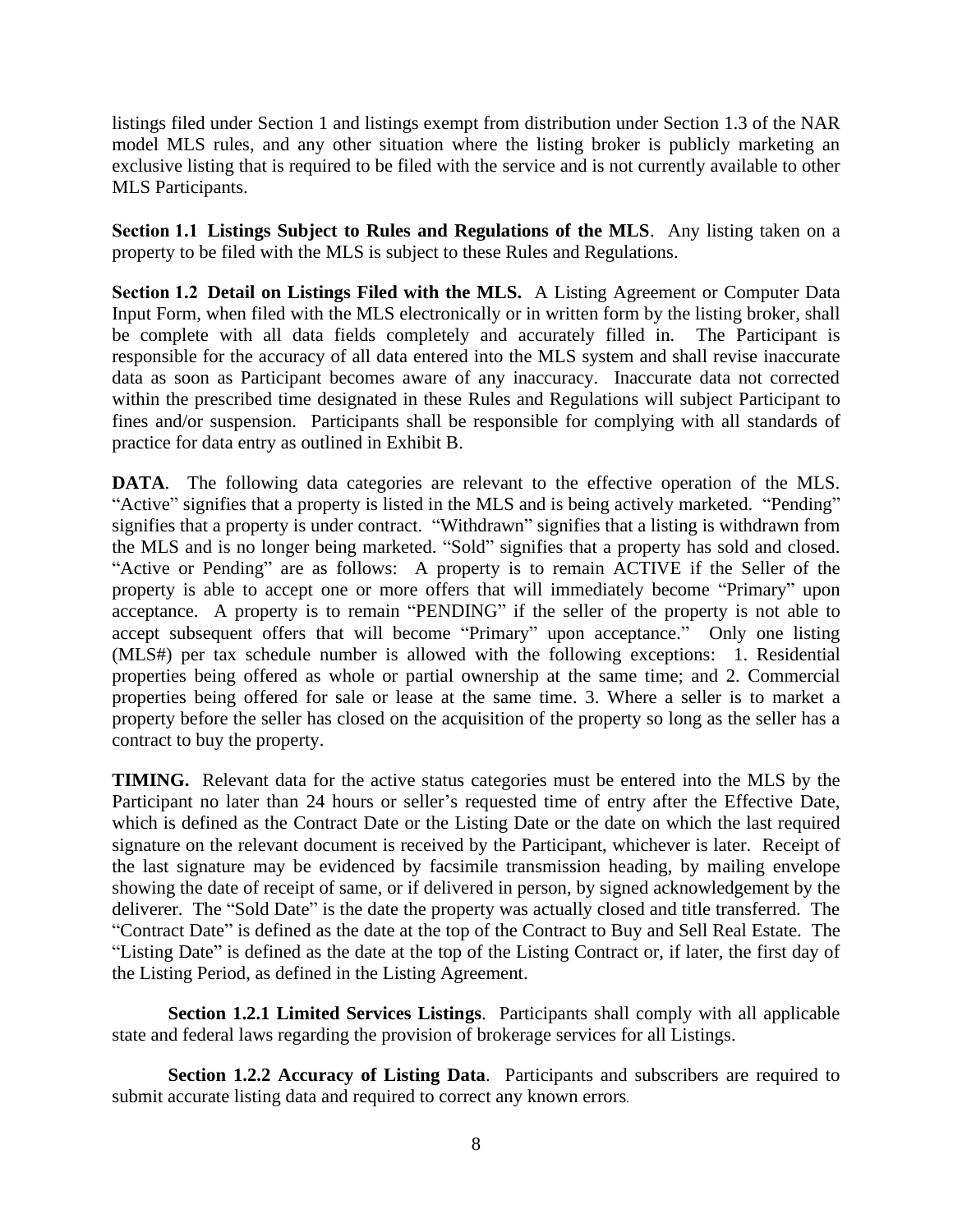**Section 1.3 Exempt Listings.** If the seller refuses to permit the listing to be disseminated by the service, the Participant may then take the listing (office exclusive) and such listing shall be filed with the service but not disseminated to the Participants. Filing of the listing should be accompanied by certification signed by the seller that they do not desire the listing to be disseminated by the service. NOTE: MLS Participants must distribute exempt listings to the MLS system within (1) business day once the listing is publicly marketed. See Section 1.01 Clear Cooperation

**Section 1.4 Change of Status of Listing.** Any change in the List Price, listing status, or other change in the original Listing Agreement shall be entered into the MLS in a timely manner. Changes in List Price may be made only when authorized in writing by the seller. All changes shall be entered or submitted to the MLS within 24 hours (excepting weekends, holidays and postal holidays) after the listing broker Participant receives the written authorized change.

**Section 1.5 Withdrawal of Listing Prior to Expiration.** Listings of property may be withdrawn from the multiple listing service by the listing broker before the expiration date of the listing agreement, provided notice is filed with the service, including a copy of the agreement between the seller and the listing broker which authorizes the withdrawal. Sellers do not have the unilateral right to require an MLS to withdraw a listing without the listing broker's concurrence. Once a property listing is withdrawn from the multiple listing service, then, in accordance with Section 1.01. Clear Cooperation, the listing broker shall cease publicly advertising the property for sale. Note: MLS Participants must distribute withdrawn listings within (1) one business day if the listing is continued to be publicly marketed after withdrawn date. See Section 1.01, Clear Cooperation

**Section 1.6 Contingencies Applicable to Listings.** Any contingency or conditions of any term in a listing agreement shall be specified and noticed to the Participants in "Realtor Remarks" section. Any parcel of land that does not have a building permit can only be entered in as vacant land with the exception of new projects and new developments.

**Section 1.7 Listing Price Specified.** The full gross listing price stated in the listing contract will be included in the information published in the MLS compilation of current listings, unless the property is subject to auction. *(Amended 11/92)*

#### **Section 1.8 Active vs Pending.**

The guidelines for whether a property is Active or Pending are as follows; a property is to remain Active if the Seller of the property is able to accept one or more offers that may become "primary" upon acceptance. A property is to remain PENDING if the Seller of the property is not able accept subsequent offers that will become "primary" upon acceptance. A few examples:

A Seller is "under contract" with a Buyer and they have a signed Contract to Buy and Sell Real Estate, but that same Buyer has to sell another property in order to consummate the transaction and such sale of the Seller's Property is "contingent upon" Buyer's ability to sell such other property. If the terms of this Contract give the Seller the ability to continue to market and sell the property to a different buyer, and a subsequent offer will immediately become "primary" upon acceptance, then the Property is to remain Active in the MLS. If the terms of this Contract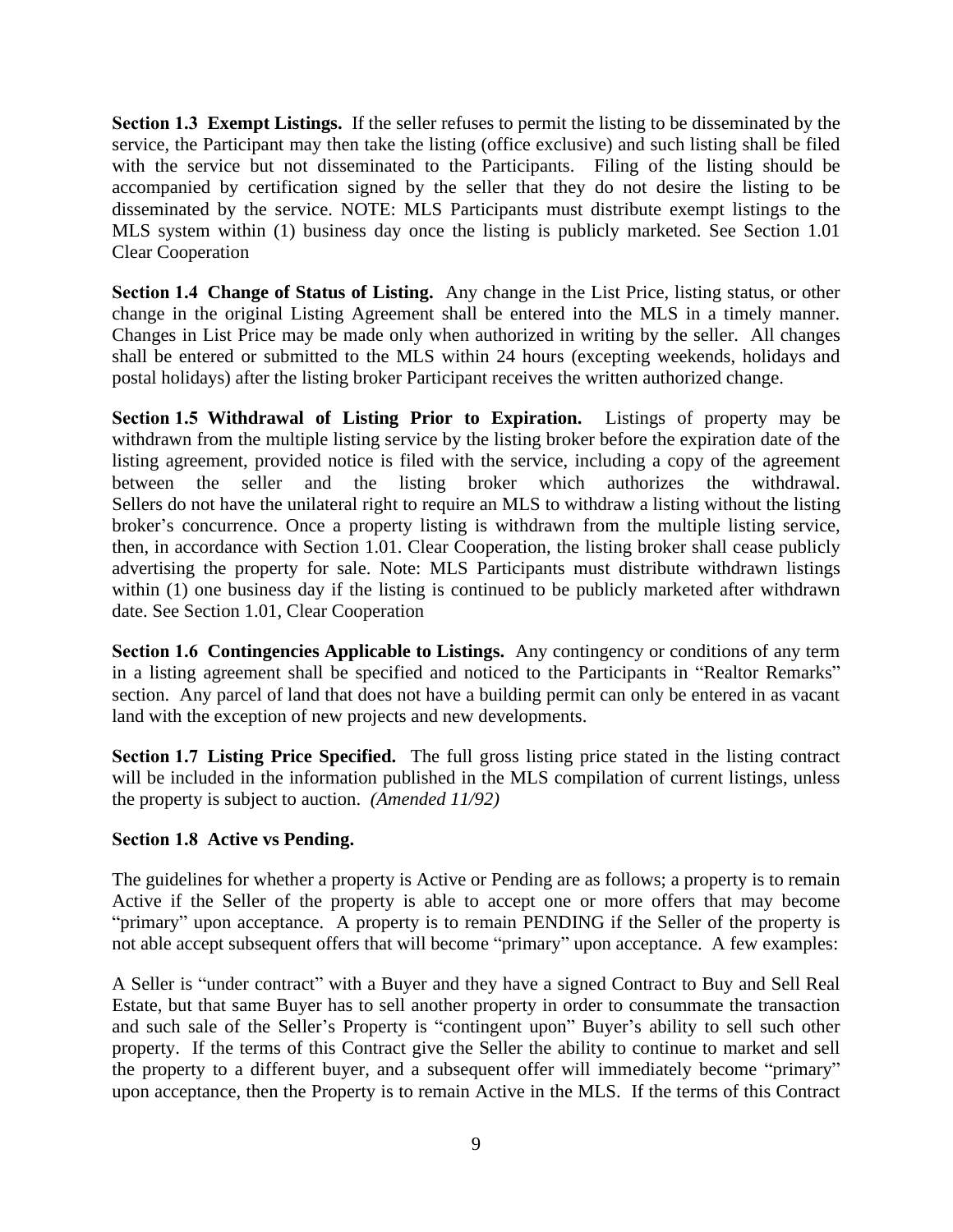obligate the Seller to give this Buyer a pre-determined length of time to sell such other property, and Seller cannot accept subsequent offers that will immediately become "primary" during this same timeframe, then Property shall go to a Pending status in the MLS.

A "short sale" Seller is "under contract" with a Buyer. The Short Sale Addendum paragraph 8.4.2 is checked whereby the "Seller has the right to accept subsequent offers from other buyers prior to Short Sale Acceptance without liability to Buyer." Even though such Property is "under contract" with one Buyer, it would remain as Active within the MLS because the Seller has the right to accept subsequent offers, any one of which may become the "primary" contract depending on which one the Seller's lienholder chooses. A Seller is "under contract" with a Buyer in a condominium complex that has a "first right of refusal" whereby other owners in that condo complex have the right to match the terms of the "outside" Buyer and become the new "primary" buyer. Because the Seller is not allowed to accept any other subsequent offers from "outside" buyers, the Property shall go to a Pending status in the MLS.

In all circumstances where a property is Pending, a Seller is allowed to pursue and accept a "backup" offer that would become "primary" in the event of a contract termination with the original buyer*.*

**Section 1.9 Listing Multiple Unit Properties.** All properties which are to be sold or which may be sold separately shall be entered into the MLS as a separate entry. When such listed property has a change in status, proper notification shall be given to the MLS by the proper entry or submittal of such change to the MLS.

**Section 1.10 No Control of Commission Rates or Fees Charged by Participants.** The MLS shall not fix, control, recommend, suggest, or maintain commission rates or fees for MLSs to be rendered by Participants. Further, the MLS shall not fix, control, recommend, suggest, or maintain the division of commissions or fees between cooperating Participants or between Participants and Non-Participants.

**Section 1.11 Expiration, Extension, and Renewal of Listings.** Any listing entered or submitted to the MLS automatically expires on the date specified in the Listing Agreement unless extended in writing by the listing broker Participant and Seller.

**Section 1.12 Termination Date on Listings.** Listings entered into the MLS shall set forth a definite and final termination date as negotiated between the listing broker Participant and the Seller and evidenced in the Listing Agreement. No listing shall be entered or submitted in the MLS unless it complies with this rule.

**Section 1.13 Service Area.** Only Listings of the designated types of property located within the service area of the MLS are required to be submitted to the MLS. Listings of property located outside the MLS's service area will be accepted if submitted voluntarily by a Participant, but are not required by the MLS. (The MLS's service area is Summit, Park, Lake, and Grand Counties).

**Section 1.14 Listings of Suspended Participants.** When a Participant of the service is suspended from the MLS for failing to abide by a membership duty (i.e., violation of the Code of Ethics, association bylaws, MLS bylaws, MLS rules and regulations, or other membership obligations except failure to pay appropriate dues, fees, or charges), all listings currently filed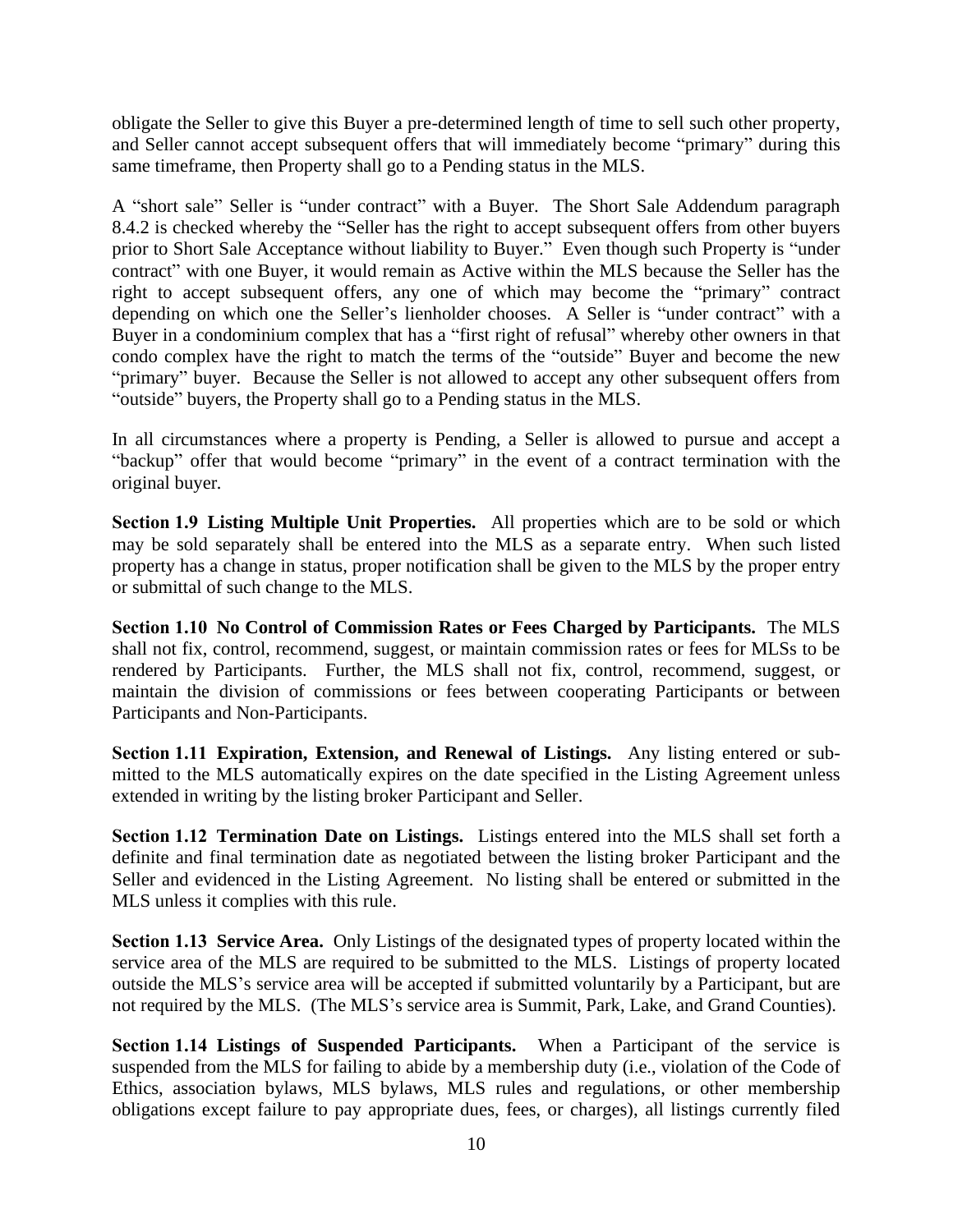with the MLS by the suspended Participant shall, at the Participant's option, be retained in the service until sold, withdrawn or expired, and shall not be renewed or extended by the MLS beyond the termination date of the listing agreement in effect when the suspension became effective. If a Participant has been suspended from the association (except where MLS participation without association membership is permitted by law) or MLS (or both) for failure to pay appropriate dues, fees, or charges, an association MLS is not obligated to provide MLS services, including continued inclusion of the suspended Participant's listings in the MLS compilation of current listing information. Prior to any removal of a suspended Participant's listings from the MLS, the suspended Participant should be advised, in writing, of the intended removal so that the suspended Participant may advise their clients.

**Section 1.15 Listings of Terminated Participants.** When a Participant of the service is expelled from the MLS for failing to abide by a membership duty (i.e., violation of the Code of Ethics, association bylaws, MLS bylaws, MLS rules and regulations, or other membership obligations except failure to pay appropriate dues, fees, or charges), all listings currently filed with the MLS by the expelled Participant shall, at the Participant's option, be retained in the service until sold, withdrawn, or expired, and shall not be renewed or extended by the MLS beyond the termination date of the listing agreement in effect when the expulsion became effective. If a Participant has been expelled from the association (except where MLS participation without association membership is permitted by law) or MLS (or both) for failure to pay appropriate dues, fees, or charges, an association MLS is not obligated to provide MLS services, including continued inclusion of the expelled Participant's listings in the MLS compilation of current listing information. Prior to any removal of an expelled Participant's listings from the MLS, the expelled Participant should be advised, in writing, of the intended removal so that the expelled Participant may advise their clients.

**Section 1.16 Listings of Resigned Participants.** When a Participant resigns from the MLS, the MLS shall not provide MLS Services, including continued inclusion of the resigned Participant's listings in the MLS.

**Section 1.17 Photographs Mandatory.** Except where sellers expressly direct that photographs of their property not appear in MLS compilations, Participants shall include a photograph, or in the case of new construction, a schematic diagram, artist rendition, or floor plan, with each new listing, for all types of listings, entered into the MLS. Any such photograph or drawing shall be submitted immediately following entry or submittal of such new listing. The primary photograph or drawing shall match the property being listed. No promotional signs shall appear in any photograph submitted pursuant to this Section 1.17. Photos or videos may not be copied or used in any listing without prior consent of the owner of the photos or videos. Any photos copied will be immediately deleted. All photos submitted into the MLS compilation shall remain in the MLS system regardless of any change to listing status. To request an exception, where seller or buyer request photos be removed from the MLS compilation, Participants shall submit a request to the MLS Director in writing from the consumer requesting the removal of photos, and the reason for requesting the removal. Any removal shall be at the discretion of the MLS. In the event a Participant fails to comply with the terms of this Section 1.17 the Participant shall be warned and fined a fee as may be set by MLS (See Exhibit A). This charge will appear on the Participant's monthly billing summary.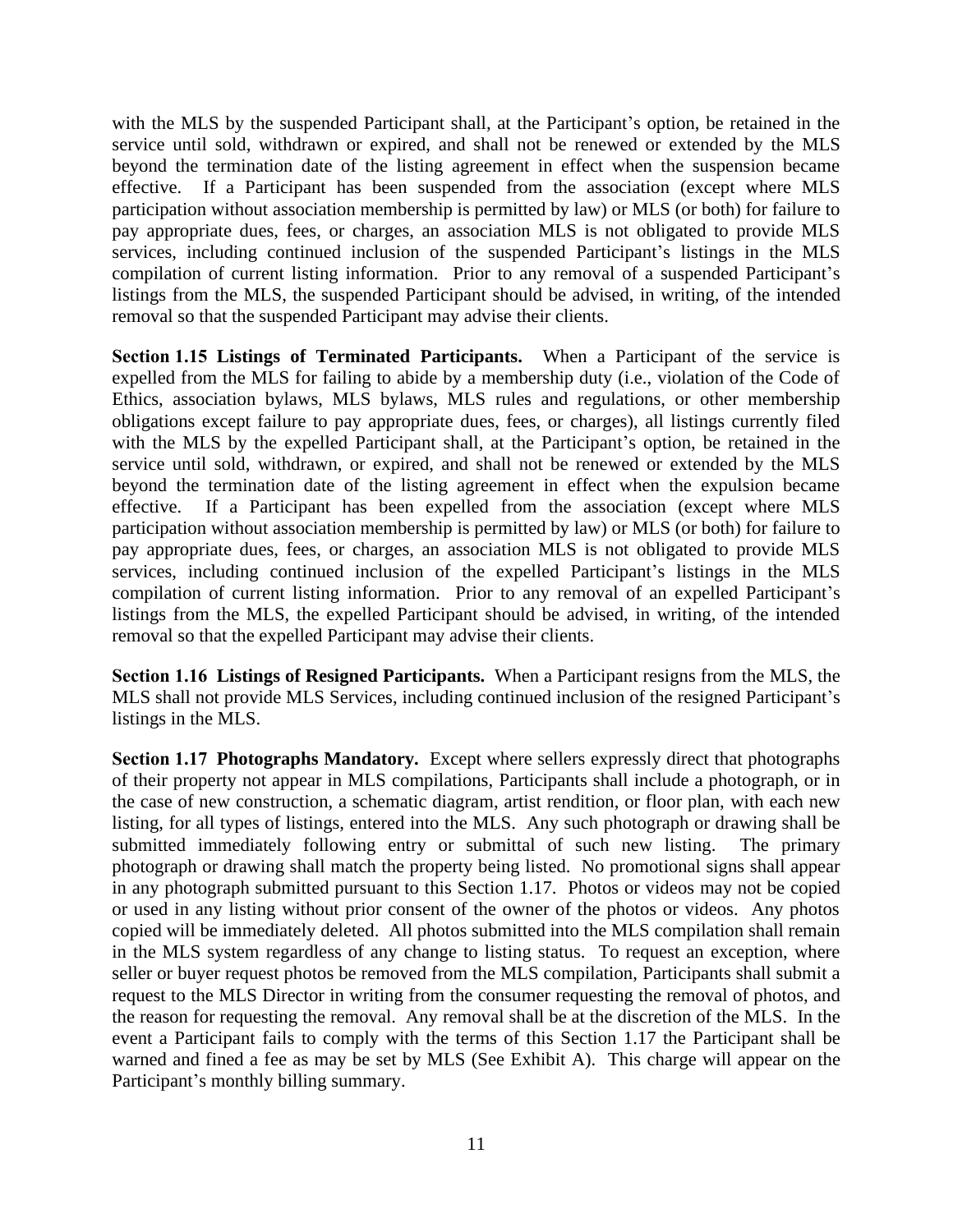**Section 1.18 Property Address.** At the time of filing a listing, Participants and subscribers must include a property address available to other Participants and subscribers, and if an address doesn't exist a parcel identification number can be used. Where an address or parcel identification number are unavailable, the information filed with the MLS must include a legal description of the property sufficient to describe its location.

#### **Section 2 SELLING PROCEDURES.**

**Section 2.1 Showings and Negotiations.** Appointments for showings and negotiations with the seller for the purchase of listed property filed with the multiple listing service shall be conducted through the listing broker, except under the following circumstances:

**a.** the listing broker gives the cooperating broker specific authority to show and/or negotiate directly, or

**b.** after reasonable effort, the cooperating broker cannot contact the listing broker or his representative; however, the listing broker, at his option, may preclude such direct negotiations by cooperating brokers.

**Section 2.2 Presentation of Offers.** The listing broker must make arrangements to present the offer as soon as possible, or give the cooperating broker a satisfactory reason for not doing so.

**Section 2.3 Submission of Written Offers.** The listing broker shall submit to the seller all written offers until closing on the property and transfer of title unless precluded by law, government rule, regulation, or agreed otherwise in writing between the seller and listing broker. Upon receipt of all subsequent offers, the listing broker is advised to recommend that the seller obtain the advice of legal counsel prior to acceptance of any subsequent offer.

Note 2: MLS Participants must distribute exempt listings within (1) one business day once the listing is publicly marketed. See Section 1.01, Clear Cooperation

**Section 2.4 Rights of Cooperating Broker in Presentation of Offers.** The Cooperating Broker (Buyer's Broker, or Transaction Broker or their representative) has the right to participate in the presentation to the seller or landlord of any offer to purchase or lease they secure to purchase or lease. Such cooperating broker does not have the right to be present at any discussion or evaluations of that offer by the seller or lessor and the listing broker. However, if the seller or landlord gives written instructions to the listing broker that the cooperating Broker not be present when an offer that the cooperating Broker secured is presented, the cooperating Broker has the right to a copy of the seller's written instructions. None of the foregoing diminishes the listing broker's right to control the establishment of appointments for such presentations.

Where the cooperating broker is not present during the presentation of the offer, the cooperating broker can request in writing, and the listing broker must provide, as soon as practical, written affirmation stating that the offer has been submitted to the seller, or written notification that the seller has waived the obligation to have the offer presented.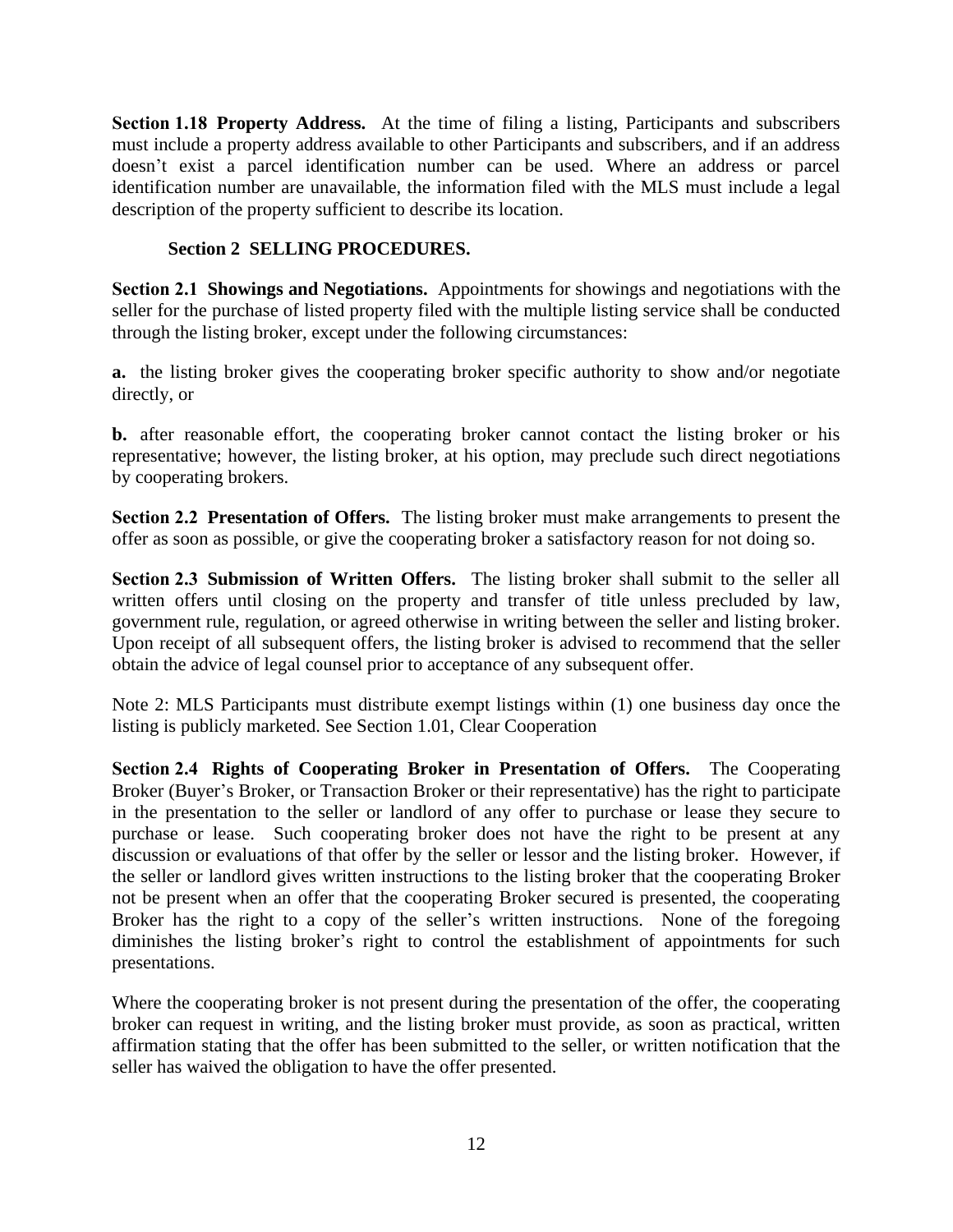**Section 2.5 Rights of Listing Broker in Presentation of Counter-Offer.** The listing broker or their representative has the right to participate in the presentation of any counter-offer made by the seller or landlord. They does not have the right to be present at any discussion or evaluation of a counter-offer by the buyer or tenant. However, if the purchaser or lessee gives written instructions to the cooperating broker that the listing broker not be present when a counter-offer is presented, the listing broker has the right to a copy of the purchaser's or lessee's written instructions.

**Section 2.6 Reporting Sales to the Service.** Status changes, including final closing of sales and sale prices including new projects and statistical listing, shall be reported to the multiple listing service by the listing broker within twenty-four (24) hours after they have occurred. If negotiations were carried on under Section 2.1(a) or (b) hereof, the cooperating broker shall report accepted offers and prices to the listing broker within twenty-four (24) hours after occurrence and the listing broker shall report them to the MLS within twenty-four (24) hours after receiving notice from the cooperating broker. *(Amended 11/08)(Amended 9/13)*

Note 1: The listing agreement of a property filed with the MLS by the listing broker should include a provision expressly granting the listing broker authority to advertise; to file the listing with the MLS; to provide timely notice of status changes of the listing to the MLS; and to provide sales information including selling price to the MLS upon sale of the property. If deemed desirable by the MLS to publish sales information prior to final closing (settlement) of a sales transaction, the listing agreement should also include a provision expressly granting the listing broker the right to authorize dissemination of this information by the MLS to its Participants. *(Amended 11/01)*

**Note 2:** In disclosure states, if the sale price of a listed property is recorded, the reporting of the sale price may be required by the MLS.

In states where the actual sale prices of completed transactions are not publicly accessible, failure to report sale prices can result in disciplinary action only if the MLS:

1. categorizes sale price information as confidential and

2. limits use of sale price information to Participants and subscribers in providing real estate services, including appraisals and other valuations, to customers and clients; and to governmental bodies and third-party entities only as provided below.

The MLS may provide sale price information to governmental bodies only to be used for statistical purposes (including use of aggregated data for purposes of valuing property) and to confirm the accuracy of information submitted by property owners or their representatives in connection with property valuation challenges; and to third-party entities only to be used for academic research, statistical analysis, or for providing services to Participants and subscribers. In any instance where a governmental body or third-party entity makes sale price information provided by the MLS available other than as provided for in this provision, a listing Participant may request the sale price information for a specific property be withheld from dissemination for these purposes with written authorization from the seller, and withholding of sale price information from those entities shall not be construed as a violation of the requirement to report sale prices. *(Adopted 11/11)*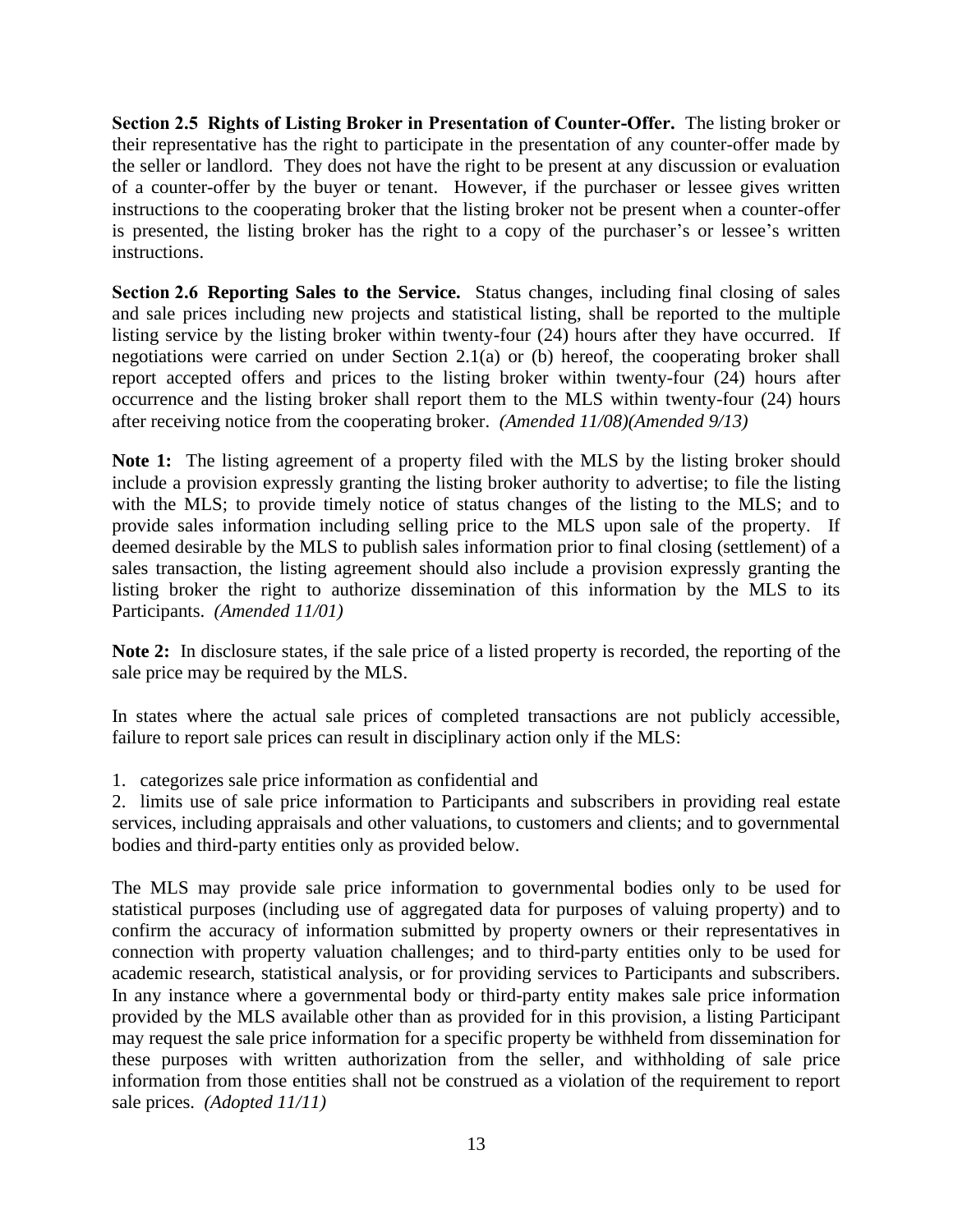**Note 3:** As established in the Virtual Office Website ("VOW") policy, sale prices can only be categorized as confidential in states where the actual sale prices of completed transactions are not accessible from public records.

**Section 2.7 Reporting Resolutions of Contingencies.** The listing broker shall report to the multiple listing service within twenty-four (24) hours that a contingency on file with the multiple listing service has been fulfilled or renewed, or the agreement cancelled.

**Section 2.8 Advertising of Listings Filed with the MLS.** A listing shall not be advertised by any Participant, other than the listing broker, without the prior consent of the listing broker.

**Section 2.9 Disclosing of Existence of Offers.** Listing brokers, in response to inquiries from buyers or cooperating brokers, shall, with the seller's approval, disclose the existence of offers on the property. Where disclosure is authorized, the listing broker shall also disclose, if asked, whether offers were obtained by the listing licensee, by another licensee in the listing firm, or by a cooperating broker.

**Section 2.10 Entry or Submission of Cancellation Pending Sale.** The listing broker Participant shall submit the status change to the MLS within 24 hours after the cancellation of any pending sale, and the listing shall be changed to its current proper status i.e., active, expired, or withdrawn.

#### **Section 3 REFUSAL TO SELL.**

**Section 3.1 Refusal to Sell.** If the seller of any listed property submitted to the MLS refuses to accept a written offer satisfying the terms and conditions stated in the Listing Agreement, such fact shall be reported immediately to the MLS.

#### **Section 4 PROHIBITIONS.**

**Section 4.1 Information for Participants Only.** Any proprietary information regarding a listing entered or submitted with the MLS shall not be made available to any broker or firm who is not a Participant without the prior written consent of the listing broker Participant.

**Section 4.2 "For Sale" Signs**. Only the "For Sale" signs of the listing broker Participant may be placed on a property.

**Section 4.3 "Sold" Signs**. Prior to closing, only the "Sold" sign of the listing broker Participant may be placed on a property, unless the listing broker authorizes the cooperating (selling) broker to post such a sign.

**Section 4.4 "Open House" Signs.** Only the "Open House" signs of the listing broker Participant, or users or subscribers affiliated with such Participant, may be placed on a property. Participants, and all users or subscribers affiliated with such Participants, are subject to the Town and County ordinances for sign restrictions. In the event a Participant, or a user or subscriber affiliated with a Participant, fails to comply with the terms of this Section 4.4, both the Participant, and the listing broker user or subscriber affiliated with the Participant, will be fined a fee as may be set by the MLS (See Exhibit A). This charge will appear on the Participant's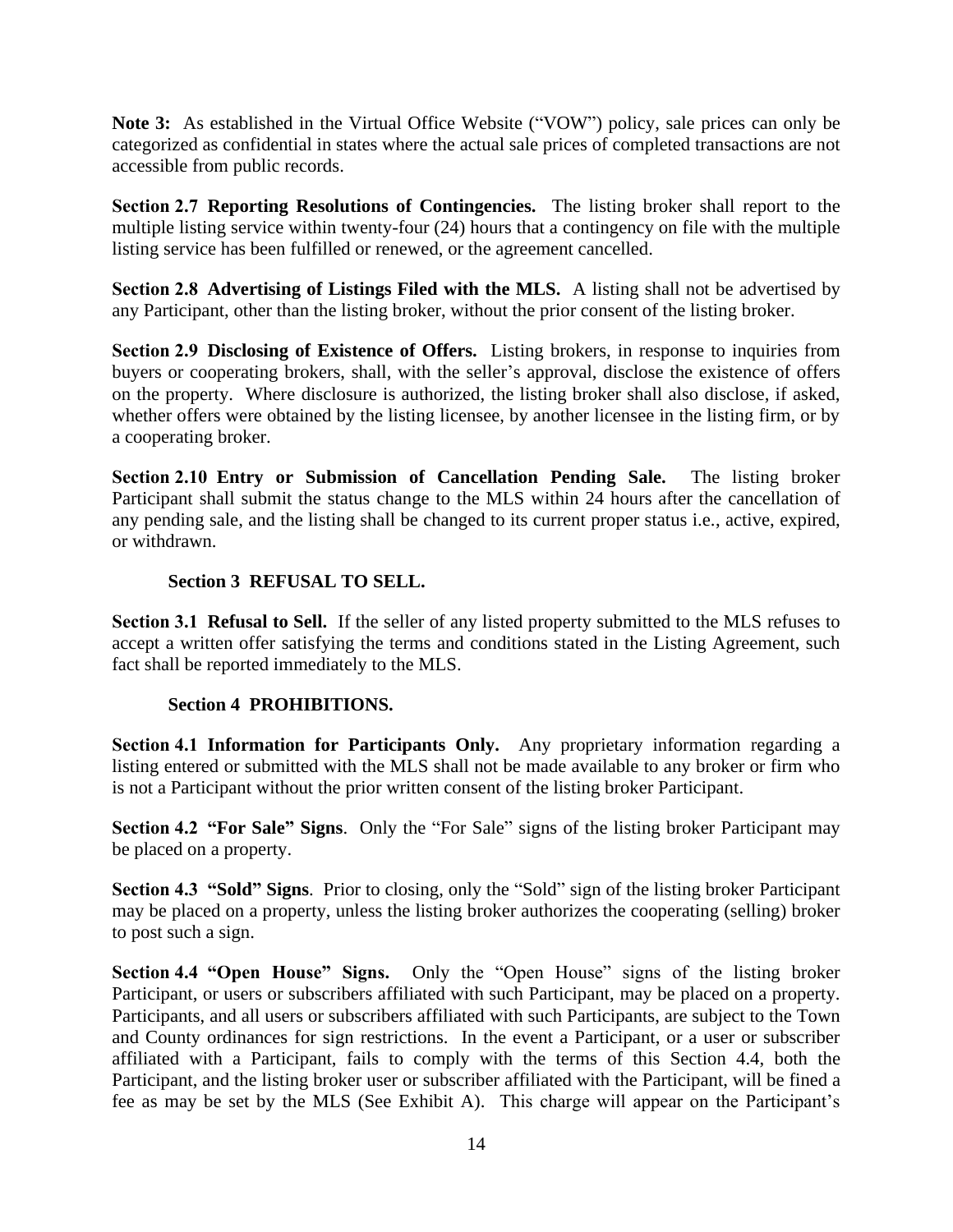monthly billing summary, and if applicable the billing summary of the listing broker user and subscriber affiliated with the Participant. If the Participant is the listing broker, they will receive fines as both the Participant and the listing broker.

**Section 4.5 Solicitation of Listings Entered or Submitted to the MLS.** Participants shall not solicit a listing on a property entered or submitted with the MLS unless such solicitation is consistent with Article 16 of the REALTORS® Code of Ethics, its Standards of Practice, and its Case Interpretations.

**Section 4.6 User ID and Password.** It is prohibited to give your agent id, username or password to anyone except the MLS help desk and the Association Office if needed for confirmation or to access your data.

For assistants of MLS Participants, a unique login and password is required under the shared identity class of the current MLS system.

**Section 4.7 Services Advertised as "Free".** MLS Participants and subscribers must not represent that their brokerage services to a client or customer are free or available at no cost to their clients, unless the Participant or subscriber will receive no financial compensation from any source for those services.

#### **Section 5 DIVISION OF COMMISSIONS.**

#### **Section 5.1 Cooperative Compensation Specified on each Listing.**

The listing broker Participant shall specify, on each listing entered or submitted with the MLS, the compensation offered to other Participants for their cooperation in the sale of such listing. Such offers are unconditional except that entitlement to compensation is determined by the cooperating broker's performance as the procuring cause of the sale (or lease). The listing broker Participant's obligation to compensate any cooperating broker as the procuring cause of the sale (or lease) may be excused if it is determined through arbitration that, through no fault of the listing broker Participant, and in the exercise of good faith and reasonable care, it was impossible or financially unfeasible for the listing broker Participant to collect a commission pursuant to the Listing Agreement. In such instances, entitlement to cooperative compensation offered through the MLS would be a question to be determined by an arbitration hearing panel based on all relevant facts and circumstances including, but not limited to, why it was impossible or financially unfeasible for the listing broker Participant to collect some or all of the commission established in the Listing Agreement; at what point in the transaction did the listing broker Participant know (or should have known) that some or all of the commission established in the Listing Agreement might not be paid; and how promptly had the listing broker Participant communicated to cooperating brokers that the commission established in the Listing Agreement might not be paid. Commission payment shall at all times be governed by the then current edition of the NAR Ethics and Arbitration Manual or its successor in title.

In filing a property with the multiple listing service of an association of REALTORS®, the Participant of the service is making blanket unilateral offers of compensation to the other MLS Participants, and shall therefore specify on each listing filed with the service, the compensation being offered to the other MLS Participants. Specifying the compensation on each listing is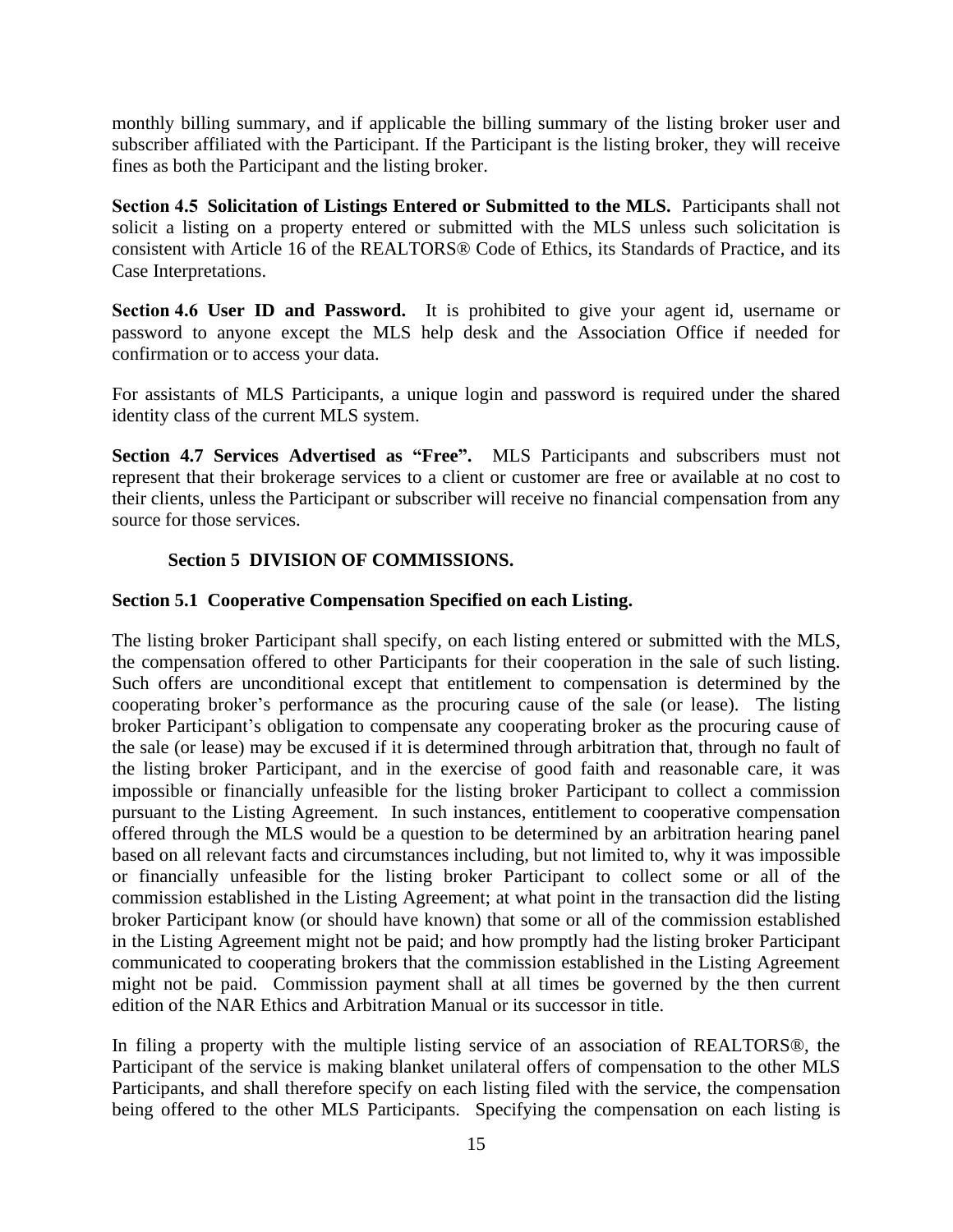necessary, because the cooperating broker has the right to know what his compensation shall be prior to his endeavor to sell.\* *(Amended 11/96)*

\*The compensation specified on listings filed with the multiple listing service shall appear in one of two forms. The essential and appropriate requirement by an association multiple listing service is that the information to be published shall clearly inform the Participants as to the compensation they will receive in cooperative transactions, unless advised otherwise by the listing broker, in writing, in advance of submitting an offer to purchase. The compensation specified on listings published by the MLS shall be shown in one of the following forms:

- 1. by showing a percentage of the gross selling price
- 2. by showing a definite dollar amount *(Amended 5/10)*

The listing broker Participant retains the right to determine the amount of compensation offered to other Participants (acting as subagents, buyer agents, and transaction brokers, or in any other agency or nonagency capacities defined by law) which may be the same or different. The association multiple listing service shall not have a rule requiring the listing broker to disclose the amount of total negotiated commission in his listing contract, and the association multiple listing service shall not publish the total negotiated commission on a listing which has been submitted to the MLS by a Participant. The association multiple listing service shall not disclose in any way the total commission negotiated between the seller and the listing broker. This shall not preclude the listing broker Participant from offering any Participant compensation other than the compensation indicated on any listing entered or submitted to the MLS provided the listing broker Participant informs the cooperating broker, in writing, in advance of submitting an offer to purchase, and provided that the modification in the specified compensation is not the result of any agreement among all or any other Participants in the MLS. Any superseding offer of compensation must be expressed as either a percentage of the gross sales price or as a flat dollar amount. Offers of commission shall never indicate a percentage of the total commission paid to the listing broker Participant.

**Note 1:** While MLSs are not required to authorize Participants to offer cooperative compensation based on net sale prices, those that do permit such offers must define "seller concessions" for purposes other than new construction, unless that term is defined by applicable state law or regulation. The following definition of "seller concessions" is suggested but not required for adoption:

Points paid by seller on behalf of buyer, seller-paid buyer closing costs, cash or cash allowances not escrowed, down payment assistance, additions or alterations not considered deferred maintenance, and personal property not usual and customary to such transactions conveyed from seller to buyer having an agreed upon monetary value. *(Adopted 5/12)*

**Note 2:** MLSs may also, as a matter of local discretion, allow Participants to offer cooperative compensation as a percentage of the net sales price, with the net sales price defined as the gross sales price minus buyer upgrades (new construction) and seller concessions (as defined by the MLS unless otherwise defined by state law or regulation). *(Adopted 5/08)*

#### **Section 5.1.1 Disclosing Potential Short Sales**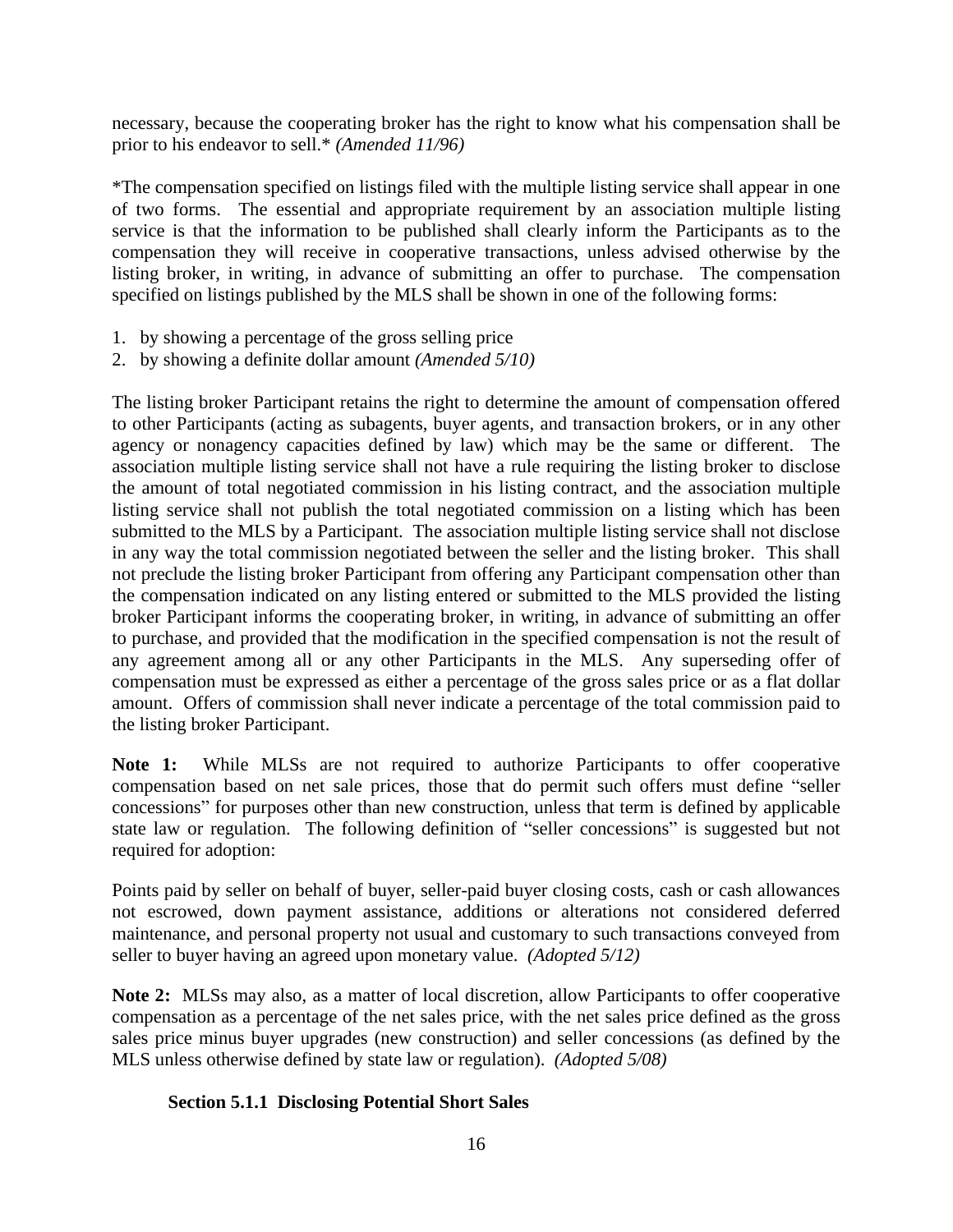Participants must disclose potential short sales (defined as a transaction where title transfers, where the sale price is insufficient to pay the total of all liens and costs of sale and where the seller does not bring sufficient liquid assets to the closing to cure all deficiencies) when reasonably known to the listing Participants. *(Amended 5/09)*

When disclosed, Participants may, at their discretion, advise other participants whether and how any reduction in the gross commission established in the listing contract, required by the lender as a condition of approving the sale, will be apportioned between listing and cooperating Participants*. (Adopted 5/09)*

Where Participants communicate to other Participants how any reduction in the gross commission established in the listing contract required by the lender as a condition of approving the sale will be apportioned between the listing and cooperating Participants, listing Participants shall disclose to cooperating Participants in writing the total reduction in the gross commission and the amount by which the compensation payable to the cooperating broker will be reduced within 24 hours of receipt of notification from the lender. *(Adopted 5/10)*

**Section 5.2 Participant as Principal.** If a Participant or any licensee (or licensed or certified appraiser) affiliated with a Participant has any ownership interest in the property to be submitted to the MLS, that person shall disclose that interest when the listing is entered or submitted with the MLS and such information shall be disseminated to all Participants by notation in the "Realtor Remarks" section of the listing.

**Section 5.3 Participant as Buyer.** If a Participant or any licensee (including licensed and certified appraisers) affiliated with a Participant wishes to acquire an ownership interest in property listed with another Participant, such contemplated ownership interest shall be disclosed, in writing, to the listing broker Participant no later than the time an offer to purchase is submitted to the listing broker Participant.

**Section 5.4 Dual or Variable Rate Commission Arrangements.** The existence of a dual or variable rate commission arrangement (i.e. one in which the seller/landlord agrees to pay a specified commission if the property is sold/leased by the listing broker Participant without the assistance of a cooperating broker and a different commission if the sale/lease results through the efforts of a cooperating broker; or one in which the seller/landlord agrees to pay a specified commission if the property is sold/leased by the listing broker Participant either with or without the assistance of a cooperating broker and a different commission if the sale/lease results through the efforts of a seller/landlord) shall be disclosed by the listing broker by marking the variable rate commission box with a yes at the time of data entry into the MLS. The listing broker Participant shall, in response to inquiries from potential cooperating brokers, disclose the differential that would result in either a cooperative transaction, or alternatively in a sale that results through the efforts of the seller/landlord. If the cooperating broker is a buyer/tenant representative, the buyer/tenant representative must disclose such information to their client before the client makes an offer to purchase or lease.

**Section 5.5 Display of Listing Broker's Offer of Compensation.** Participants and subscribers who share the listing broker's offer of compensation for an active listing must display the following disclaimer or something similar.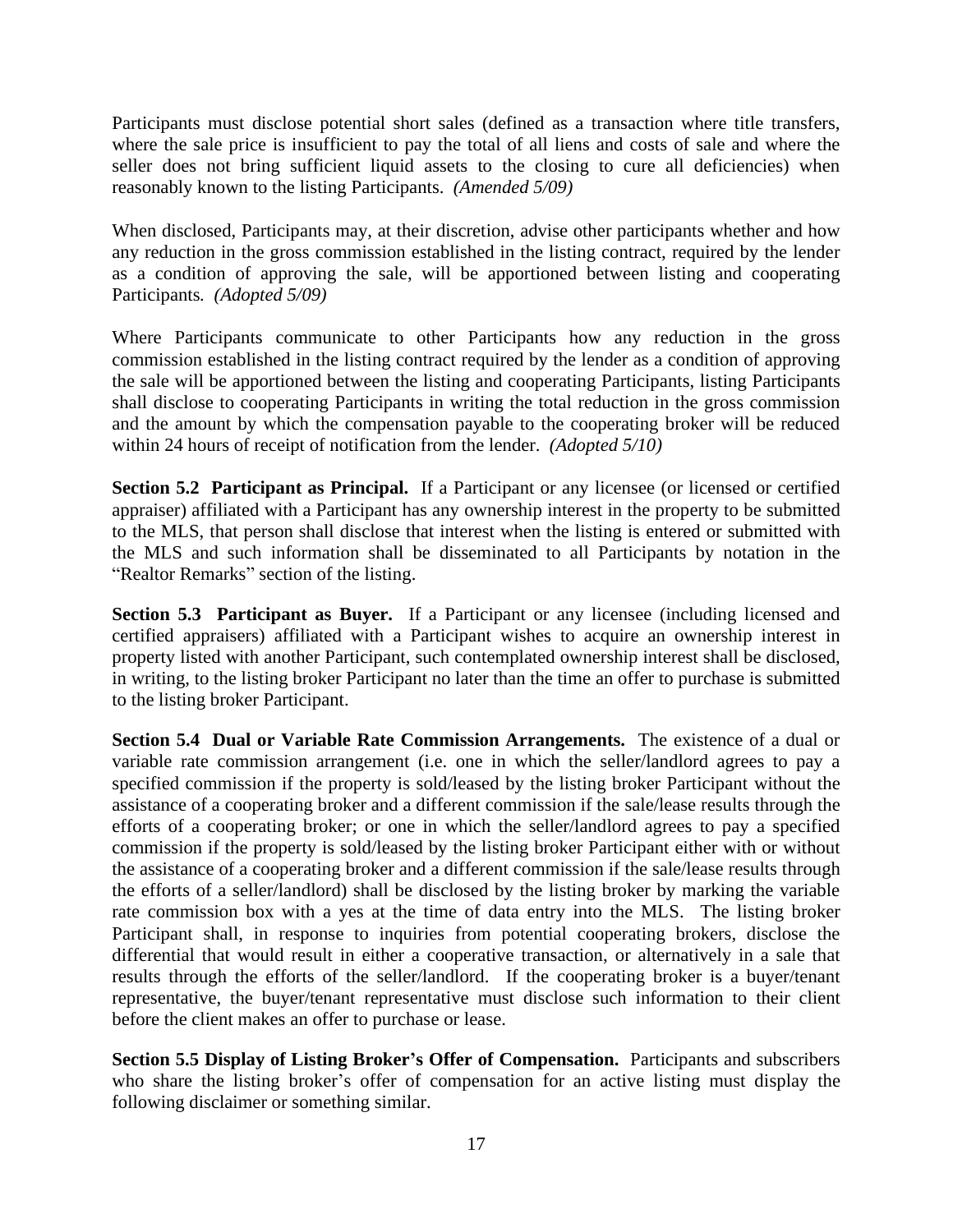*The listing broker's offer of compensation is made only to Participants of the MLS where the listing is filed.* 

#### **Section 6 MLS CHARGES; SERVICE CHARGES.**

**Section 6.1 MLS Fees and Charges.** The following MLS charges for participation in the MLS are in effect to defray the costs of operation of the MLS. Such charges are set forth in Exhibit D and are subject to change from time to time as determined by the MLS.

**Section 6.2 Initial Participation Fee.** An applicant for participation in the MLS shall pay an application fee, and such fee shall accompany the application.

**Section 6.3 Recurring Participation Fee.** The annual participation fee of each Participant shall be an amount equal to the fee multiplied by the number of licensed brokers and certified appraisers who have access to the MLS, whether licensed as a broker, sales licensee or licensed or certified appraiser who is employed by or affiliated as an independent contractor with such Participant. Payment of such fees shall be made according to the Schedule of Fees and Charges set forth on Exhibit D. Fees shall be established by the MLS from time to time, and posted on the Summit Realtors' website. The MLS will send via email correspondence regarding billing statements to Participants, users and subscribers at the address or email address that the MLS has on file for such parties. The failure of a Participant, user or subscriber to receive such notice does not relieve the Participant, user or subscriber from the timely payment of all fees and expenses due and owing under and pursuant to these MLS Rules and Regulations.

However, MLSs must provide Participants the option of a no-cost waiver of MLS fees, dues, and charges for any licensee or licensed or certified appraiser who can demonstrate subscription to a different MLS where the principal broker participates. MLSs may, at their discretion, require waiver recipients and their Participants to sign a certification for nonuse of its MLS, services, which can include penalties and termination of the waiver if violated.

#### **Section 6.4 Lock Box Usage.** See Exhibit C.

**Section 6.5 Administration and Fines.** Failure to enter relevant data into the MLS within the required time frame shall constitute a violation of these Rules and Regulations. For each violation, a fine in the amount set forth on Exhibit A shall be charged to the non-complying Participant. Whenever the MLS has reason to believe that a violation of these Rules and Regulations has occurred, the MLS will promptly send by email, or voicemail, or automated system delivery, to the non-complying Participant a notice of violation. If the Participant does not correct the violation by the next business day, the MLS shall provide all relevant information in the manner provided in Section 9.1 Violations of the Rules and Regulations of these Rules and Regulations to the MLS Committee for determination of whether a violation has occurred. Each additional 24 hours without compliance shall be deemed to be an additional violation and shall result in additional fines, or termination. Participants are entitled to dispute the fine by filling out a Fine Dispute form and submitting it to the MLS Board for further review and consideration. All fines must be paid at time of receipt and should the MLS Board determine that the fine was not valid then a credit in the amount of the fine shall be placed on their next MLS billing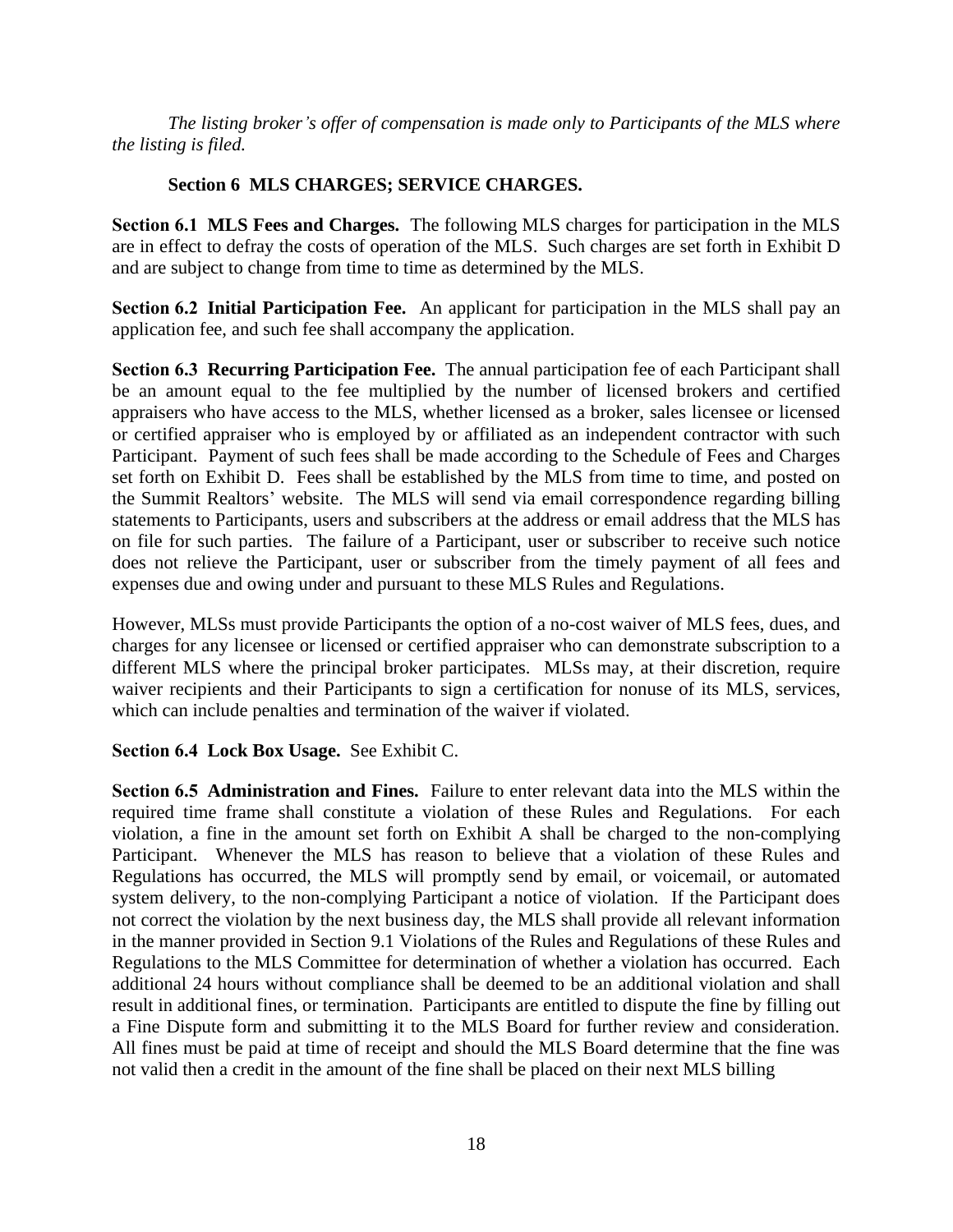By virtue of participation in the MLS, all parties acknowledge and agree as follows: (i) such parties may be notified of billings, fees, violations and fines of under or pursuant to these MLS Rules and Regulations through email correspondence from the MLS; (ii) any such email correspondence will be at the sole discretion of the MLS and will be sent to the last know email address that the Participant, user or subscriber, as applicable, has on file with the MLS; (iii) any notification of a fine or violation of the MLS Rules and Regulations shall be deemed valid once sent via email communication; and (iv) failure of a Participant, user or subscriber to receive such notice or billing statement does not relieve the Participant, user or subscriber from the timely payment of all such fees and fines.

**Section 6.6 Violations and Fines.** See Exhibit A.

#### **Section 7 COMPLIANCE WITH RULES.**

**Section 7.1 Authority to Impose Discipline**. By becoming and remaining a Participant or subscriber in this MLS, each Participant and subscriber agrees to be subject to the rules and regulations and any other MLS governance provision. The MLS may, through the administrative and hearing procedures established in these rules, impose discipline for violations of the rules and other MLS governance provisions. Discipline that may be imposed may only consist of one or more of the following:

- a) Letter of warning
- b) Letter of reprimand

c) Attendance at MLS orientation or other appropriate courses or seminars which the Participant or subscriber can reasonably attend taking into consideration cost, location and duration

d) Appropriate, reasonable fine not to exceed \$15,000

e) Probation for a stated period of time not less than thirty (30) days nor more than one (1) year

f) Suspension of MLS rights, privileges, and services for not less than thirty (30) days nor more than one (1) year

g) Termination of MLS rights, privileges and services with no right to reapply for a specific period not to exceed three (3) years.

Note 1: A participant (or user/subscriber, where appropriate) can be placed on probation. Probation is not a form of discipline. When a participant (or user/subscriber, where appropriate) is placed on probation the discipline is held in abeyance for a stipulated period of time not longer than one (1) year. Any subsequent finding of a violation of the MLS rules during the probationary period may, at the discretion of the Board of Directors, result in the imposition of the suspended discipline. Absent any subsequent findings of a violation during the probationary period, both the probationary status and the suspended discipline are considered fulfilled, and the individual's record will reflect the fulfillment. The fact that one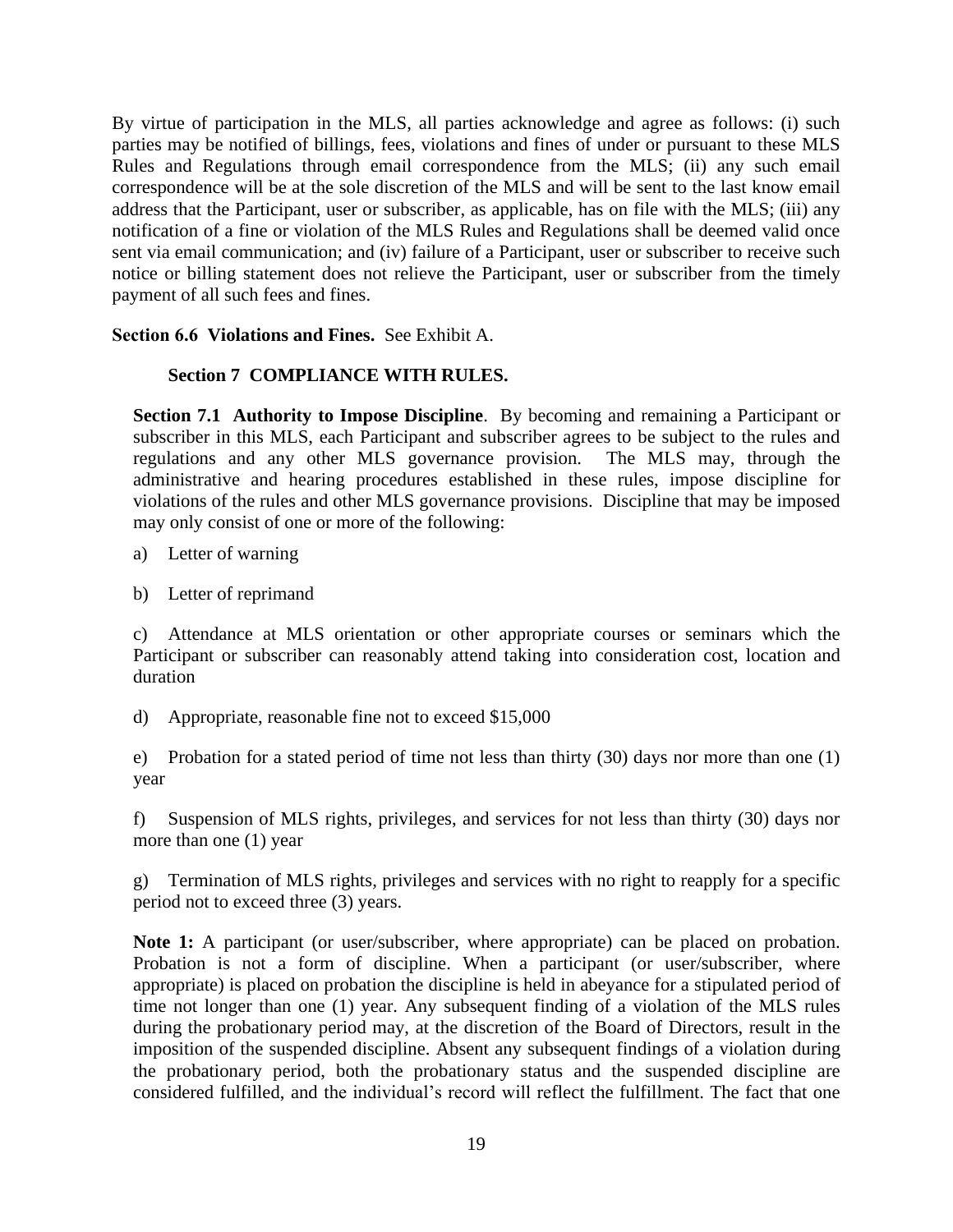or more forms of discipline are held in abeyance during the probationary period does not bar imposition of other forms of discipline which will not be held in abeyance.

**Note 2:** MLS participants and subscribers can receive no more than three (3) administrative sanctions in a calendar year before they are required to attend a hearing for their actions and potential violations of MLS rules, except that the MLS may allow more administrative sanctions for violations of listing information provided by participants and subscribers before requiring a hearing. The MLS must send a copy of all administrative sanctions against a subscriber to the subscriber's participant and the participant is required to attend the hearing of a subscriber who has received more than three (3) administrative sanctions within a calendar year.

**Section 7.2 Compliance with Rules**. The following actions may be taken for noncompliance with the rules:

a) MLS billing shall be done on the first day of each calendar month. All MLS charges and fees are due in the Association office upon receipt. If MLS charges and fees plus any late fees incurred are not paid within 45 days after payment is due, the Participant shall be suspended. If MLS charges and fees plus any late fees incurred are not paid within 90 days after payment is due, the Participant shall be terminated from MLS participation (See Exhibit A). To be reinstated, the removed Participant shall bring his/her account up to date and pay a reinstatement fee. (See Exhibit D)

b) for failure to comply with any other rule, the provisions of Sections 9 and 9.1 shall apply.

**Section 7.3 Applicability of Rules to Users and/or Subscribers**. Non-principal brokers, sales licensees, appraisers, and others authorized to have access to information published by the MLS are subject to these rules and regulations and may be disciplined for violations thereof provided that the user or subscriber has signed an agreement acknowledging that access to and use of MLS information is contingent on compliance with the rules and regulations. Further, failure of any user or subscriber to abide by the rules and/or any sanction imposed for violations thereof can subject the Participant to the same or other discipline. This provision does not eliminate the Participant's ultimate responsibility and accountability for all users or subscribers affiliated with the Participant. *(Adopted 4/92)*

#### **Section 8 MEETINGS**.

The meetings of the Participants in the service or the board of directors of the multiple listing service for the transaction of business of the service shall be held in accordance with the provisions of Article 7, bylaws of the service.

#### **Section 9 ENFORCEMENT OF RULES AND REGULATIONS.**

**Section 9.1 Consideration of Alleged Violations.** The board of directors shall give consideration to all written complaints having to do with violations of the rules and regulations. When requested by a complainant, the MLS will process a compliant without revealing the complainant's identity. If a complaint is subsequently forwarded to a hearing, and the original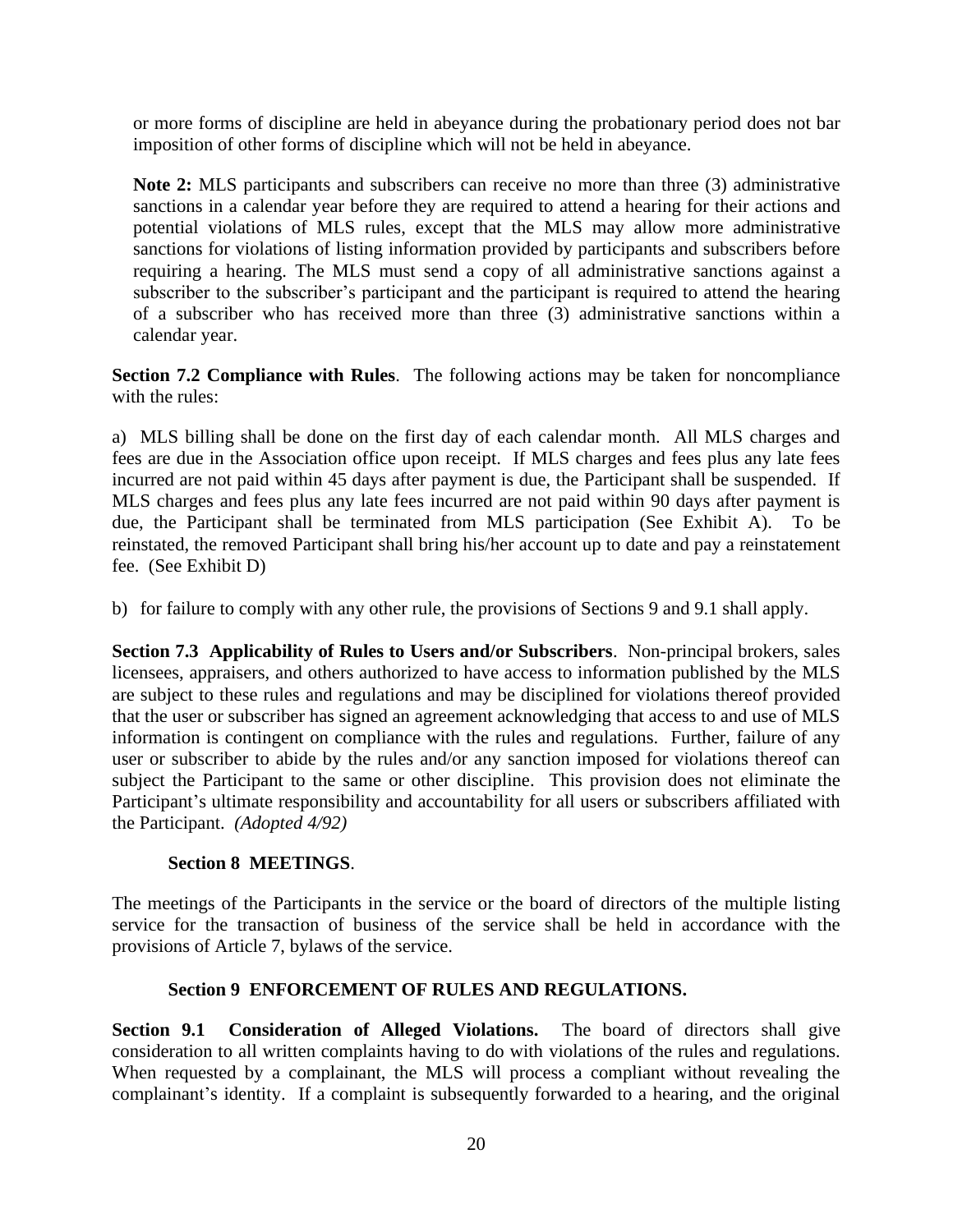complainant does not consent to participating in the process, the MLS will appoint a representative to serve as the complainant.

**Section 9.2 Violations of Rules and Regulations.** If the alleged offense is a violation of the rules and regulations of the service and does not involve a charge of alleged unethical conduct or request for arbitration, it may be administratively considered and determined by the board of directors of the service, and if a violation is determined, the board of directors may direct the imposition of sanction, provided the recipient of such sanction may request a hearing before the professional standards committee of the association in accordance with the bylaws and rules and regulations of the association of REALTORS<sup>®</sup> within twenty (20) days following receipt of the directors' decision.

If, rather than conducting an administrative review, the MLS has a procedure established to conduct hearings, any appeal of the decision of the hearing tribunal may be appealed to the board of directors of the MLS within twenty (20) days of the tribunal's decision. Alleged violations involving unethical conduct shall be referred to the professional standards committee of the association of REALTORS ® for processing in accordance with the professional standards procedures of the association. If the charge alleges a refusal to arbitrate, such charge shall be referred directly to the board of directors of the association of REALTORS®.

**Section 9.3 Complaints of Unethical Conduct**. All other complaints of unethical conduct shall be referred by the board of directors to the association of REALTORS<sup>®</sup> for appropriate action in accordance with the Professional Standards and Procedures established in the association's Bylaws.

**Section 9.4 Enforcement**. Upon request from the Association or MLS each Participant promptly shall forward by facsimile each fully executed listing Agreement and for which the seller specified that the property not be entered into the MLS. Failure to do so will result in the levying of a fine, when discovered, as set forth in Exhibit A. Otherwise, enforcement shall rely on Participants reporting occurrences as they are discovered. Any Participant shall report the name of a non-complying Participant in writing or otherwise to the MLS. The MLS will then contact the non-complying Participant and request a copy of the relevant documents. The noncomplying Participant shall immediately provide any evidence, which would support a legitimate reason, why the information was not entered into the MLS. Any fine resulting from a violation of this rule shall be levied as set forth in Exhibit A.

**Section 9.5 Monitoring.** The MLS has the right to request fully executed listing agreements and extensions from the Participant for audit purposes. The MLS may cause an auditing of relevant documents from Participants selected at random or at the request of the MLS Board.

**Section 9.6 Failure to Pay.** Fines shall appear on the Participant broker's monthly billing summary. Failure of a Participant to pay fines levied shall be handled by the MLS in the same way as failure to pay dues.

#### **Section 10 CONFIDENTIALITY OF MLS INFORMATION.**

**Section 10.1 Confidentiality of MLS Information***.* Any information provided by the multiple listing service to the Participants shall be considered official information of the service. Such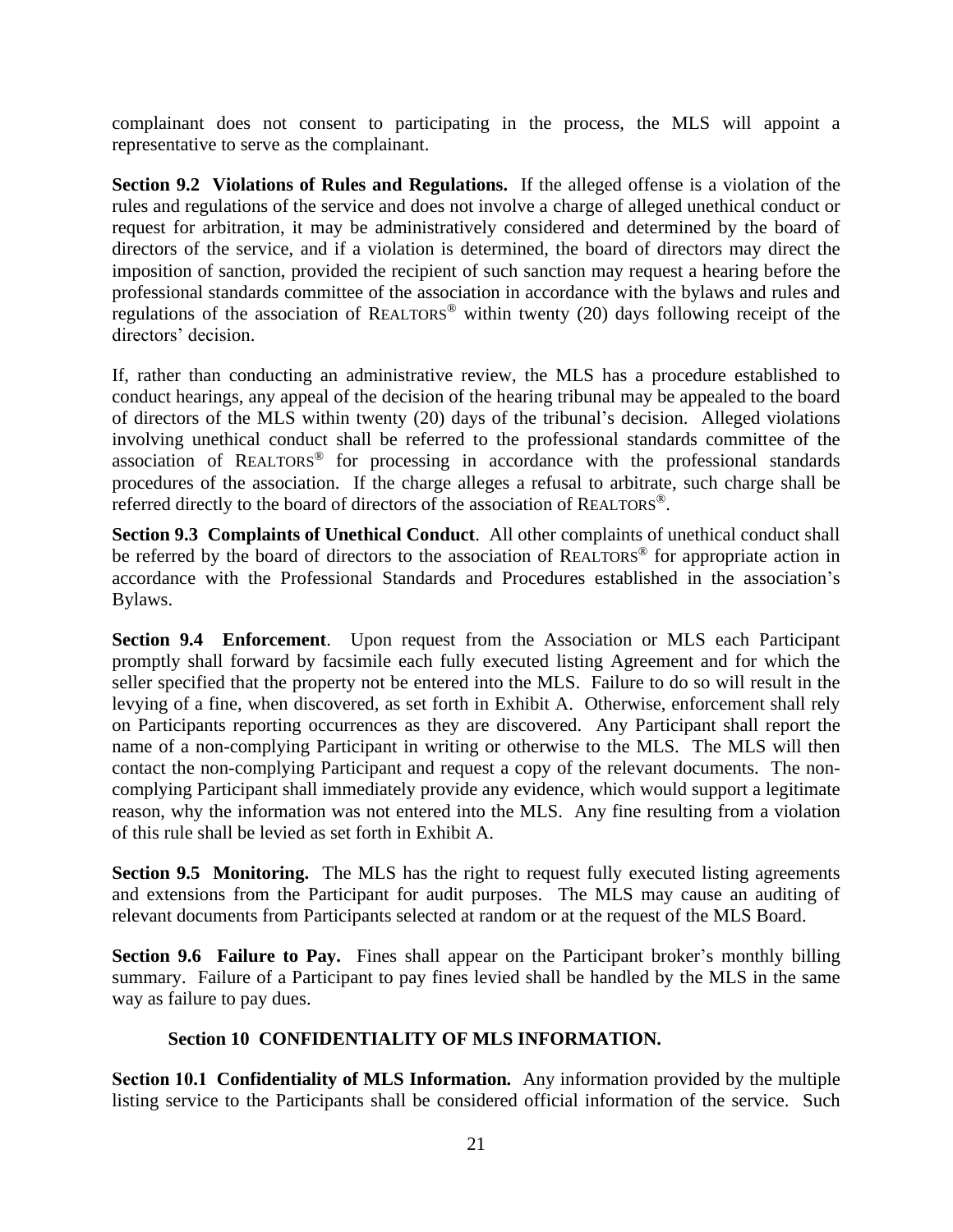information shall be considered confidential and exclusively for the use of Participants and real estate licensees affiliated with such Participants and those Participants who are licensed or certified by an appropriate state regulatory agency to engage in the appraisal of real property and licensed or certified appraisers affiliated with such Participants.

**Section 10.2 MLS Not Responsible for Accuracy of Information.** The information published and disseminated by the MLS is communicated verbatim, without change by the MLS, as entered or submitted to the MLS by the Participant. The MLS does not verify such information and disclaims any responsibility for its accuracy. Each Participant agrees to hold the MLS harmless against any liability arising from any inaccuracy or inadequacy of the information such Participant provides to the extent of any actual loss and all attorneys' fees and expenses incurred by the Board or the MLS.

#### **Section 11 OWNERSHIP OF MLS DATA, PHOTOS, COMPILATIONS AND COPYRIGHTS.**

**Section 11.1 Authority.** By the act of submission of any property listing data to the MLS, a Participant represents that they have been authorized to grant and also thereby do grant authority for the MLS to include the property listing data in its copyrighted MLS Compilation\* and also in any statistical report on "Comparables." Listing content includes, but is not limited to, photographs, images, graphics, audio and video recordings, virtual tours, drawings, descriptions, remarks, narratives, pricing information and other details or information related to the listed property.

**Section 11.2 Rights in Multiple Listing Compilations.** All rights, title, and interest in each copy of every Multiple Listing Compilation created and copyrighted by the Summit MLS Inc, and in the copyrights therein, shall at all times remain vested in the Summit MLS, Inc.

**Section 11.3 Subscriptions to MLS Compilations**. Each Participant shall be entitled to subscribe from the MLS a copy of the MLS Compilation. The Participant shall pay for the subscription fee set by the MLS. Participants shall acquire by such subscription only the right to use the MLS Compilation in accordance with these Rules and Regulations. This section should not be construed to require the Participant to subscribe for a copy of the MLS Compilation.

**Note:** The Digital Millennium Copyright Act (DMCA) is a federal copyright law that enhances the penalties for copyright infringement occurring on the Internet. The law provides exemptions or "safe harbors" from copyright infringement liability for online service providers (OSP) that satisfy certain criteria. Courts construe the definition of "online service provider" broadly, which would likely include MLSs as well as Participants and subscribers hosting an IDX display.

One safe harbor limits the liability of an OSP that hosts a system, network or website on which Internet users may post user-generated content. If an OSP complies with the provisions of this DMCA safe harbor, it cannot be liable for copyright infringement if a user posts infringing material on its website. This protects an OSP from incurring significant sums in copyright infringement damages, as statutory damages are as high as \$150,000 per work. For this reason, it is highly recommended that MLSs, Participants and subscribers comply with the DMCA safe harbor provisions discussed herein.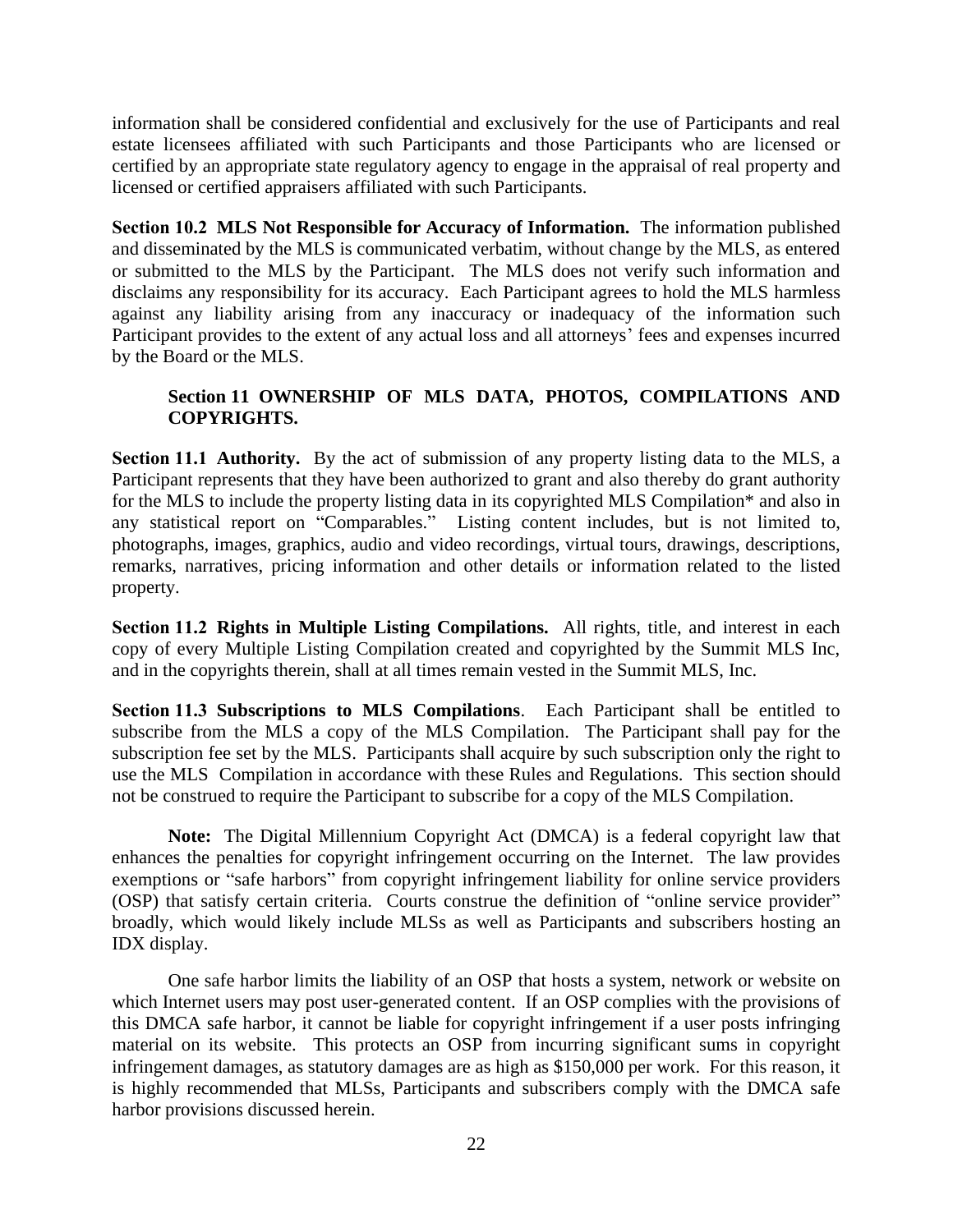To qualify for this safe harbor, the OSP must:

(1) Designate on its website and register with the Copyright Office an agent to receive takedown requests. The agent could be the MLS, Participant, subscriber, or other individual or entity.

(2) Develop and post a DMCA-compliant website policy that addresses repeat offenders.

(3) Comply with the DMCA takedown procedure. If a copyright owner submits a takedown notice to the OSP, which alleges infringement of its copyright at a certain location, then the OSP must promptly remove allegedly infringing material. The alleged infringer may submit a counter-notice that the OSP must share with the copyright owner. If the copyright owner fails to initiate a copyright lawsuit within ten (10) days, then the OSP may restore the removed material.

(4) Have no actual knowledge of any complained-of infringing activity.

(5) Not be aware of facts or circumstances from which complained-of infringing activity is apparent.

(6) Not receive a financial benefit attributable to complained-of infringing activity when the OSP is capable of controlling such activity.

Full compliance with these DMCA safe harbor criteria will mitigate an OSP's copyright infringement liability. For more information see [17 U.S.C. §512.](https://www.law.cornell.edu/uscode/text/17/512)

\*The term MLS Compilation, as used in Sections 11 and 12 herein, shall be construed to include any format in which property listing data is collected and disseminated to the Participants, including, but not limited to, bound book, loose-leaf binder, computer database, card file, or any other format whatsoever now known or hereafter created.

#### **Section 12 USE OF COPYRIGHTED MLS COMPILATIONS.**

**Section 12.1 Distribution.** Participants shall at all times maintain control over and responsibility for each copy of any MLS Compilation subscribed to them from the MLS. Use of information developed or published by the MLS is strictly limited to the activities authorized under a Participant's licensure(s) or certification and unauthorized uses are prohibited. Further, none of the foregoing is intended to convey "Participation" or "Membership" or any right of access to information developed by or published by the MLS where access to such information is prohibited by law.

**Section 12.2 Display.** Participants and those persons affiliated as licensees with such Participants, shall be permitted to display the MLS Compilation to prospective buyers only in conjunction with their ordinary business activities of attempting to locate ready, willing, and able buyers for the properties described in said MLS Compilation.

**Section 12.3 Reproduction.** Participants or their affiliated licensees shall not reproduce any MLS Compilation or any portion thereof except in the following limited circumstances:

Participants or their affiliated licensees may reproduce from the MLS Compilation, and distribute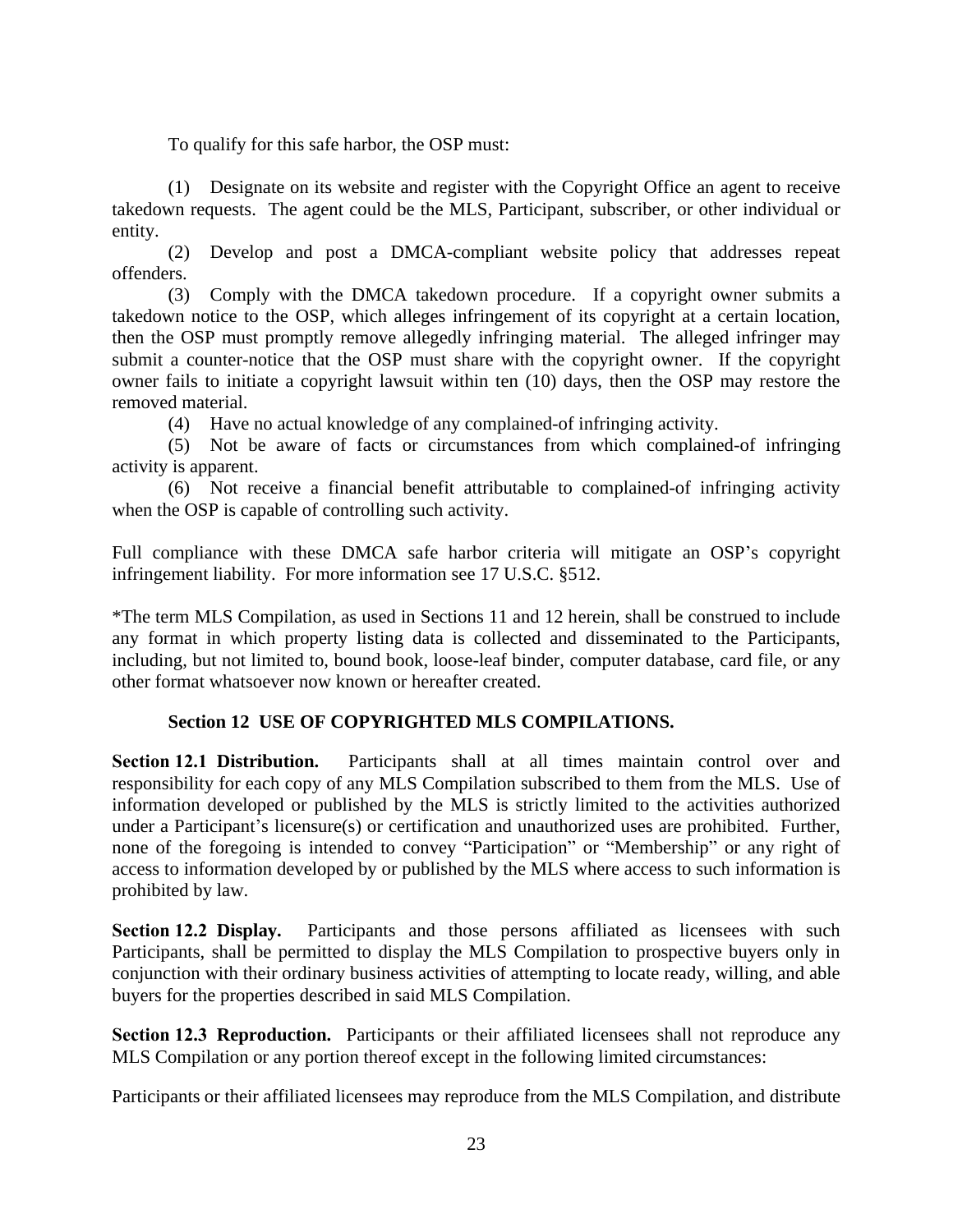to prospective buyers or sellers, a reasonable\* number of single copies of property listing data contained in the MLS Compilation which relate to any properties in which the prospective buyers are or may, in the judgment of the Participant, be interested.

Nothing contained herein shall be construed to preclude any Participant from utilizing, displaying, distributing, or reproducing property listing sheets or other compilations of data pertaining exclusively to properties currently listed for sale with the Participant.

Any MLS information, whether provided in written or printed form, provided electronically, or provided in any other form or format, is provided for the exclusive use of the Participants who are authorized to have access to such information. Such information may not be transmitted, retransmitted or provided in any manner to any unauthorized individual, office or firm.

None of the foregoing shall be construed to prevent any individual legitimately in possession of current listing information, "Sold" information, "Comparables", or statistical information from utilizing such information to support valuations on particular properties for clients and customers. Any MLS content in data feeds available to Participants for real estate brokerage purposes must also be available to Participants for valuation purposes, including automated valuations. MLSs must either permit use of existing data feeds, or create a separate data feed, to satisfy this requirement. MLSs may require execution of a third-party license agreement where deemed appropriate by the MLS. MLSs may require Participants who will use such data feeds to pay the reasonably estimated costs incurred by the MLS in adding or enhancing its downloading capacity for this purpose. (Amended 05/14)

\*It is intended that the Participant be permitted to provide prospective buyers with listing data relating to properties which the prospective buyer has a bona fide interest in purchasing or in which the Participant is seeking to promote interest. The term "reasonable" as used herein, should therefore be construed to permit only limited reproduction of property listing data intended to facilitate the prospective buyers' decision-making process in the consideration of a purchase. Factors which shall be considered in deciding whether the reproductions made are consistent with this intent, and thus "reasonable" in number, shall include, but are not limited to, the total number of listings in the MLS Compilation, how closely the types of properties contained in such listings accord with the prospective purchaser's expressed desires and ability to purchase, whether the reproductions were made on a selective basis, and whether the type of properties contained in the property listing data is consistent with a normal itinerary of properties which would be shown to the prospective purchaser.

#### **Section 13 USE OF MLS INFORMATION.**

**Section 13.1 Limitations on Use of MLS Information.** Use of information from MLS Compilations of current listing information from the MLS's "Statistical Report", or from any "Sold" or "Comparable" report of the MLS for public mass-media advertising by a Participant or in other public representations may not be prohibited.

However, any print or non-print forms of advertising or other forms of public representations based in whole or in part on information supplied by the MLS must clearly demonstrate the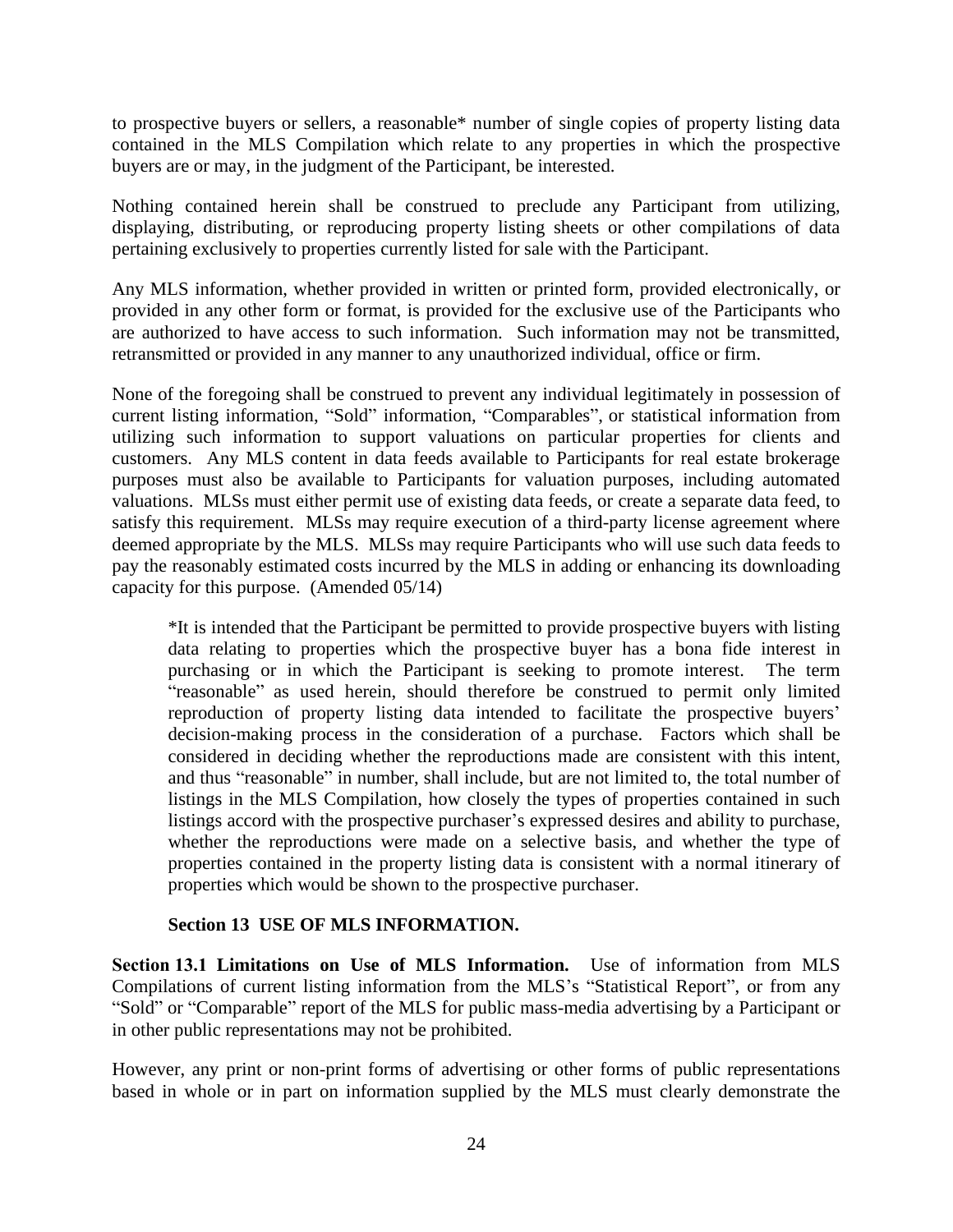period of time over which such claims are based and must include the following, or substantially similar notice:

Based on information from the Summit REALTORS® (alternatively, the Summit MLS, Inc.) for the period (date) through (date).

#### **Section 14 CHANGES IN RULES AND REGULATIONS.**

**Section 14.1 Changes in Rules and Regulations.** Amendments to these Rules and Regulations shall be by consideration and approval of the board of directors of the multiple listing service, subject to approval by the Board of Directors of the Summit Realtors (shareholder).

#### **Section 15 ORIENTATION.**

Any application for MLS participation and any licensee, (including licensed or certified appraisers) affiliated with the MLS Participant who has access to and use of MLS-generated information shall complete an orientation program of no more than eight (8) classroom hours devoted to MLS rules and regulations and computer training related to MLS information entry and retrieval and operation of the MLS prior to being granted access to the MLS. (Amended 12/1)

Participants and subscribers may be required, at the discretion of the MLS, to complete additional training of not more than four (4) classroom hours in any twelve (12) month period when deemed necessary by the MLS to familiarize Participants and subscribers with system changes or enhancements and/or changes to MLS rules or policies. Participants and subscribers must be given the opportunity to complete any mandated orientation and additional training remotely. (Amended 11/17)

#### **Section 16 INTERNET DATA EXCHANGE (IDX).**

**IDX Defined.** IDX affords MLS Participants the ability to authorize limited electronic display and delivery of their listings by other Participants via the following authorized mediums under the Participant's control: websites, mobile apps, and audio devices. As used throughout these rules, "display" includes "delivery" of such listings. (Amended 5/17)

**Section 16.1 Authorization.** Participants' consent for display of their listings by other Participants pursuant to these Rules and Regulations is presumed unless a Participant affirmatively notifies the MLS that the Participant refuses to permit display (either on a blanket or on a listing by listing basis). If a Participant refuses on a blanket basis to permit the display of that Participant's listings, that Participant may not download, frame or display the aggregated MLS data of other Participants. Even where Participants have given blanket authority for other Participants to display their listings on IDX sites, such consent may be withdrawn on a listingby-listing basis where the seller has prohibited all Internet display or other electronic forms of display or distribution. *(Amended 05/12)*

**Section 16.2 Participation.** Participation in IDX is available to all MLS Participants engaged in real estate brokerage who consent to display of their listings by other Participants.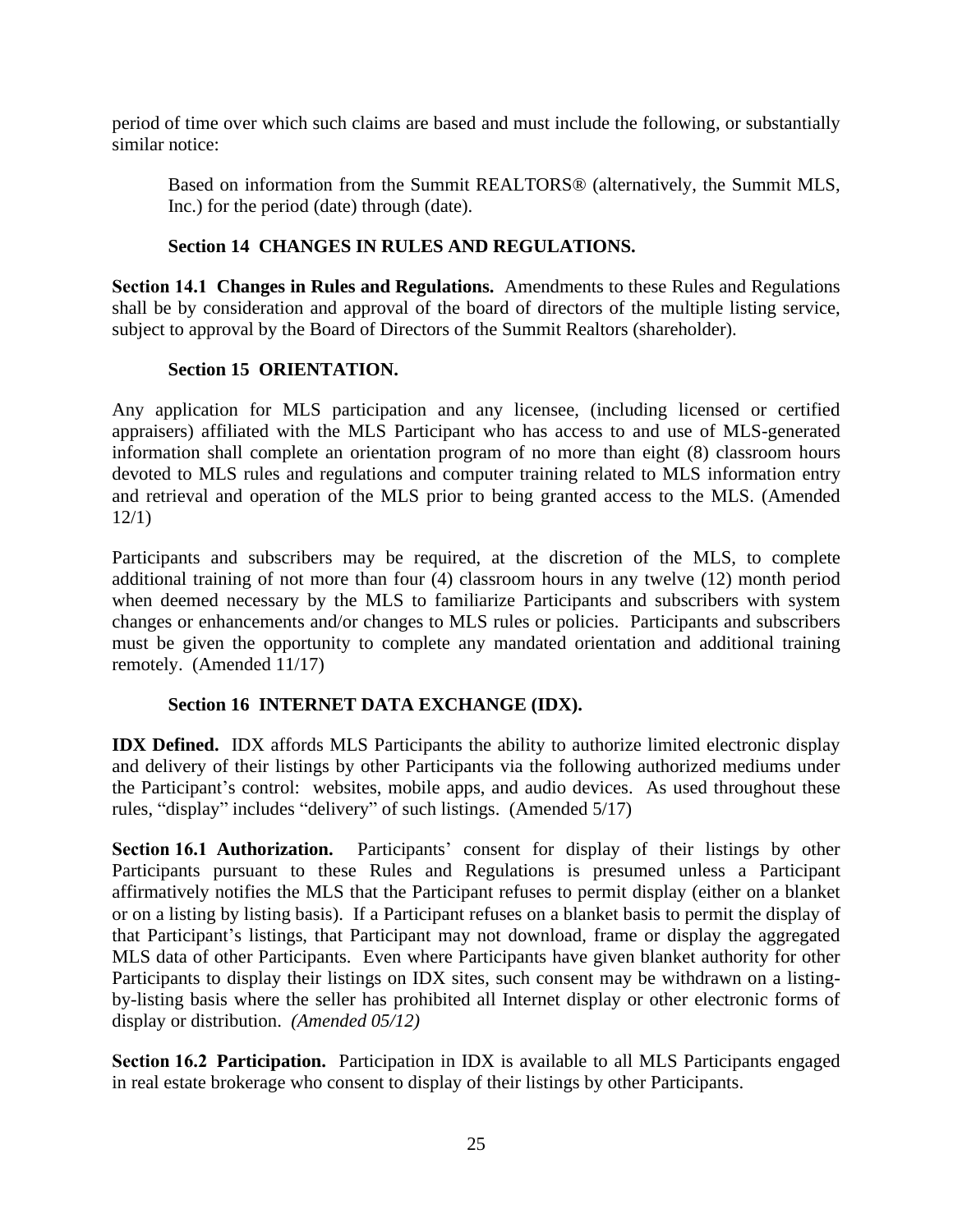- **16.2.1 Third Party Aggregators and Vendors**. IDX is for the Participants of the MLS. All others must be approved by the MLS Board of Directors on a case by case basis and will be obligated to sign the Third Party Access, Confidentiality and Non-Disclosure Agreement and pay fees (see Exhibit D).
- **16.2.2** Participants must notify the MLS of their intention to display IDX information and must give the MLS direct access for purposes of monitoring/ensuring compliance with applicable rules and policies. *(Amended 05/12)*
- **16.2.3** MLS Participants may not use IDX-provided listings for any purpose other than display as provided for in these rules. This does not require Participants to prevent indexing of IDX listings by recognized search engines. *(Amended 05/12)*
- **16.2.4** Listings, including property addresses, can be included in IDX displays except where a seller has directed their listing brokers to withhold their listing or the listing's property address from all display on the Internet (including but not limited to, publicly-accessible websites or VOWS) or other electronic forms of display or distribution. A copy of the seller's affirmative direction shall be provided to the MLS within 48 hours. *(Amended 05/12)*
- **16.2.5** Participants may select the listings they choose to display through IDX sites based only on objective criteria including, but not limited to, factors such as geography or location (uptown," "downtown," etc.) list price, type of property (e.g., condominiums, cooperatives, single family detached, multi-family), or type of listing (e.g., exclusive right-to-sell, or exclusive agency), or the level of service being provided by the listing firm. Selection of listings displayed through IDX site must be independently made by each Participant. *(Amended 3/22)*
- **16.2.6** Participants must refresh all MLS downloads and IDX displays automatically fed by those downloads at least once every twelve (12) hours. *(Amended 11/14)*
- **16.2.7** Except as provided in the IDX policy and these rules, an IDX site or Participant or user operating an IDX site or displaying IDX information as otherwise permitted may not distribute, provide, or make any portion of the MLS database available to any person or entity. *(Amended 05/12)*
- **16.2.8** Any IDX display controlled by a Participant must clearly identify the name of the brokerage firm under which they operate in a readily visible color and typeface. For purposes of the IDX policy and these rules, "control" means the ability to add, delete, modify and update information as required by the IDX policy and the MLS rules.*(Amended 05/12)*
- **16.2.9** Any IDX display controlled by a Participant or subscriber that

a. allows third-parties to write comments or reviews about particular listings or displays a hyperlink to such comments or reviews in immediate conjunction with particular listings, or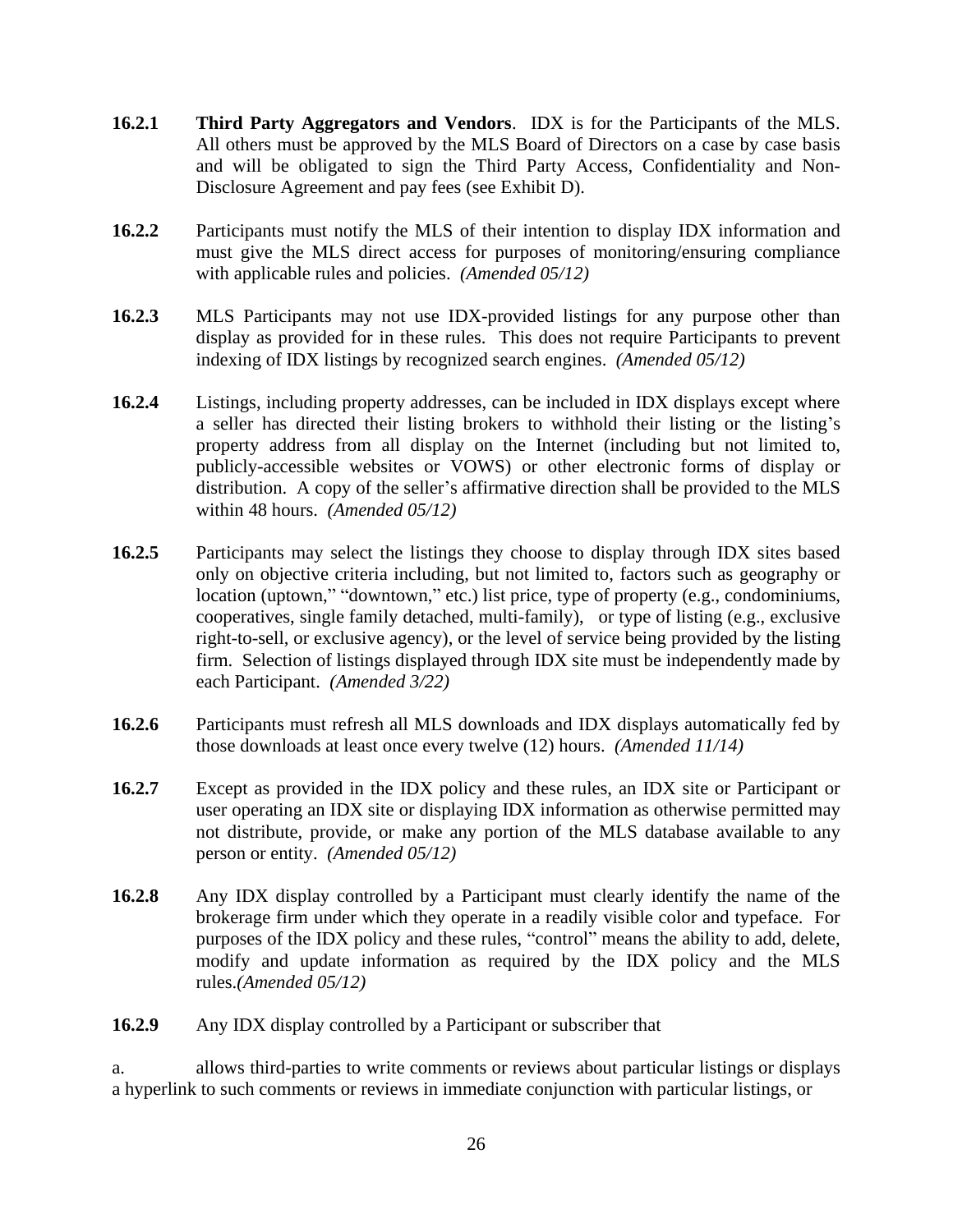b. displays an automated estimate of the market value of the listing (or hyperlink to such estimate) in immediate conjunction with the listing,

> either or both of those features shall be disabled or discontinued for the seller's listings at the request of the seller. The listing broker or agent shall communicate to the MLS that the seller has elected to have one or both of these features disabled or discontinued on all displays controlled by Participants. Except for the foregoing and subject to Section 16.2.10, a Participant's IDX display may communicate the Participant's professional judgment concerning any listing. Nothing shall prevent an IDX display from notifying its customers that a particular feature has been disabled at the request of the seller. *(Amended 05/12)*

- **16.2.10** Participants shall maintain a means (e.g., e-mail address, telephone number) to receive comments about the accuracy of any data or information that is added by or on behalf of the Participant beyond that supplied by the MLS and that relates to a specific property. Participants shall correct or remove any false data or information relating to a specific property upon receipt of a communication from the listing broker or listing agent for the property explaining why the data or information is false. However, Participants shall not be obligated to remove or correct any data or information that simply reflects good faith opinion, advice, or professional judgment. *(Adopted 5/12)*
- **16.2.11** Participants shall not modify or manipulate information relating to other Participants listings. MLS Participants may augment their IDX display of MLS data with applicable property information from other sources to appear on the same webpage or display, clearly separated by the data supplied by the MLS. The source(s) of the information must be clearly identified in the immediate proximity to such data. This requirement does not restrict the format of MLS data display or display of fewer than all of the available listings or fewer authorized fields.
- **16.2.12** All listings displayed pursuant to IDX shall identify the listing firm, and the email or phone number provided by the listing Participant in a reasonably prominent location and in a readily visible color and typeface not smaller than the median used in the display of listing data.\* (Amended 03/22)

\* Displays of minimal information (e.g., "thumbnails", text messages, "tweets", etc., of two hundred [200] characters or less) are exempt from this requirement but only when linked directly to a display that includes all required disclosures. For audio delivery of listing content, all required disclosures must be subsequently delivered electronically to the registered consumer performing the property search or linked to through the devices' application. (Amended 5/17)

**Section 16.3 Display.** Display of listing information pursuant to IDX is subject to the following rules: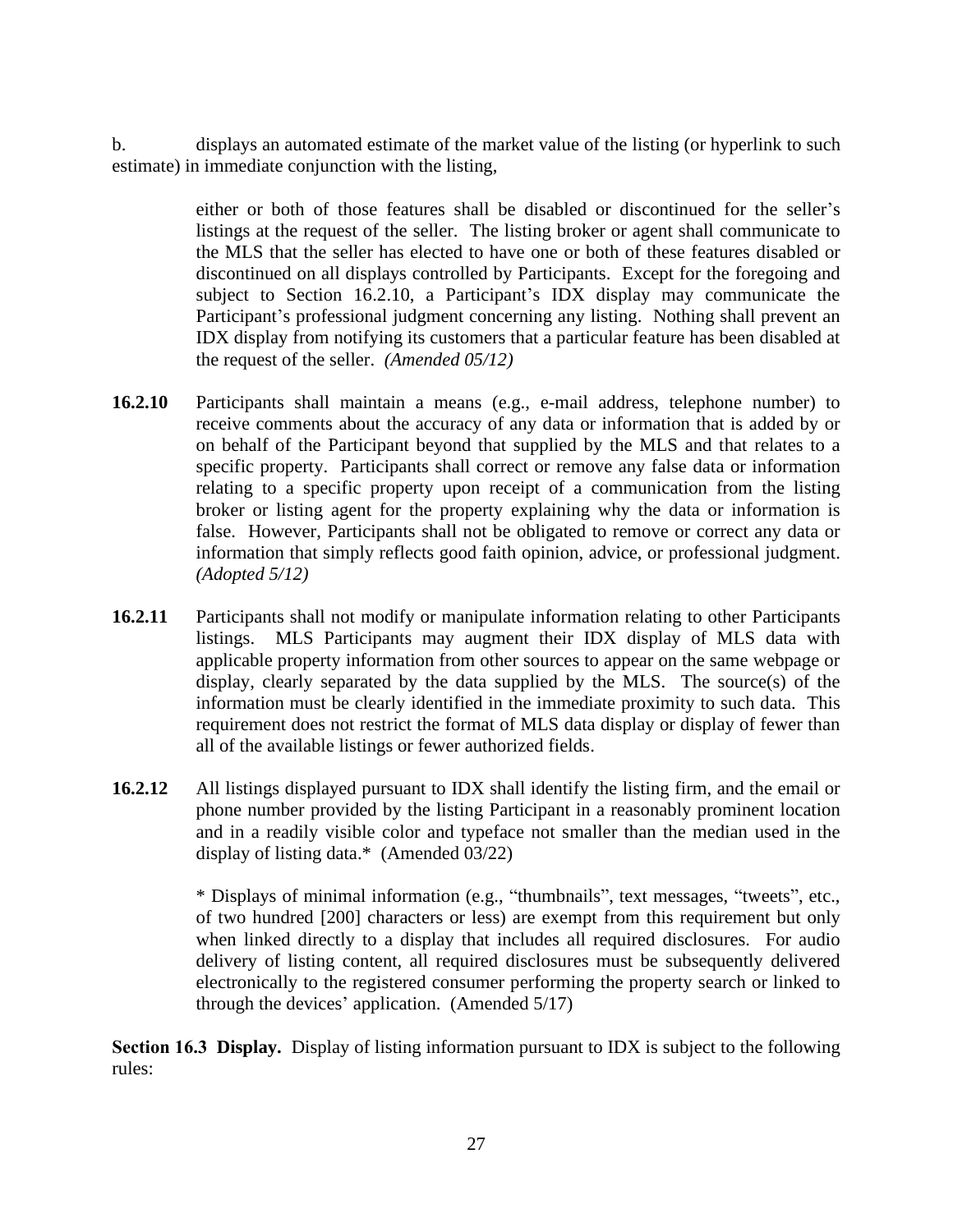- **16.3.1** All listings displayed pursuant to IDX shall contain only those fields of data designated by the MLS. Display of all other fields (as determined by the MLS) is prohibited. Confidential fields intended only for other MLS Participants and users (e.g., cooperative compensation offers, showing instructions, property security information, seller's information, etc.) may not be displayed. *(Amended 05/12)*
- **16.3.2** An MLS Participant (or where permitted locally, an MLS Subscriber) may co-mingle the listings of other brokers received in an IDX feed with listings available from other MLS IDX feeds, provided all such displays are consistent with the IDX rules, and the MLS Participant (or MLS Subscriber) holds participatory rights in those MLSs. As used in this policy, "co-mingling" means that consumers are able to execute a single property search of multiple IDX data feeds resulting in the display of IDX information from each of the MLSs on a single search results page; and that Participants may display listings from each IDX feed on a single webpage or display. (Adopted 11/14)
- 16.3.3 A search result producing a detailed display of another IDX Participant's listing data shall bear that Participant's company, the IDX-approved icon a copy of which is attached hereto as Exhibit E, and SAR-MLS copyright notice immediately following the property information (at the bottom of the page). The IDX-approved icon shall be at least 32 pixels by 34 pixels. The listing Participant's company, SAR-MLSapproved icon, and copyright notice shall be least as large as the largest type size used to display the listing data. A detailed display of another IDX Participant's listing may not include any contact information or branding of the Participant who owns the website or any of its agents within the "body" of the listing data. The "body" is defined as the rectangular space whose borders are delimited by the utmost extent in each direction of the listing text photo data. Displays of minimal information (e.g. "thumbnails", text messages, "tweets", etc., of two hundred (200) characters or less) are exempt from this requirement but only when linked directly to a display that includes all required disclosures.
- **16.3.4** Participants and agents of an IDX Broker Participant may display information available through IDX on their own agent websites, subject to their Broker Participant's consent and control and the requirements of state law and/ or regulations.
- **16.3.5** Participants (and their affiliated licensees, if applicable) shall indicate on their websites that IDX information is provided exclusively for consumers' personal, noncommercial use that it may not be used for any purpose other than to identify prospective properties that consumers may be interested in purchasing, and that the data is deemed reliable but is not guaranteed accurate by the MLS. The MLS may, at its discretion, require use of other disclaimers as necessary to protect Participants and/or the MLS from liability. Displays of minimal information (e.g., "thumbnails", "text messages", "tweets", etc., of two hundred [200] characters or less) are exempt from this requirement but only when linked directly to a display that includes all required disclosures. *(Amended 05/12)*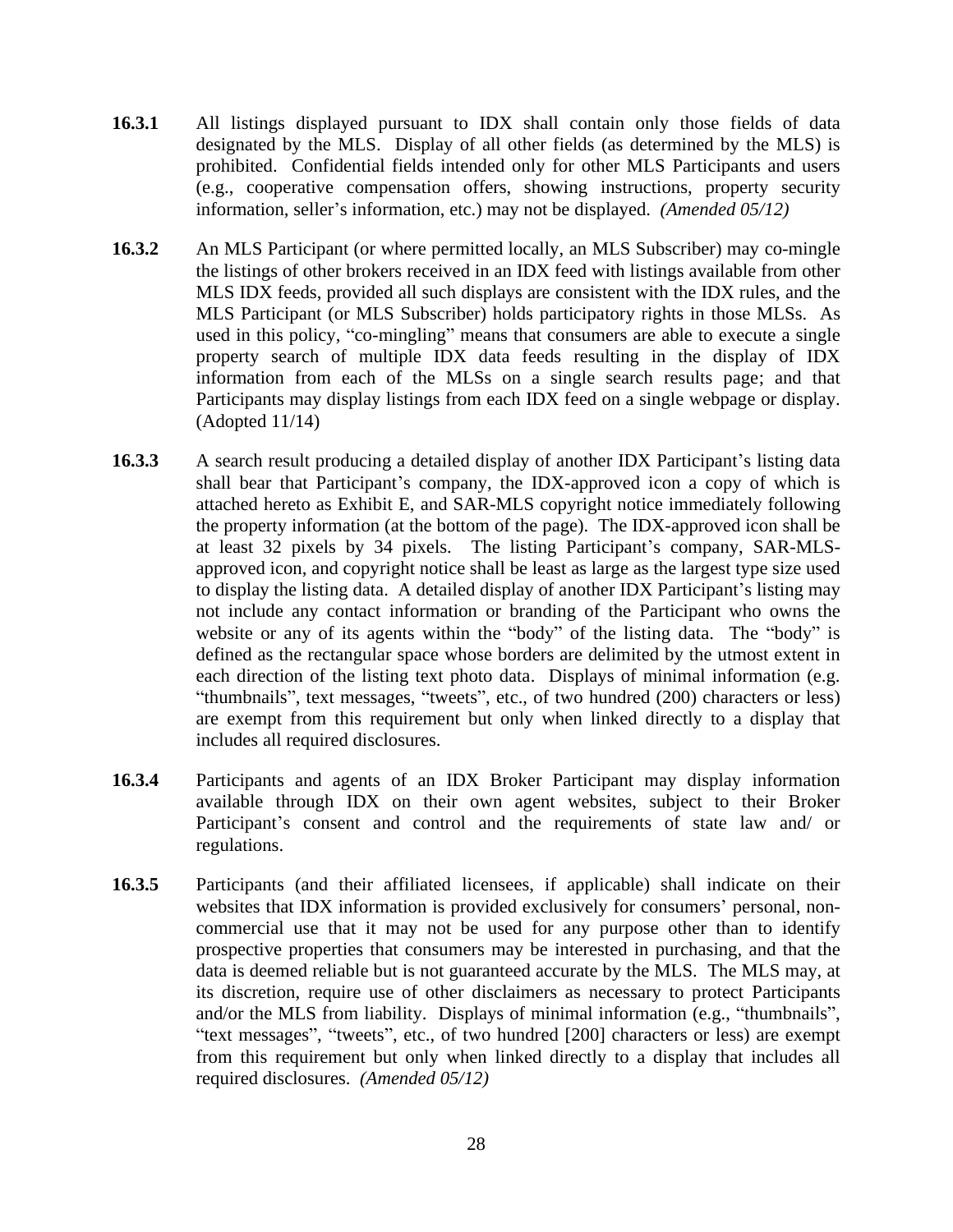Copyright to be displayed at the very bottom of each search results page in the same type as body text: Copyright © 20## SAR MLS. The information displayed herein was derived from sources believed to be accurate, but has not been verified by SAR MLS. Buyers are cautioned to verify all information to their own satisfaction. This information is exclusively for viewers' personal, non-commercial use. Any republication or reproduction of the information herein without the express permission of the SAR MLS is strictly prohibited.

- **16.3.6** The data consumers can retrieve or download in response to an inquiry shall be determined by the MLS but in no instance shall be limited to fewer than five hundred 500 listings or fifty percent (50%) of the listings available for IDX display, whichever is fewer. *(Amended 11/09)*
- **16.3.7** The right to display other Participants' listings pursuant to IDX shall be limited to a Participant's office(s) holding participatory rights in this MLS.
- **16.3.8** Listings obtained through IDX feeds from REALTOR Association MLSs where the MLS Participant holds participatory rights must be displayed separately from listings obtained from other sources. Listings from other sources (e.g., from other MLSs, from non-participating brokers, etc.) must display the source from which each such listing was obtained. Displays of minimal information (e.g., "thumbnails, "text messages", "tweets," etc., of two hundred [200] characters or less) are exempt from this requirement but only when linked directly to a display that includes all required disclosures. *(Amended 11/14)*
- Note: An MLS Participant (or where permitted locally, an MLS Subscriber) may co-mingle the listings of other brokers received in an IDX feed with listings available from other MLS IDX feeds, provided all such displays are consistent with the IDX rules, and the MLS Participant (or MLS Subscriber) holds participatory rights in those MLSs. As used in this policy, "co-mingling" means that consumers are able to execute a single property search of multiple IDX data feeds resulting in the display of IDX information from each of the MLSs on a single search results page; and that Participants may display listings from each IDX feed on a single webpage or display.
- **16.3.9** Participants are required to employ appropriate security protection, such as firewalls, on their websites and displays, provided that any security measure required may not be greater than those employed by the MLS. *(Amended 05/12)*
- **16.3.10** Participants must maintain an audit trail of consumer activity on their website and make that information available to the MLS if the MLS believes the IDX site had caused or permitted a breach in security of the data or a violation of the mls rules related to use by consumers. *(Amended 05/12)*
- **16.3.11** Deceptive or misleading advertising (including co-branding) on pages displaying IDX-provided listings is prohibited. For purposes of these rules, co-branding will be presumed not to be deceptive or misleading if the Participant's logo and contact information is larger than that of any third party. *(Adopted 11/09)*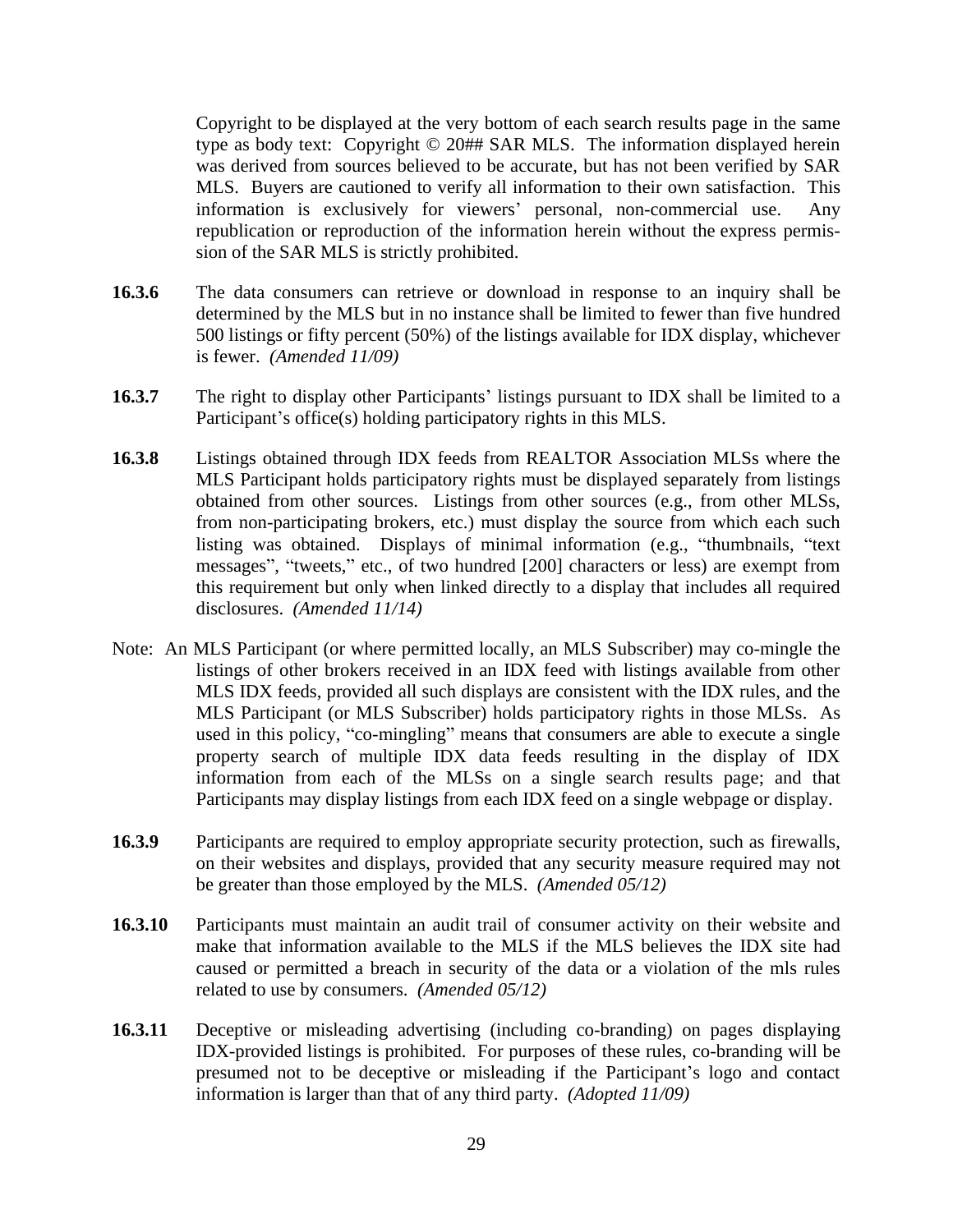**Section 17 EXHIBIT D; FEES AND CHARGES**. See Exhibit D of the Rules and Regulations.

#### **Section 18 RESERVED**.

#### **Section 19 MODEL VIRTUAL OFFICE WEBSITE (VOW) RULES FOR MLSs**

**Section 19.1 (a):** A Virtual Office Website ("VOW") is a Participant's Internet website, or a feature of a Participant's website, through which the Participant is capable of providing real estate brokerage services to consumers with whom the Participant has first established a brokerconsumer relationship (as defined by state law) where the consumer has the opportunity to search MLS Listing Information, subject to the Participant's oversight, supervision, and accountability. A non-principal broker or sales licensee affiliated with a Participant may, with his or her Participant's consent, operate a VOW. Any VOW of a non-principal broker or sales licensee is subject to the Participant's oversight, supervision, and accountability.

**(b)** As used in Section 19 of these Rules, the term "Participant" includes a Participant's affiliated non-principal brokers and sales licensees – except when the term is used in the phrases "Participant's consent" and "Participant's oversight, supervision, and accountability." References to "VOW" and "VOWs" include all VOWs, whether operated by a Participant, by a non-principal broker or sales licensee, or by an Affiliated VOW Partner ("AVP") on behalf of a Participant.

**(c)** "Affiliated VOW Partner" ("AVP") refers to an entity or person designated by a Participant to operate a VOW on behalf of the Participant, subject to the Participant's supervision, accountability and compliance with the VOW Policy. No AVP has independent participation rights in the MLS by virtue of its right to receive information on behalf of a Participant. No AVP has the right to use MLS Listing Information except in connection with operation of a VOW on behalf of one or more Participants. Access by an AVP to MLS Listing Information is derivative of the rights of the Participant on whose behalf the AVP operates a VOW.

**(d)** As used in Section 19 of these Rules, the term "MLS Listing Information" refers to active listing information and sold data provided by by Participants to the MLS and aggregated and distributed by the MLS to Participants.

**Section 19.2 (a):** The right of a Participant's VOW to display MLS Listing Information is limited to that supplied by the MLS(s) in which the Participant has participatory rights. However, a Participant with offices participating in different MLSs may operate a master website with links to the VOWs of the other offices.

**(b)** Subject to the provisions of the VOW Policy and these Rules, a Participant's VOW, including any VOW operated on behalf of a Participant by an AVP, may provide other features, information, or functions, e.g. Internet Data Exchange ("IDX").

**(c)** Except as otherwise provided in the VOW Policy or in these Rules, a Participant need not obtain separate permission from other MLS Participants whose listings will be displayed on the Participant's VOW.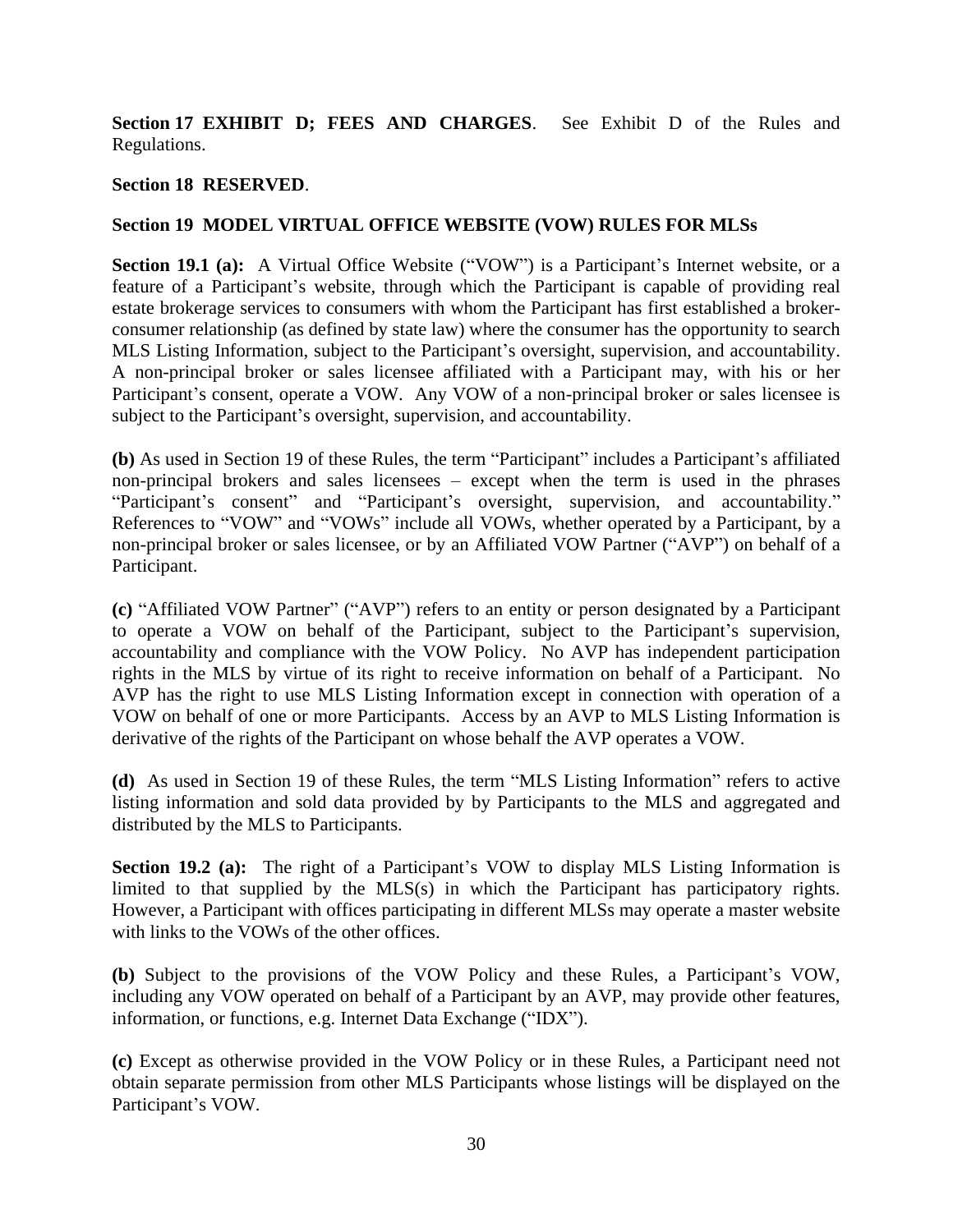**Section 19.3 (a):** Before permitting any consumer to search for or retrieve any MLS Listing Information on his or her VOW, the Participant must take each of the following steps:

**i.** The Participant must first establish with that consumer a lawful broker-consumer relationship (as defined by state law), including completion of all actions required by state law in connection with providing real estate brokerage services to clients and customers (hereinafter "Registrants"). Such actions shall include, but are not limited to, satisfying all applicable agency, non-agency, and other disclosure obligations, and execution of any required agreements.

**ii.** The Participant must obtain the name of, and a valid email address for, each Registrant. The Participant must send an email to the address provided by the Registrant confirming that the Registrant has agreed to the Terms of Use (described in subsection (d) below). The Participant must verify that the email address provided by the Registrant is valid and that the Registrant has agreed to the Terms of Use.

**iii.** The Participant must require each Registrant to have a user name and a password, the combination of which is different from those of all other Registrants on the VOW. The Participant may, at his or her option, supply the user name and password or may allow the Registrant to establish its user name and password. The Participant must also assure that any email address is associated with only one user name and password.

**(b)** The Participant must assure that each Registrant's password expires on a date certain but may provide for renewal of the password. The Participant must at all times maintain a record of the name, email address, user name, and current password of each Registrant. The Participant must keep such records for not less than 180 days after the expiration of the validity of the Registrant's password.

**(c)** If the MLS has reason to believe that a Participant's VOW has caused or permitted a breach in the security of MLS Listing Information or a violation of MLS rules, the Participant shall, upon request of the MLS, provide the name, email address, user name, and current password, of any Registrant suspected of involvement in the breach or violation. The Participant shall also, if requested by the MLS, provide an audit trail of activity by any such Registrant.

**(d)** The Participant shall require each Registrant to review, and affirmatively to express agreement (by mouse click or otherwise) to, a "Terms of Use" provision that provides at least the following:

**i.** That the Registrant acknowledges entering into a lawful consumer-broker relationship with the Participant;

**ii.** That all information obtained by the Registrant from the VOW is intended only for the Registrant's personal, non-commercial use;

**iii.** That the Registrant has a bona fide interest in the purchase, sale, or lease of real estate of the type being offered through the VOW;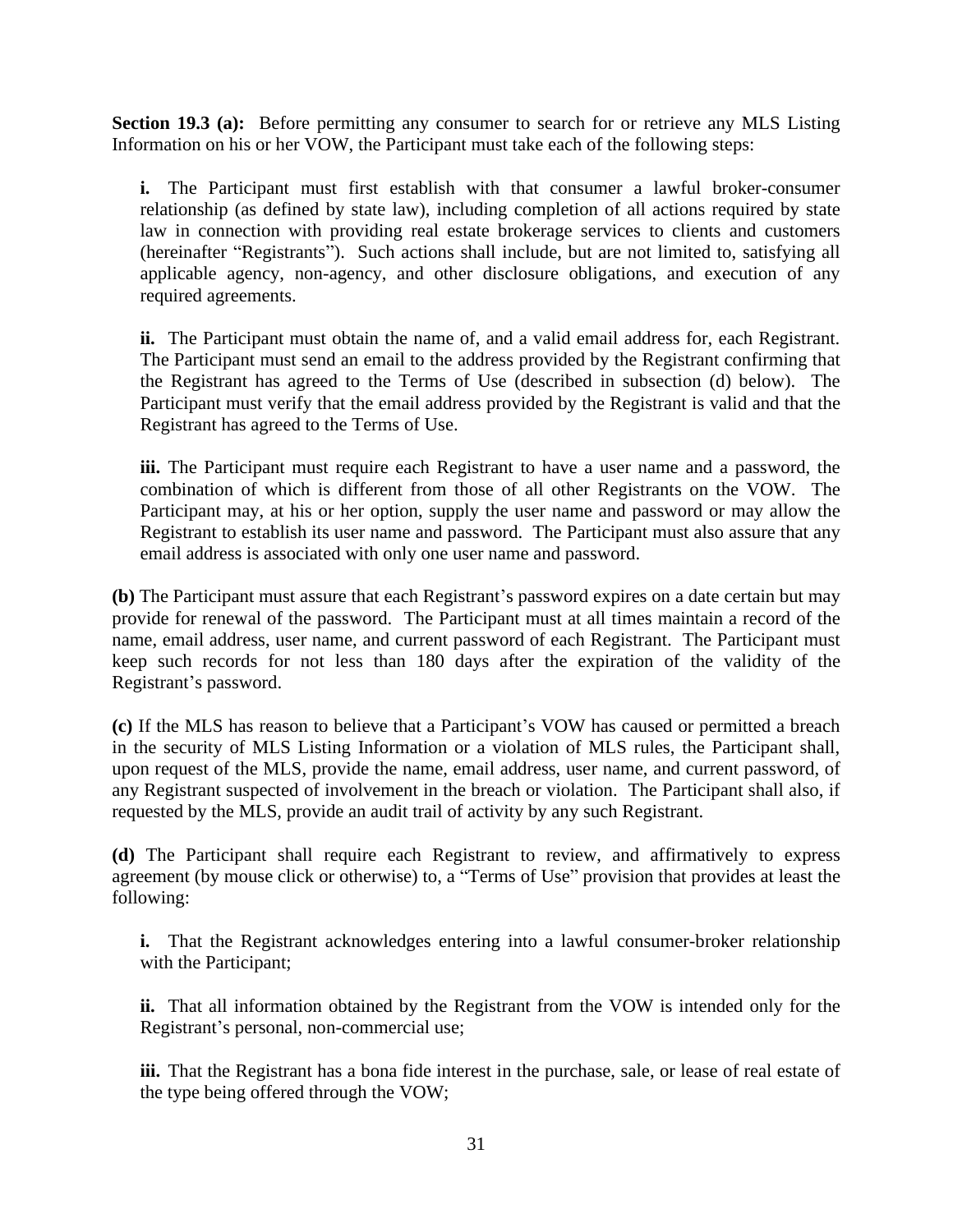**iv.** That the Registrant will not copy, redistribute, or retransmit any of the information provided except in connection with the Registrant's consideration of the purchase or sale of an individual property;

**v.** That the Registrant acknowledges the MLS's ownership of, and the validity of the MLS's copyright in, the MLS database.

**(e)** The Terms of Use Agreement may not impose a financial obligation on the Registrant or create any representation agreement between the Registrant and the Participant. Any agreement entered into at any time between the Participant and Registrant imposing a financial obligation on the Registrant or creating representation of the Registrant by the Participant must be established separately from the Terms of Use, must be prominently labeled as such, and may not be accepted solely by mouse click.

**(f)** The Terms of Use Agreement shall also expressly authorize the MLS, and other MLS Participants or their duly authorized representatives, to access the VOW for the purposes of verifying compliance with MLS rules and monitoring display of Participants' listings by the VOW. The Agreement may also include such other provisions as may be agreed to between the Participant and the Registrant.

**Section 19.4:** A Participant's VOW must prominently display an e-mail address, telephone number, or specific identification of another mode of communication (e.g., live chat) by which a consumer can contact the Participant to ask questions, or get more information, about any property displayed on the VOW. The Participant, or a non-principal broker or sales licensee licensed with the Participant, must be willing and able to respond knowledgeably to inquiries from Registrants about properties within the market area served by that Participant and displayed on the VOW.

**Section 19.5:** A Participant's VOW must employ reasonable efforts to monitor for, and prevent, misappropriation, "scraping", and other unauthorized use of MLS Listing Information. A Participant's VOW shall utilize appropriate security protection such as firewalls as long as this requirement does not impose security obligations greater than those employed concurrently by the MLS.

**Section 19.6 (a):** A Participant's VOW shall not display listings or property addresses of any seller who has affirmatively directed the listing broker to withhold the seller's listing or property address from display on the Internet. The listing broker shall communicate to the MLS that the seller has elected not to permit display of the listing or property address on the Internet. Notwithstanding the foregoing, a Participant who operates a VOW may provide to consumers via other delivery mechanisms, such as email, fax, or otherwise, the listings of sellers who have determined not to have the listing for their property displayed on the Internet.

**(b)** A Participant who lists a property for a seller who has elected not to have the property listing or the property address displayed on the Internet shall cause the seller to execute a document that includes the following (or a substantially similar) provision: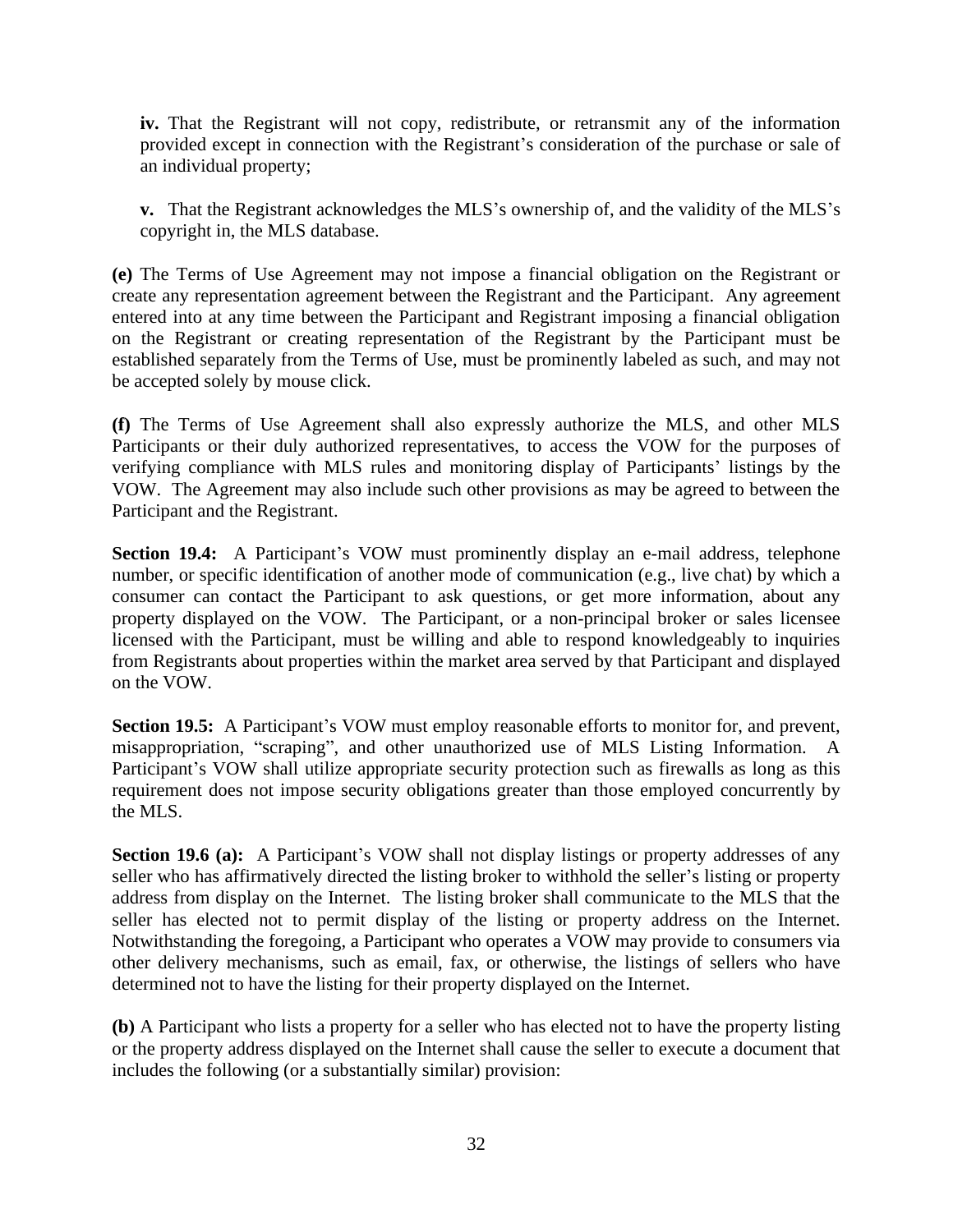#### **Seller Opt-Out Form**

1. Please check either Option a or Option b

a. [ ] I have advised my broker or sales agent that I do not want the listed property to be displayed on the Internet.

#### OR

b. [ ] I have advised my broker or sales agent that I do not want the address of the listed property to be displayed on the Internet.

2. I understand and acknowledge that, if I have selected option a, consumers who conduct searches for listings on the Internet will not see information about the listed property in response to their search.

 $\overline{\phantom{a}}$ initials of seller

**(c)** The Participant shall retain such forms for at least one (1) year from the date they are signed, or one (1) year from the date the listing goes off the market, whichever is greater.

#### **Section 19.7:**

a) Subject to subsection (b), a Participant's VOW may allow third-parties (i) to write comments or reviews about particular listings or display a hyperlink to such comments or reviews in immediate conjunction with particular listings, or (ii) to display an automated estimate of the market value of the listing (or hyperlink to such estimate) in immediate conjunction with the listing.

b) Notwithstanding the foregoing, at the request of a seller the Participant shall disable or discontinue either or both of those features described in subsection (a) as to any listing of the seller. The listing broker or agent shall communicate to the MLS that the seller has elected to have one or both of these features disabled or discontinued on all Participants' websites. Subject to the foregoing and to Section 19.8, a Participant's VOW may communicate the Participant's professional judgment concerning any listing. A Participant's VOW may notify its customers that a particular feature has been disabled "at the request of the seller."

**Section 19.8:** A Participant's VOW shall maintain a means (e.g., e-mail address, telephone number) to receive comments from the listing broker about the accuracy of any information that is added by or on behalf of the Participant beyond that supplied by the MLS and that relates to a specific property displayed on the VOW. The Participant shall correct or remove any false information relating to a specific property within 48 hours following receipt of a communication from the listing broker explaining why the data or information is false. The Participant shall not, however, be obligated to correct or remove any data or information that simply reflects good faith opinion, advice, or professional judgment.

**Section 19.9:** A Participant shall cause the MLS Listing Information available on its VOW to be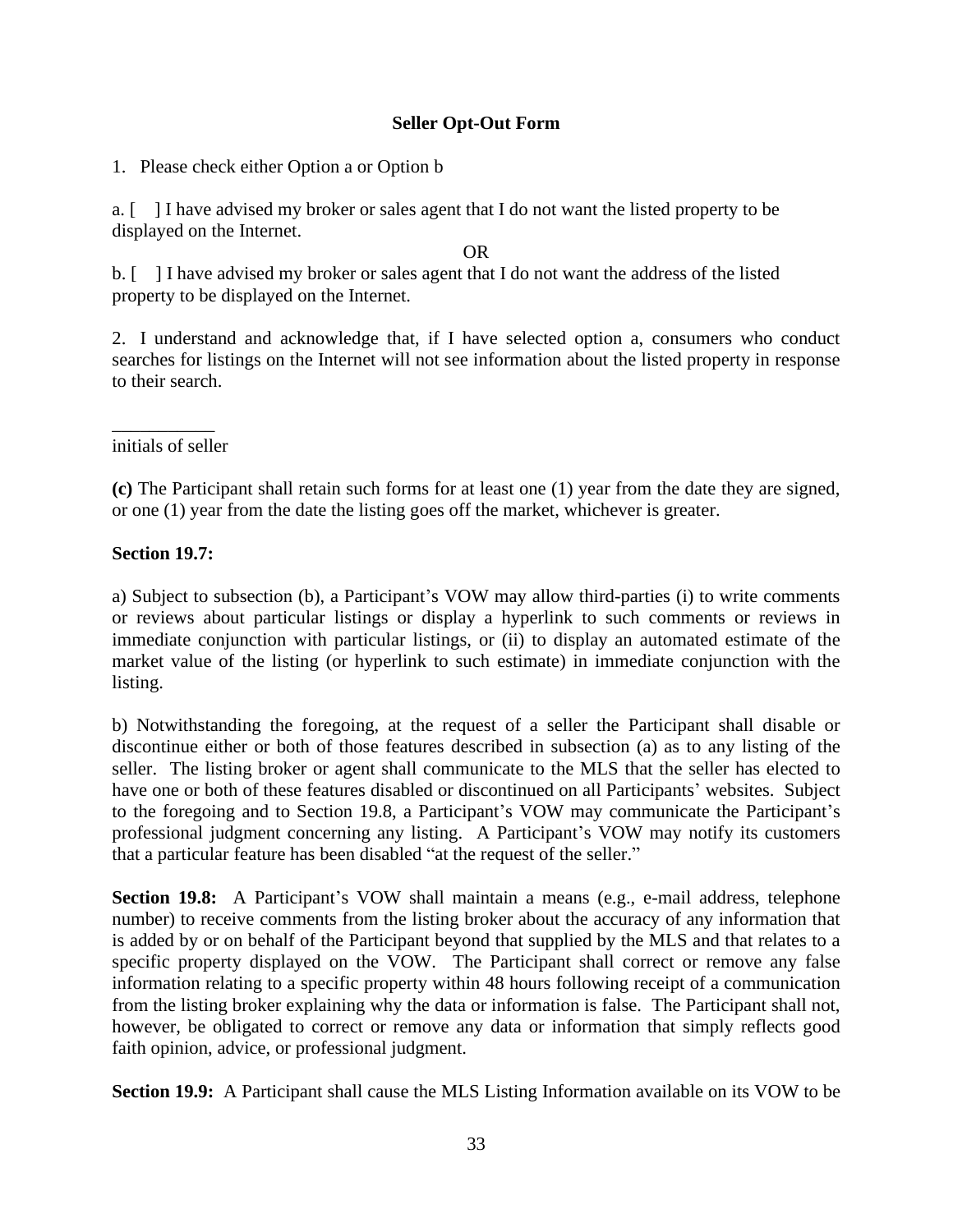refreshed at least once every three (3) days.

**Section 19.10:** Except as provided in these rules, the NATIONAL ASSOCIATION OF REALTORS<sup>®</sup> VOW Policy, or any other applicable MLS rules or policies, no Participant shall distribute, provide, or make accessible any portion of the MLS listing information to any person or entity.

**Section 19.11:** A Participant's VOW must display the Participant's privacy policy informing Registrants of all of the ways in which information that they provide may be used.

**Section 19.12:** A Participant's VOW may exclude listings from display based only on objective criteria, including, but not limited to, factors such as geography, list price, type of property. (*Amended 03/22*)

**Section 19.13:** A Participant who intends to operate a VOW to display MLS Listing Information must notify the MLS of its intention to establish a VOW and must make the VOW readily accessible to the MLS and to all MLS Participants for purposes of verifying compliance with these Rules, the VOW Policy, and any other applicable MLS rules or policies.

**Section 19.14:** A Participant may operate more than one VOW himself or herself or through an AVP. A Participant who operates his or her own VOW may contract with an AVP to have the AVP operate other VOWs on his or her behalf. However, any VOW operated on behalf of a Participant by an AVP is subject to the supervision and accountability of the Participant.

**Section 19.15:** A Participant shall not change the content of any MLS listing information that is displayed on a VOW from the content as it is provided in the MLS. The Participant may, however, augment MLS Listing Information with additional information not otherwise prohibited by these Rules or by other applicable MLS rules or policies as long as the source of such other information is clearly identified. This rule does not restrict the format of display of MLS Listing Information on VOWs or the display on VOWs of fewer than all of the listings or fewer than all of the authorized information fields.

**Section 19.16:** A Participant's VOW may **not** make available for search by or display to Registrants any of the following information:

- a) expired, or withdrawn listings
- b) the compensation offered to other MLS Participants
- c) the type of listing agreement, i.e., exclusive right-to-sell or exclusive agency
- d) the seller's and occupant's name(s), phone number(s), or e-mail address(es)

e) instructions or remarks intended for cooperating brokers only, such as those regarding showings or security of listed property

**Section 19.17:** A Participant shall cause to be placed on his or her VOW a notice indicating that the MLS Listing Information displayed on the VOW is deemed reliable but is not guaranteed accurate by the MLS. A Participant's VOW may include other appropriate disclaimers necessary to protect the Participant and/or the MLS from liability.

**Section 19.18:** A Participant shall limit the number of listings that a Registrant may view,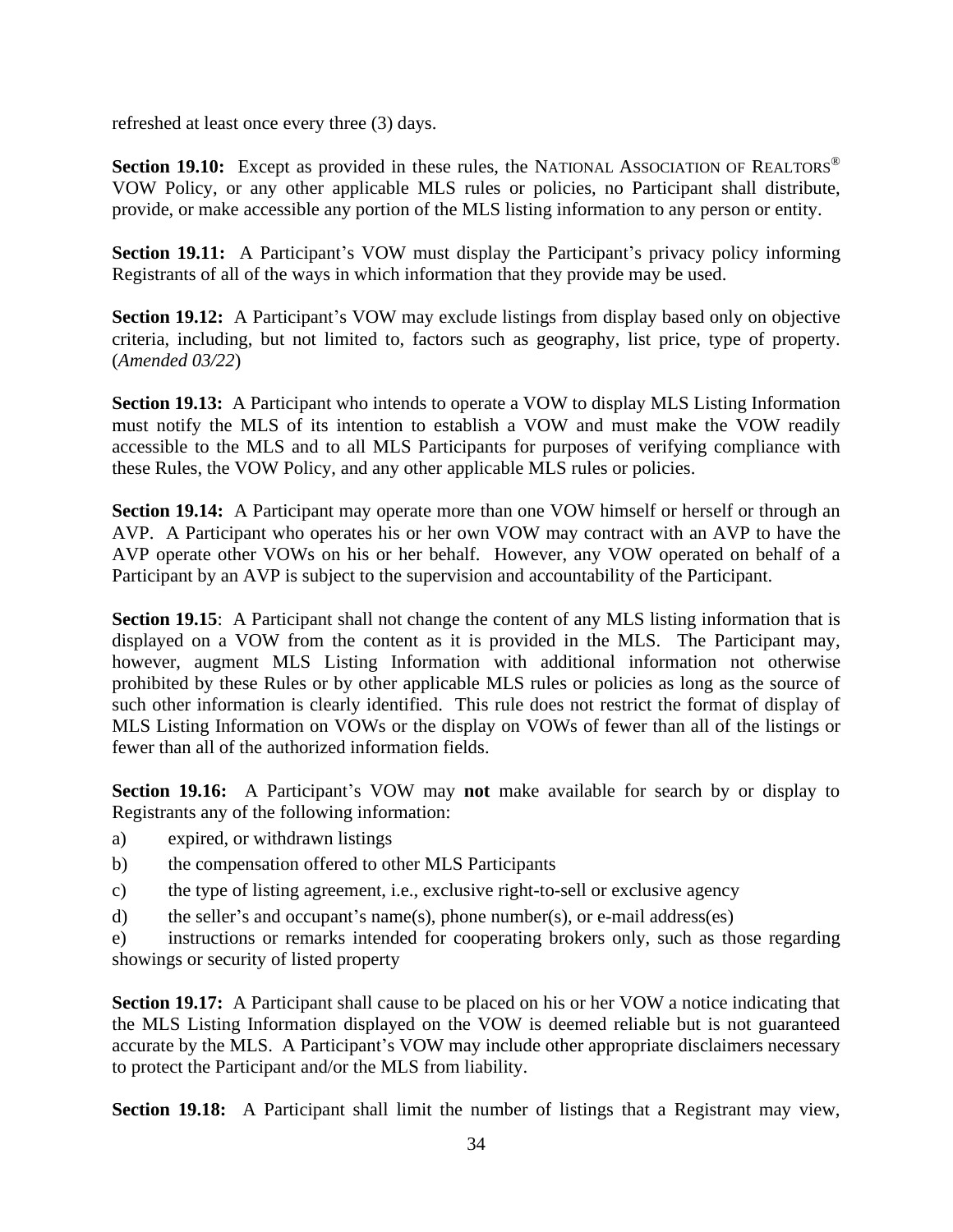retrieve, or download to not more than 200 current listings and not more than 100 sold listings in response to any inquiry.

**Section 19.19:** A Participant shall require that Registrants' passwords be reconfirmed or changed every 90 days.

**Section 19.20:** A Participant shall limit the number of listings that a Registrant may view, retrieve, or download to not more than five hundred (500) current listings and not more than five hundred (500) sold listings in response to any inquiry.

**Section 19.21:** A Participant shall cause any listing displayed on his or her VOW that is obtained from other sources, including from another MLS or from a broker not participating in the MLS, to identify the source of the listing.

**Section 19.22:** A Participant shall cause any listing displayed on his or her VOW obtained from other sources, including from another MLS or from a broker not participating in the MLS, to be searched separately from listings in the MLS.

**Section 19.23:** Participants and the AVPs operating VOWs on their behalf must execute the license agreement required by the MLS.

**Section 19.24:** Where a seller affirmatively directs their listing broker to withhold either the seller's listing or the address of the seller's listing from display on the Internet, a copy of the seller's affirmative direction shall be provided to the MLS upon request.

**Section 19.25:** Participants are required to employ appropriate security protection, such as firewalls, provided that any security measure required may not be greater than those employed by the MLS.

**Section 19.26:** VOW operators must maintain an audit trail of consumer activity on the VOW site and make that information available to the MLS if the MLS believes the VOW site had caused or permitted a breach in security of the date or violation of the MLS rules related to use by consumers.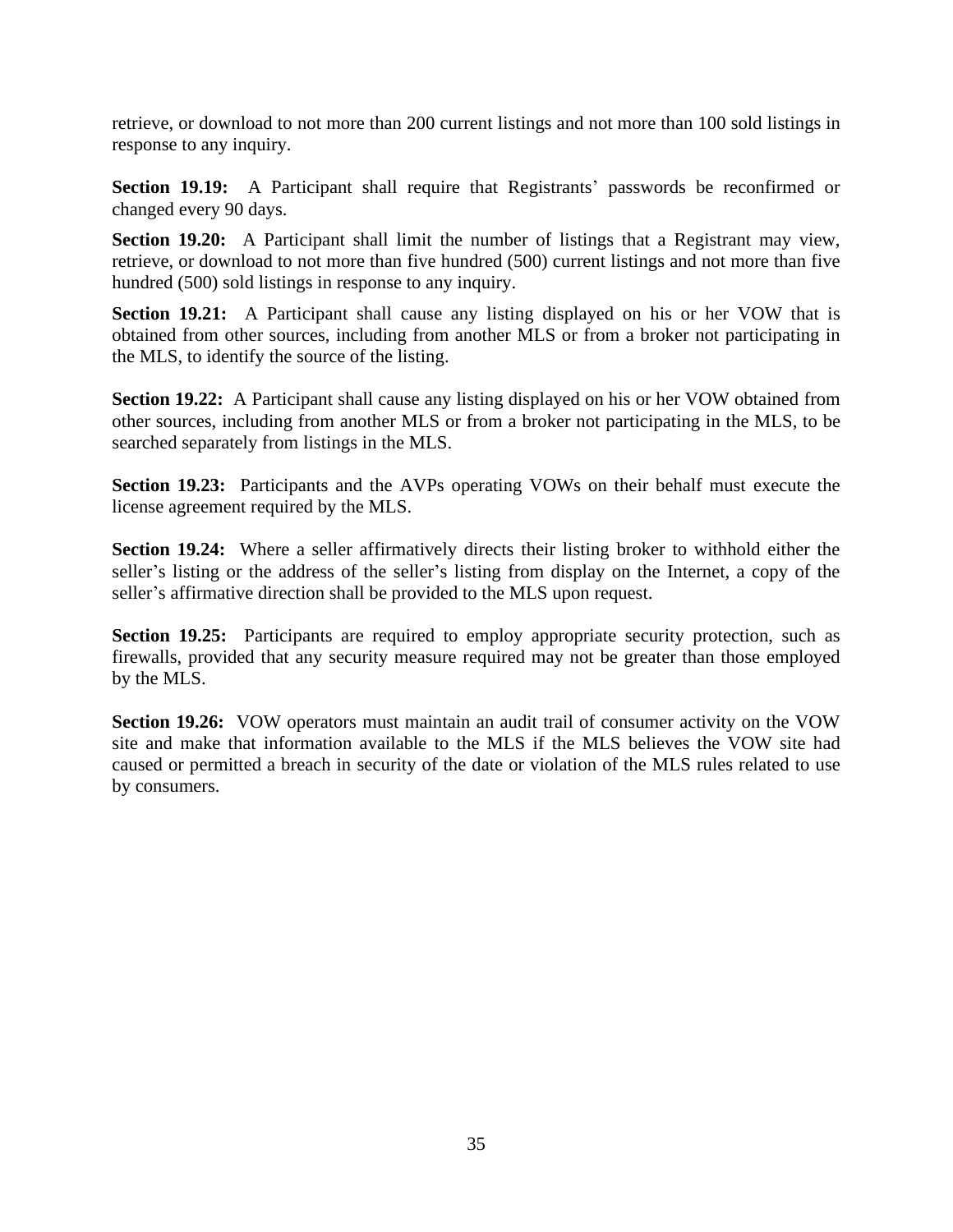#### **EXHIBIT A**

#### **MLS VIOLATIONS AND FINES**

Complaints must be filed in writing. All written complaints concerning violations will be researched to determine whether or not a violation occurred. The complainant's information will not be disclosed to the Member or MLS Committee Member. See Exhibit B Standards for Data Entry. Fines for violations of these MLS Rules and Regulations are assessed on a per listing basis; provided however, subsequent violations of the same rule by a Participate with respect to a different listing will be treated as a  $2<sup>nd</sup>$ ,  $3<sup>rd</sup>$  or  $4<sup>th</sup>$  violation as applicable and escalated in accordance with these MLS Rules and Regulations. Fines not paid immediately will be subject to additional fees and/or suspension of MLS services.

**NOTE 1:** Designated Realtors are responsible for all participants including office admin and personal assistants for office who work on behalf of participants/subscribers.

**NOTE 2: Pursuant to and in accordance with Sections 6.3 and 6.5 of these MLS Rules and Regulations, Participants, users and subscribers acknowledge and agree as follows: (i) such parties may be notified of violations and fines of these MLS Rules and Regulations through email correspondence from the MLS; (ii) any such email correspondence will be at the sole discretion of the MLS and will be sent to the last know email address that the Participant, user or subscriber, as applicable, has on file with the MLS; and (iii) any notification of a fine or violation of the MLS Rules and Regulations shall be deemed valid once sent via email communication.**

#### 1) MLS Fines: a) Failure to input a listing within 24 hours

- b) Late reporting of a price change within 24 hours
- c) Late reporting of a withdrawn listing within 24 hours
- d) Failure to report a property Closed within 24 hours
- e) Failure to report a sale fallen through within 24 hours
- f) Failure to report a property under contract within 24 hours.
- g) Keeping a property Active when the listing has expired.
- h) No self-promotion or company information in Remarks other than in "Realtor Remarks"
- h) Failure to input a photo immediately following entry or submittal of such new listing; Primary Photo must be of the listing property
- i) Photos being removed upon change of status
- j) Failure to put in meaningful  $&$  accurate driving directions
- k) Inputting a false or inaccurate schedule number on a listing to skew days on market
- l) No URL's, web addresses, virtual tours, hyperlinking, personal advertising, broker/team or company names, addresses, sellers' information, phone numbers, email address in public remarks field
- m) Giving out your agent id, username and password to anyone, except Board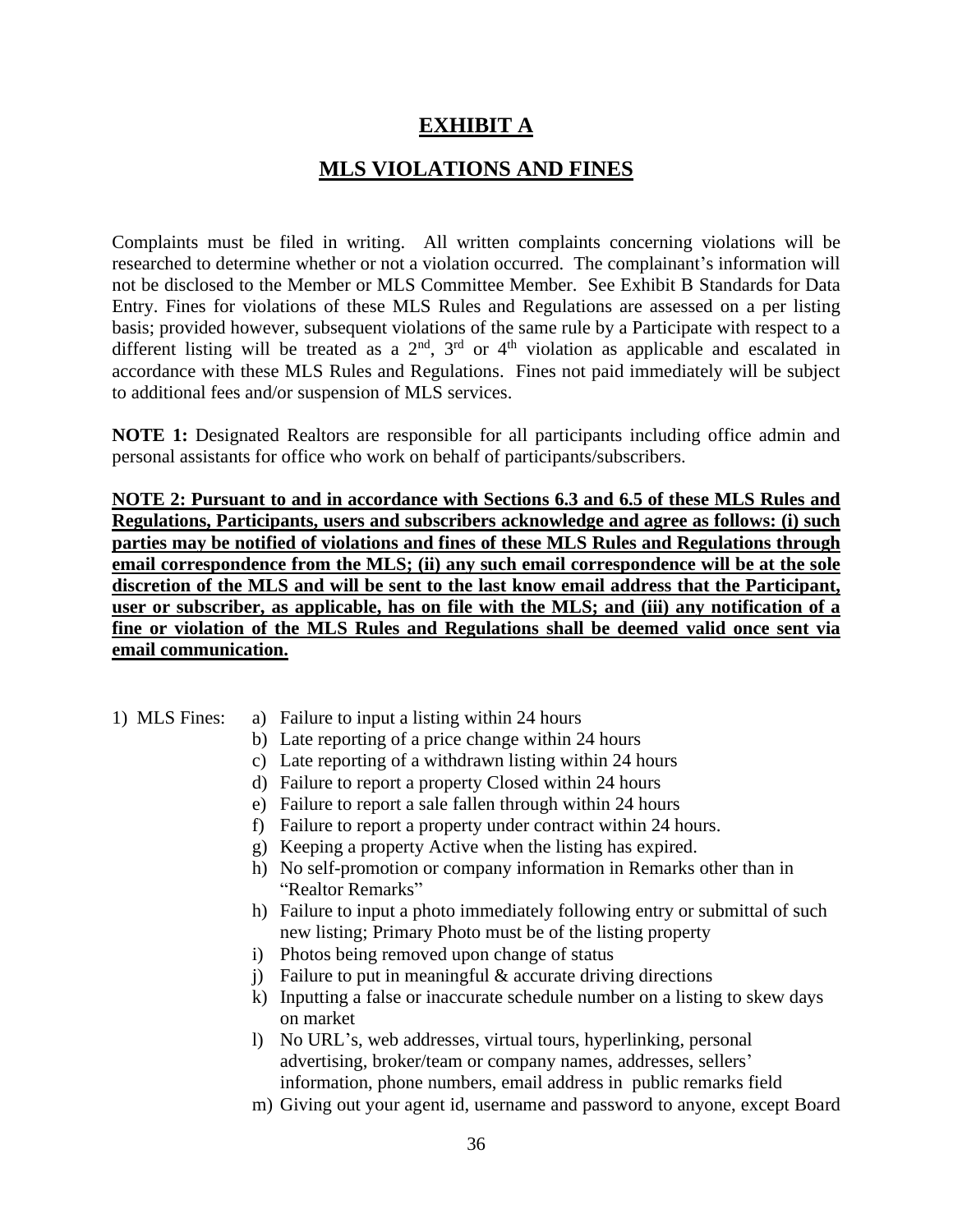Staff or MLS help desk, if required by them for verifying or testing purposes

- n) Inaccuracy of required fields or misrepresentation of the property
- o) Failure to input the correct Year Built date, which is the year the Building Permit was issued
- p) Failure to input correct Selling Agent ID or non-member code of 99999.
- q) Failure to properly map listing
- r) Failure to comply with "Open House" sign requirements per Section 4.4.
- s) Failure to input listing from service area per Section 1.13.
- s) Others to be determined on a case by case basis by the MLS committee.

All the above violations have the following fines:

| $1st$ violation                                                                         | \$ 100.00                                                    |
|-----------------------------------------------------------------------------------------|--------------------------------------------------------------|
| $2nd$ violation                                                                         | \$500.00                                                     |
| $3rd$ violation                                                                         | \$2,000.00                                                   |
| $4th$ violation<br>Termination of MLS rights, privileges, and services with no right to |                                                              |
|                                                                                         | reapply for a specified period not to exceed three (3) years |

t) Inputting listings in the MLS without a listing agreement:

| $1st$ violation | \$1,000.00                                                           |
|-----------------|----------------------------------------------------------------------|
| $2nd$ violation | \$2,000.00                                                           |
| $3rd$ violation | Termination of MLS rights, privileges, and services with no right to |
|                 | reapply for a specified period not to exceed three (3) years         |

u) Using photos/videos without prior permission:

| $1st$ violation | \$100.00                                                             |
|-----------------|----------------------------------------------------------------------|
| $2nd$ violation | \$250.00                                                             |
| $3rd$ violation | \$500.00                                                             |
| $4th$ violation | Termination of MLS rights, privileges, and services with no right to |
|                 | reapply for a specified period not to exceed three (3) years         |

2) MLS Recurring Participation Fee - Late and non-payment:

| 1 <sup>st</sup> violation<br>$2nd$ violation<br>$3rd$ violation<br>$4th$ violation | 50.00<br>\$100.00<br>\$500.00<br>Termination of MLS rights, privileges, and services with no right to<br>reapply for a specified period not to exceed three (3) years |
|------------------------------------------------------------------------------------|-----------------------------------------------------------------------------------------------------------------------------------------------------------------------|
|                                                                                    | 3) SHOWING FINES: a) Lending your Supra key                                                                                                                           |

b) Failure to fully secure a home after showing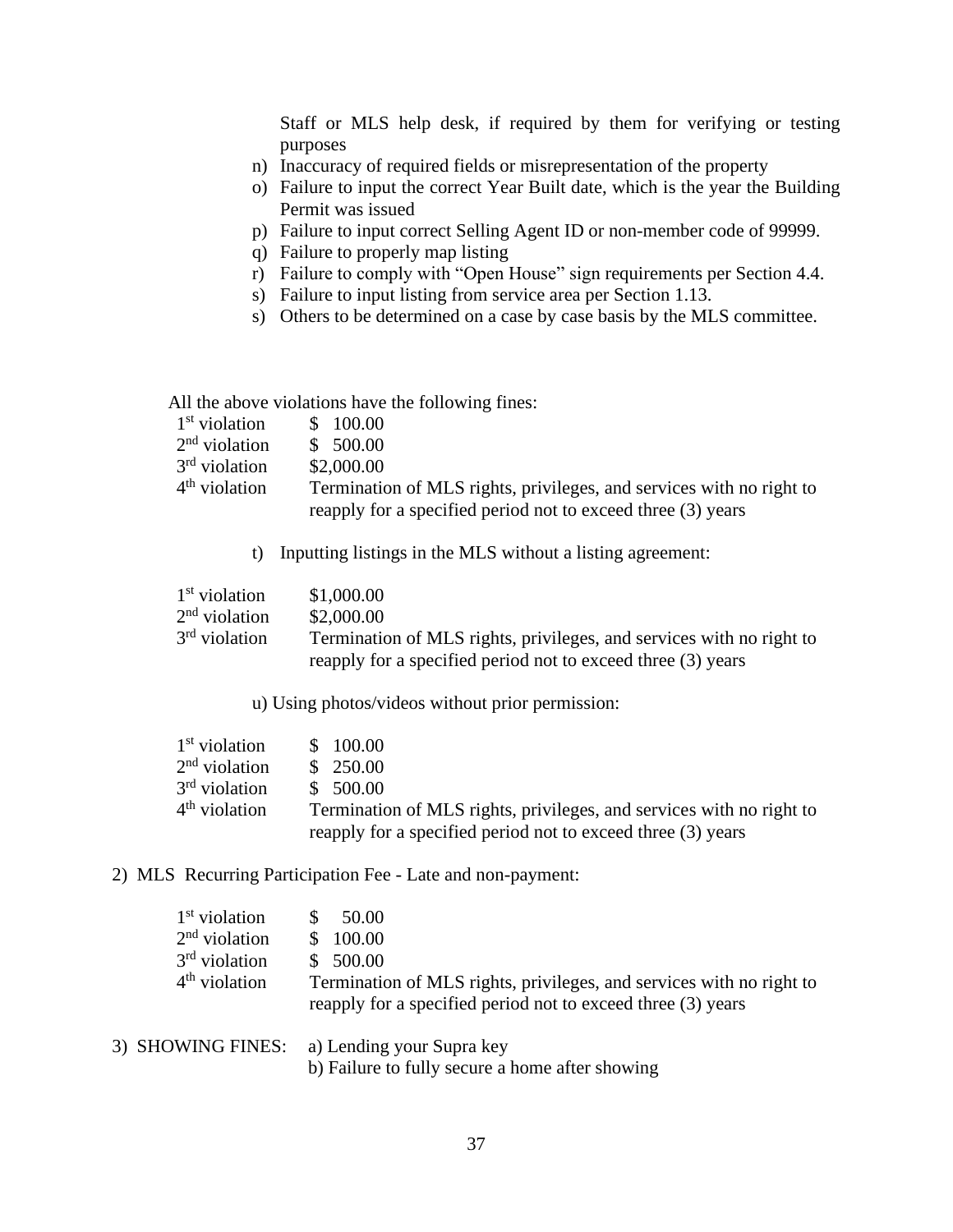| $1st$ violation | 500.00                                                                                                                                                                                                         |  |
|-----------------|----------------------------------------------------------------------------------------------------------------------------------------------------------------------------------------------------------------|--|
| $2nd$ violation | \$2,000.00                                                                                                                                                                                                     |  |
| $3rd$ violation | Termination of MLS rights, privileges, and services with no right to<br>reapply for a specified period not to exceed three (3) years<br>c) Failure to receive permission to show property from listing broker: |  |
| $1st$ violation | 100.00                                                                                                                                                                                                         |  |
| $2nd$ violation | 500.00                                                                                                                                                                                                         |  |
| $3rd$ violation | \$2,000.00                                                                                                                                                                                                     |  |

NOTE: You may be liable for actual losses and damages incurred to a property. Please refer to your Supra Contract.

4) Clear Cooperation

**a) Failure to comply with the Clear Cooperation policy both the participant/subscriber and Designated REALTOR will be fined:**

| Participant                                  | <b>Designated REALTOR</b>                    |  |
|----------------------------------------------|----------------------------------------------|--|
| 1 <sup>st</sup> Violation: Warning           | 1 <sup>st</sup> Violation: Warning           |  |
| 2 <sup>nd</sup> Violation: .5% of List Price | 2 <sup>nd</sup> Violation: .5% of List Price |  |
| (maximum of \$7500 whichever                 | (maximum of \$7500 whichever                 |  |
| is lower)                                    | is lower)                                    |  |
| 3rd Violation: Suspension /                  | 3rd Violation: Suspension /                  |  |
| <b>Termination</b>                           | <b>Termination if Participant &amp; DR</b>   |  |
|                                              | in violation                                 |  |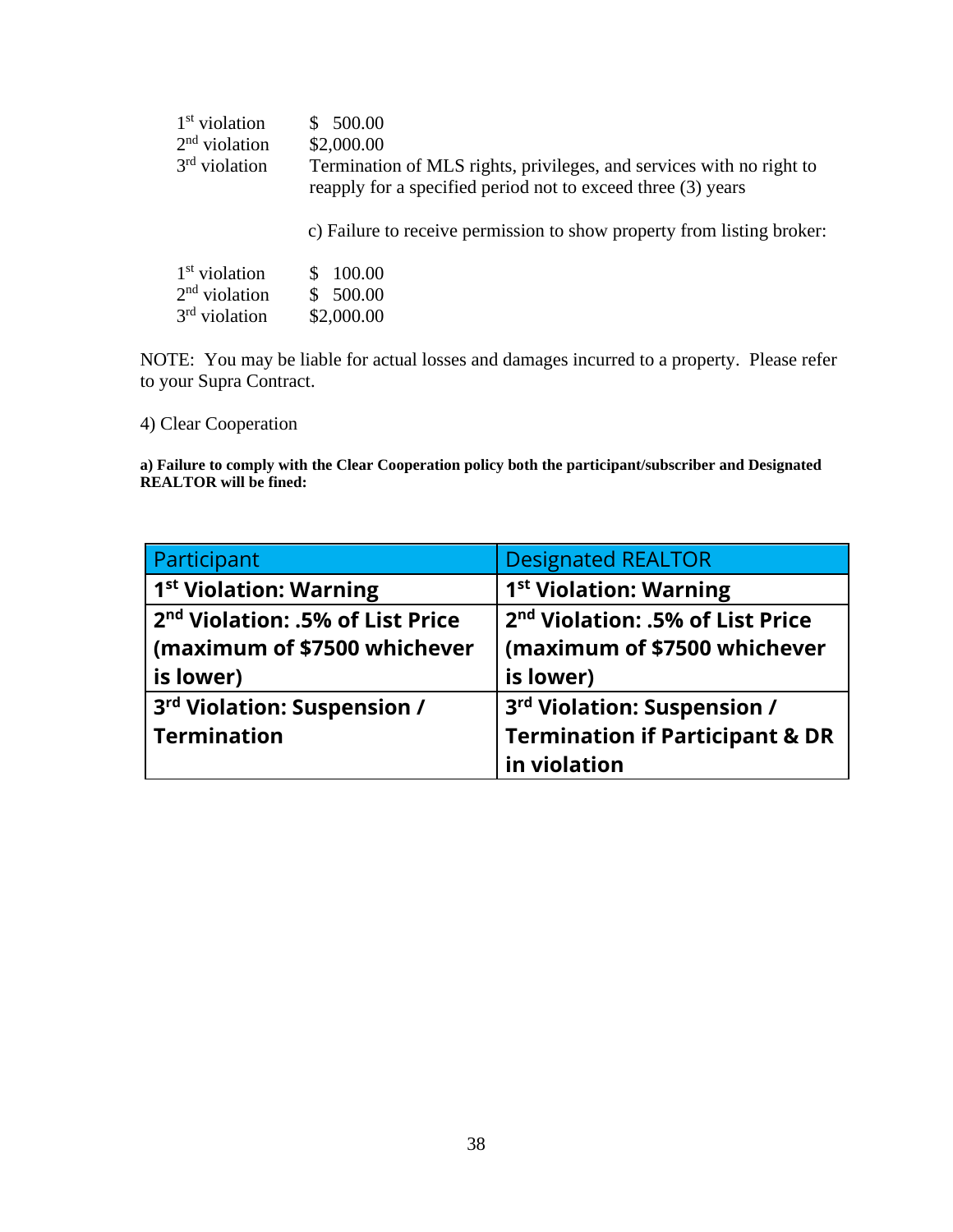#### **EXHIBIT B**

#### **Standards for Data Entry**

Each Participant shall be responsible for compliance with the Rules and Regulations and the Standards of Data Entry as outlined herein. These standards are adopted under the general requirement that the listing broker is responsible for the completeness and accuracy of all data entered or submitted into the MLS. Violation of these Standards is a violation of the Rules and Regulations and shall subject the Participant to enforcement action as provided for in Section 9.1 Violations of Rules and Regulations (§9.1). The MLS may revise these Standards from time to time and it shall be the responsibility of each Participant to abide by, and keep informed of, such Standards. Many features of the MLS data structure build upon data previously entered by another MLS Participant. The cooperation of all Participants is necessary to preserve the data integrity of the MLS.

#### **Data Entry**

#### *County Schedule Numbers*

All listings shall have a correct schedule number entered at the time of listing. If it is a new property or development for which the County Assessor has not yet assigned a valid schedule number, please contact the MLS Director to assign you a temporary schedule number. Single family and duplex homes under construction shall use the schedule number assigned to the subdivided land until such time there is a partitioning of the property. (Duplex only) Schedule numbers shall be obtained from the County Assessor prior to data entry. This number is the key for tracking listing history and its accuracy is essential to the operation of the MLS.

Properties that have more than one schedule number i.e. joined condos, properties residing on both grazing land and residential by county will be entered with one schedule number. The listing agent will pick the schedule number that best represents the property listed and disclose the additional schedule number within the realtor remarks field(s). If you are having an issue please contact the MLS Director.

There may be two (2) listings per schedule number in separate property classes in the MLS at any one time.

#### *Co-Listing Properties*

All listed properties will be entered into the SAR-MLS once with one unique SAR-MLS number issued. The inputting agent will be determined between the Co-Listing Agents. The inputting agent will be responsible for inputting the other Co-Listing Agent's contact information.

#### *Furnished & Unfurnished Listings*

Properties shall be entered into the MLS once regardless of furnished, mostly furnished or unfurnished list price(s). The listing agent will decide which price will be entered (furnished or unfurnished) and disclose other pricing options within the realtor remarks field.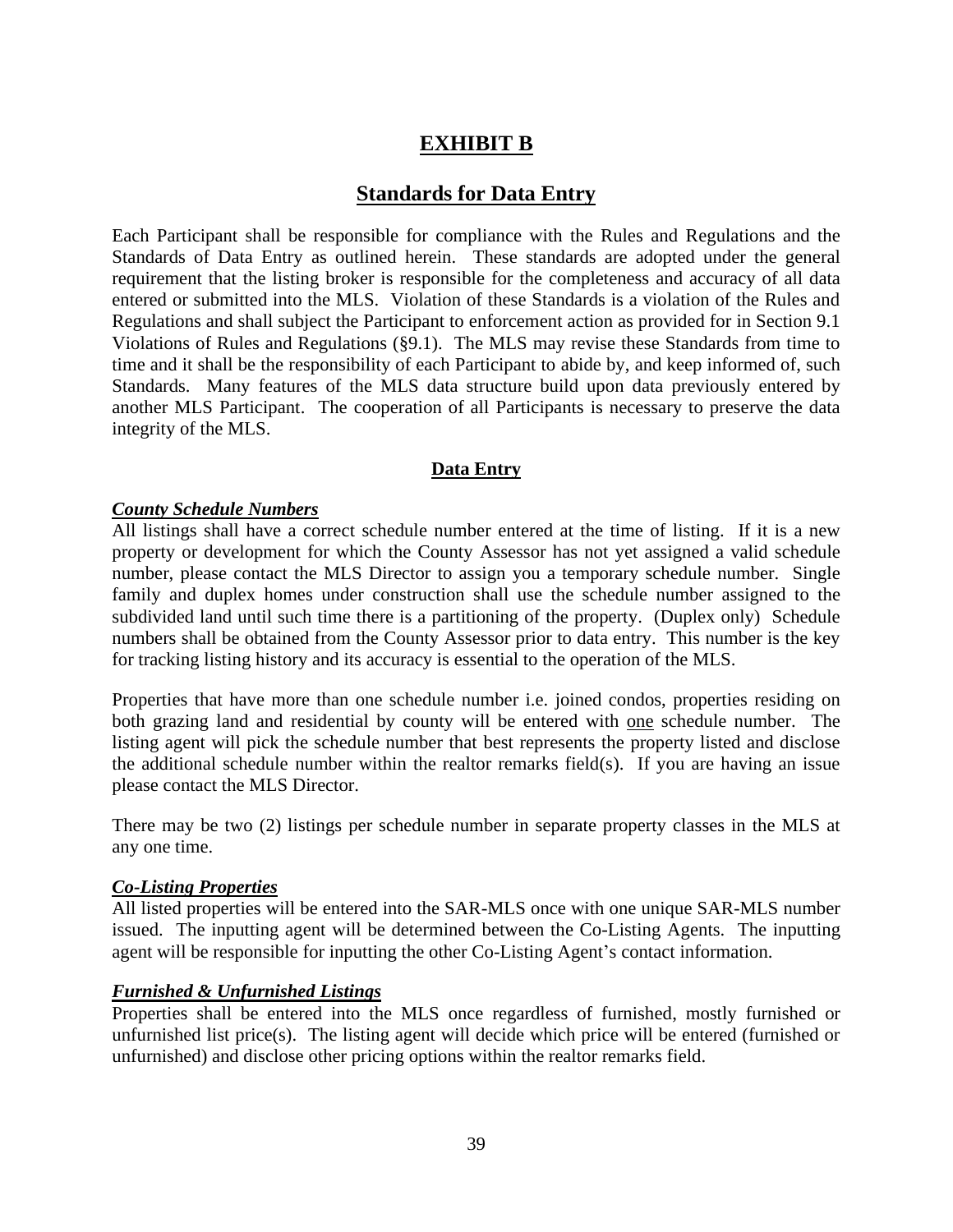#### *Finished Square Footage*

Any area represented as finished square footage must include all of the following: drywall, flooring, trim, heat and electricity.

#### *Accurate Information*

- A listing shall be entered in its proper area and subdivision in which it is located.
- Land listings will appear once in the MLS. For example, it is a violation to list one piece of land in both Farm/Ranch & SF/MF/Acreage or in Residential.
- A listing shall be entered as the proper property type.

Examples: Time Share/ Fractional Interest/ Club Membership property shall not be entered into Condominium property type.

- Residential listing shall not be entered into Land, or vice versa.
- A listing shall be entered as the property Sub Type. Examples: Townhouse shall not be entered as a Condo. For MLS purposes, a Townhouse is a physical property type. It is defined as a multi-family property where there are no other units above or below the subject property. A Townhouse typically will share at least one party wall with an adjoining unit and may have multiple levels. The legal organization of a Townhouse property may be that of a condominium with common ownership of certain elements of the real estate. Alternatively, it may be that of a true townhouse on an individual lot. Entry of a single listing into both property types is a violation of MLS Rules and Regulations.
- Accurate square footage disclosure; the source of the information is required at the time of listing.
- Each "Sold" entry shall reflect the correct selling Broker Office and Agent.
- Square footage is livable area and shall not include unfinished areas such as basements, garages, or decks.
- Baths: A full bath shall consist of a tub, shower, sink, and toilet, a 34 bath shall include a shower, sink, and toilet, and a ½ bath shall include a toilet and sink.
- Year Built field is according to what the County Assessor's office deems it to be and generally speaking is year the building permit was issued.
- The correct selling agent or Team must be entered into the sold data. If a nonmember participates in the sale of the property, Participant or subscriber must enter the Non-Member code of 99999 as the selling agent id.

#### *Procedure for Inputting Photographs*

It is a violation to input a graphic gif commonly referred to "New Listing" photo in lieu of a photograph that meets the criteria outlined (see Section 1.17)

#### *Timely Entry of Information*

• All information is to be entered into the MLS within 24 hours (see section 1.2 (b)).

#### *It is a violation of the Rules and Regulations*

- To fail to enter a new listing within the prescribed time period.
- To not change the status from Active to Pending when a property goes under contract.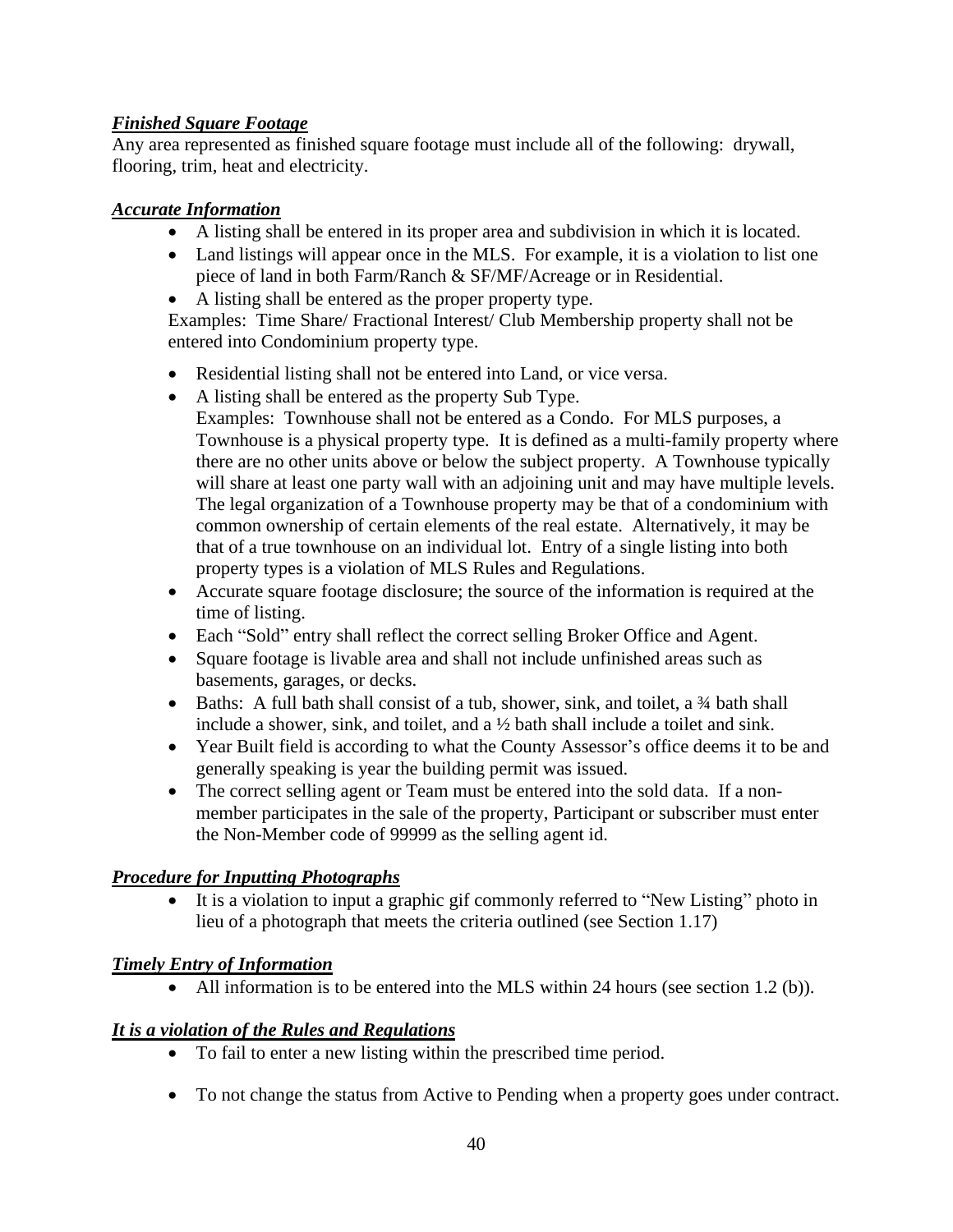• To not change a property from Pending back to Active status upon the termination of a contract.

#### *Defining the proper use of Virtual Tours*

MLS Participants wishing to provide virtual tours for display in the Private and the Public MLS, (commonly referred to as IDX) systems of the Summit MLS, Inc. shall comply with following standards.

1. The virtual tour shall link to a URL. i.e. [http://myvirtualtour.com.](http://myvirtualtour.com/) Executable virtual tours shall not be permitted. i.e. myvirtualtour.exe.

2. Virtual tours launch into a separate pop up window.

3. The only information that may be displayed with the virtual tour pop up window shall be the navigational control panel necessary to manipulate the virtual tour view, the virtual tour photography or video. Optionally, a short one line description of the tour view, i.e. Master Bedroom, Kitchen and so forth shall be permitted within the window.

4. No branding, known as an Unbranded Virtual tour, such as logos, watermarks, agent or broker information, shall be allowed within the virtual tours displayed in the Private MLS and/or IDX. The logo of a third party virtual tour vendor, such as IPIX that displays momentarily during the site launch shall be permissible. Participants can use the Unbranded Virtual Tours field in the MLS system to display unbranded tours.

5. Branded virtual tours shall be allowed within the MLS system, under Branded Virtual Tour Field, for agent's personal use, but will not be displayed in any client reports and only displayed in an Agent Detail report.

#### *Agent ID/username and Passwords*

The MLS director will assign you your agent id, this will not change, but the MLS system will require you to input a new password from time to time. Your username and password should not be given to anyone, except the Association office or the help desk for verification or testing purposes. If you have an assistant, then contact the MLS Director and they will issue a username and password for your assistant to access your information within the system.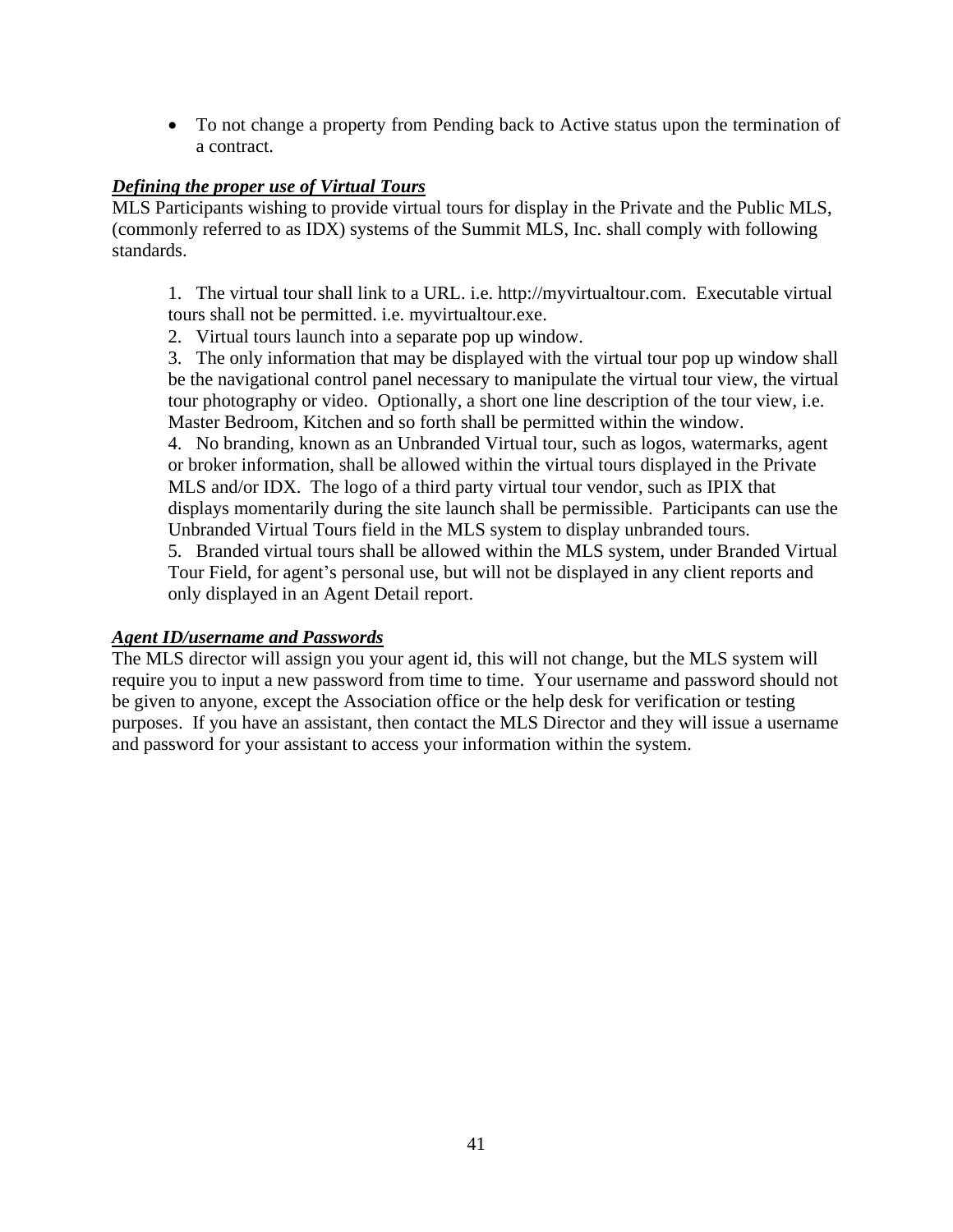#### **EXHIBIT C**

#### **SUMMIT MLS, INC.**

#### **Rules and Regulations for the Electronic Lock Box System**

**The use of a lock box is not mandatory on property listed with the Summit MLS, Inc. However, the Summit MLS, Inc. provides an Electronic Lock Box System (the "System") that may be used by Participants subject to their execution of a lease agreement with the Board. The Board has established the following rules and regulations for the System.**

#### 1. **Definitions:**

- (a) "Participant" is defined as a member in good standing of the Summit MLS, Inc.
- (b) "Key Box" is an electronic lock box.
- (c) "Key Card" or "Display Key" is an electronic access card used to open a Key Box.
- (d) "E-Key" is an electronic access device on a Palm or other handheld unit.

#### 2. **Eligibility**: Participants are eligible to participate in the System if they meet the following criteria:

- (a) Are Members in the MLS, Participants (licensees other than principals) or affiliate members specifically approved by the Board; and
- (b) Pay all fees and charges associated with the System.

#### **Anyone not indicated in the definition of Participant is prohibited from using the System.**

#### 3. **Key Boxes**:

- (a) Participants may purchase Key Boxes from the Board or from other Participants. Participants may transfer Key Boxes from Participant to Participant provided prior written notice of the transfer is provided to the Board. A Participant who completes a transfer of a Key Box is required to immediately notify the Board of the serial number of the Key Box and the name of the transferee Participant. Failure to report the transfer of a Key Box may result in a fine and/or removal from the System for both parties involved in the transfer. Participants participating in the System are not required to place Key Boxes on listed property. However, Participants are encouraged to use Key Boxes on all listed property to provide for documented access to the property. Participants shall obtain the owner's written permission prior to placing a Key Box on a listed property.
- (b) Participants shall retain possession for safekeeping all Key Boxes not placed upon listed property.
- (c) Except as otherwise set forth herein, a Participant shall not loan, borrow or transfer Key Boxes.

#### 4. **Key Cards**:

(a) Participants in the System may purchase a single Key Card (one per Participant)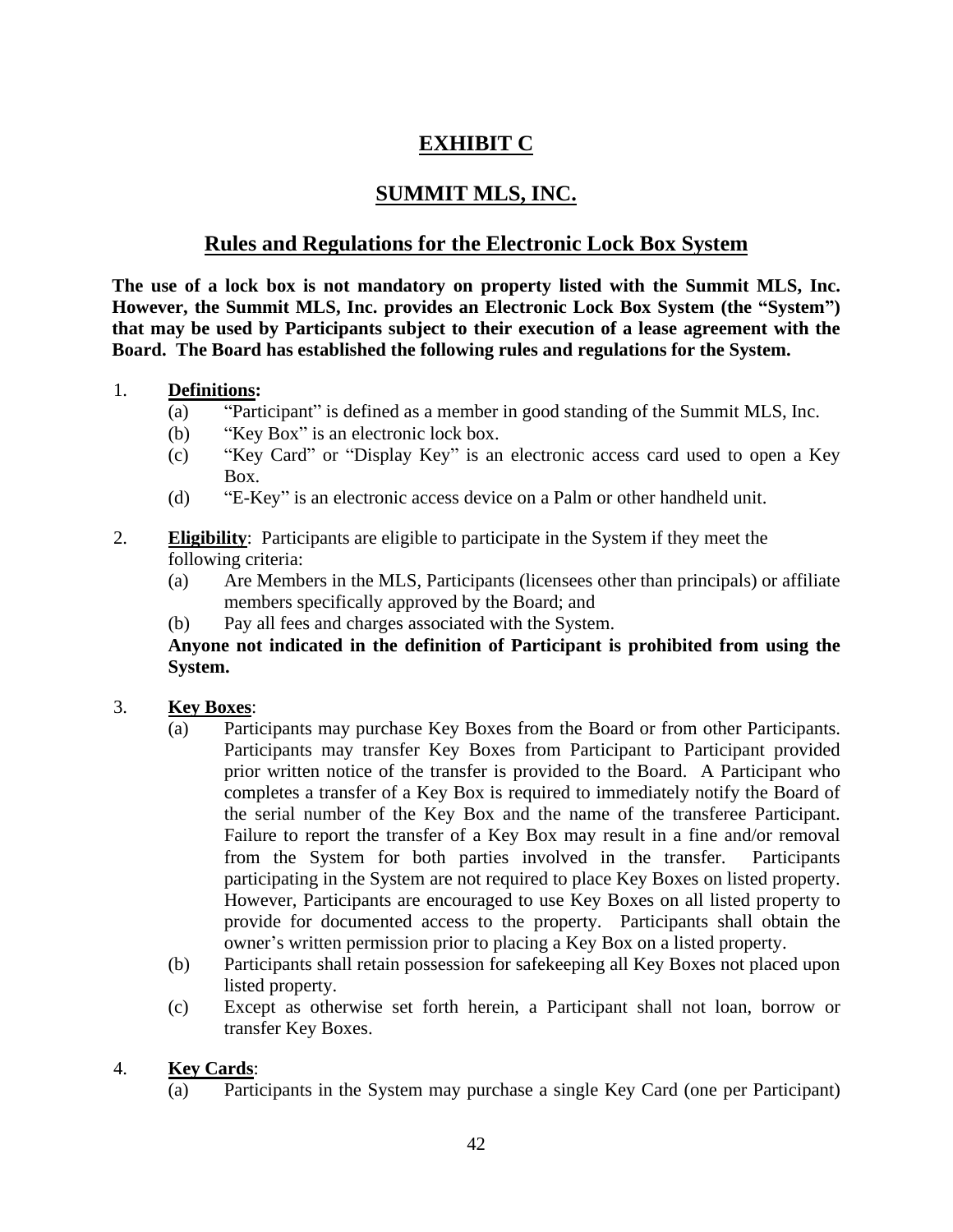and/or and E-Key from the Board. Participants in the System shall use only Key Cards approved by Board.

- (b) Participants participating in the System are not required to purchase a Key Card. However, all Participants are encouraged to own a Key Card to provide for documented access to listed property. If a Participant does not purchase a Key Card, the Participant will have to call the listing agent to gain access to the listed property.
- (c) Participants must update their Key Card every thirty (30) days according to the procedures established by Board.
- (d) Participants shall retain possession of their Key Card at all times.
- (e) Participants shall not loan, borrow or transfer Key Cards. In the event of the failure of the Key Card, a Participant shall obtain access to property directly through listing broker.
- (f) Participants shall not allow their Personal Identification Number ("PIN") to be noted on the Key Card or the Key Card's case. Participants shall not give or disclose their PIN to anyone.
- (g) Participants shall immediately notify the Board, by telephone and in writing, should their Key Card ever be lost or stolen, indicating the circumstances surrounding the loss.
- (h) Participants shall immediately surrender to Board any Key Boxes or Key Cards that come into their possession that are not the property of the Participant, indicating the circumstances surrounding the acquisition.
- (i) Lost or stolen Key Cards shall be immediately deactivated on the System.
- 5. **Code Changes**: Changes requested by a Participant for programming of their Key Card or their Key Box may only be made by the staff of the Board, and with prior written authorization by the Participant. Board staff members are authorized to do the following:
	- (a) Reprogram the Participant's PIN (Personal Identification Number) provided that the number requested is unique.
	- (b) Reprogram the Key Box shackle code.
	- (c) Reprogram the Participant's Key Box for hours other than the predetermined timed access currently in the Key Box.
- 6. **Access:** There are currently four categories of access.
	- (a) Call Before Showing ("CBS"). The listing broker has not authorized access through the System without prior notification of the showing. Participant must call the listing office to obtain authorization and a CBS authorization code.
	- (b) Standard Hour Access. The listing broker has placed a Key Box on the property and left the hours of access at the standard setting.
	- (c) 24 Hour Access. The listing broker has placed a Key Box on the property and selected the 24-hour access option so Participants may access the property 24 hours of the day.
	- (d) Non-Standard Hours of Access. The listing broker has placed a Key Box on the property and within the specified hours of access.
- 7. **Audit and Inspection**: Board reserves the right to audit the Participant's use of the System at any time upon advance notice. If the Board believes that the System is in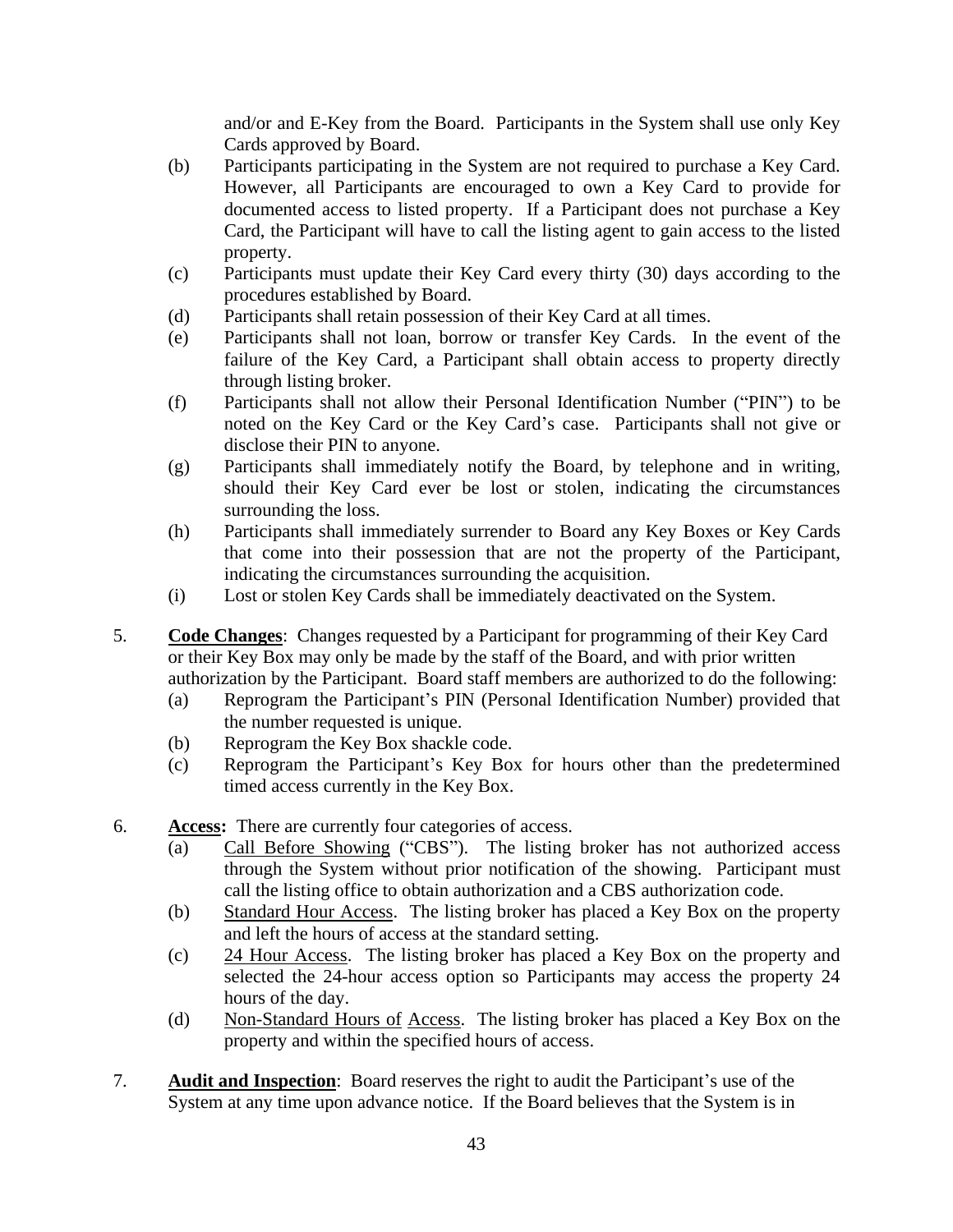danger of a security breach, the Board may audit a Participant's use of the System without notice. Participants shall be prepared to document or evidence the location of each Key Box and Key Card indicated as being in their possession. Failure or refusal to evidence that such Key Box or Key Card is in the control of the Participant, whether located on a property or in the Participant's physical possession, shall be conclusive proof that it is lost. The Board reserves the right to deactivate any Key Card it reasonably believes to be outside the possession and control of the designated Participant.

#### 8. **Responsibilities and Warranties**:

- (a) Participants shall attend instructional meetings as scheduled by the Board on the operation and use of Key Boxes, Key Cards and the System.
- (b) Participants shall pay a non-refundable annual access fee as determined by the Board.
- (c) Participants shall be responsible for the update of all Key Cards and Key Boxes in their possession.
- (d) Participants, by acceptance of Key Boxes and Key Cards have agreed to abide by these Rules and Regulations.
- (e) **Each Participant agrees to indemnify, and hold harmless, the Board against any and all actions, lawsuits, legal proceedings, costs, expenses and liabilities, including reasonable attorney's fees incurred by the Board, without limitation, that result from the Participant's participation in, use or misuse of any Key Box, Key Card, or the System. This obligation shall be personal to each of the Participants. The Board does not offer any warranty, either express or implied and excludes the warranties of merchantability and of fitness for a particular purpose, regarding the design, use or operation of the System, any Key Box or any Key Card. The warranty provided by the manufacturer is the sole warranty available to the Participant. The Board shall not be liable to any Participant for any malfunction of the System or otherwise as a result of the Participant's use or misuse of the System.**
- 9. **Enforcement and Termination**: These rules and regulations regarding the MLS System shall be enforced in accordance with the provisions of Section 9.1 ("Violations of Rules and Regulations") of the Rules and Regulations.
	- (a) Participants shall comply with the National Association of REALTORS® requirements for use of a Lockbox system. Such requirements shall be considered as a minimum standard. THE MLS may establish requirements that are more restrictive than those of the National Association of REALTORS®.
	- (b) The MLS does not offer any warranty regarding the design, use or operation of the System, any KeyBox or KeyCard. The warranty provided by the manufacturer is the sole warranty. The MLS shall not be liable to any Participant for any malfunction of the System or otherwise as a result of the Participant's use or any Participant's use or misuse of the System. The MLS shall not be liable in any event to any Participant relating to the System, a Key Box, a Key Card or the action or inaction of another Participant.
	- (c) Participant shall be removed from the MLS System and denied participation in the event the Participant violates any of the Rules and Regulations indicated herein,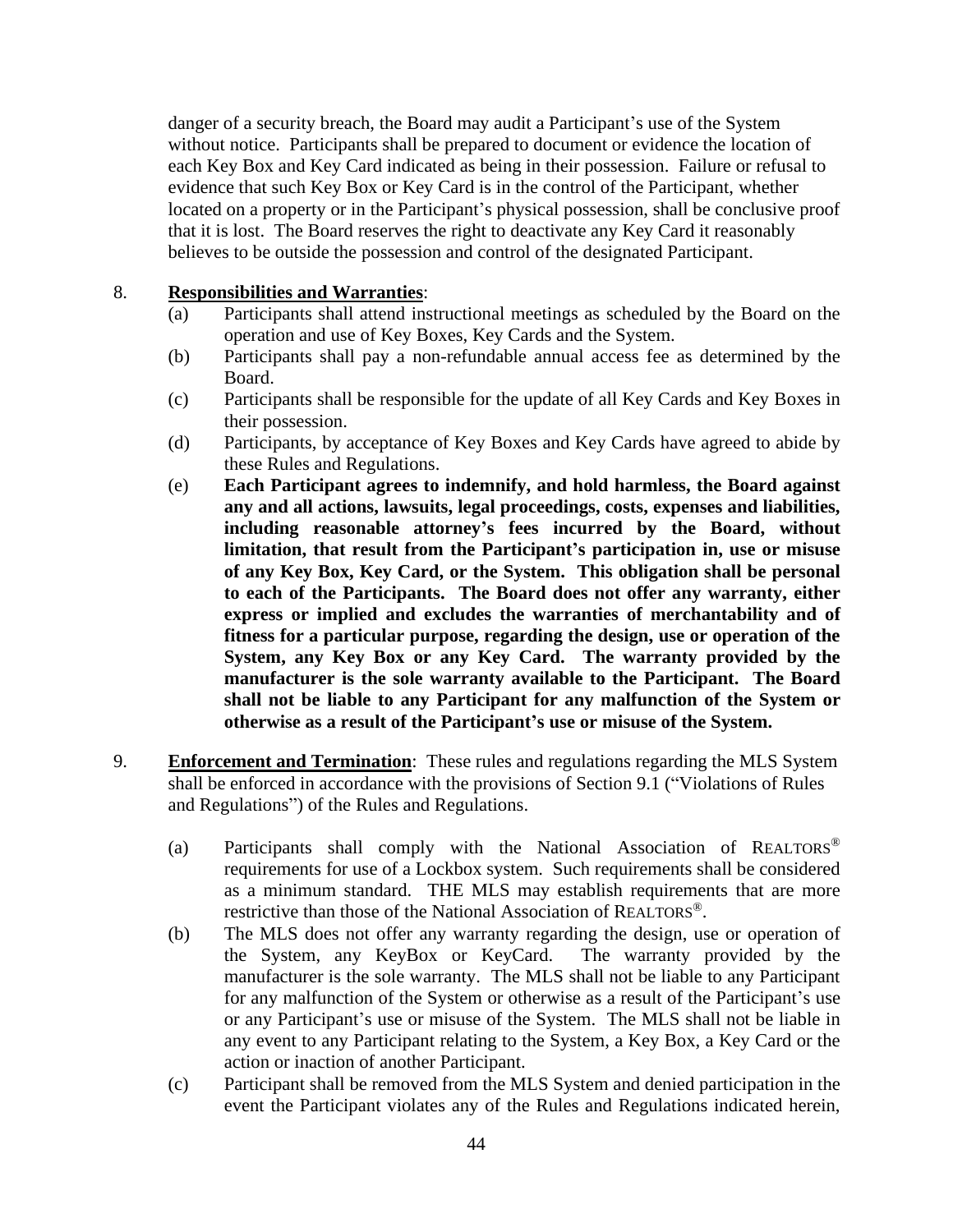and as changed from time to time by the MLS, or as otherwise provided in the License Agreement(s).

- (d) Upon receipt of a complaint against a Participant alleging violation of these Rules or Regulations that complaint shall be processed by the MLS in the same manner as complaints relating to violations of the Multiple Listing MLS Rules and Regulations pursuant to procedures promulgated by the National Association of Realtors® as properly modified and adopted by the MLS. Participant acknowledges that if, after a hearing before the appropriate hearing panel of the MLS, they are determined to have violated these Rules and Regulations, and/or the License Agreement(s), they may be fined an amount to be established by the MLS and may be denied access to the System.
- (e) Participant's privileges may be terminated for non-payment of fees in the same manner as specified in the Rules and Regulations.
- (f) All MLS Board approved affiliates must follow the same procedures as licensed members prior to being issued a Key Card, including but not limited to finger printing.
- 10. Fees shall be established by the MLS from time to time, and posted on the Summit Board of Realtors' website. Participants may be subject to fines dues to non-payment or late payment within the same calendar year.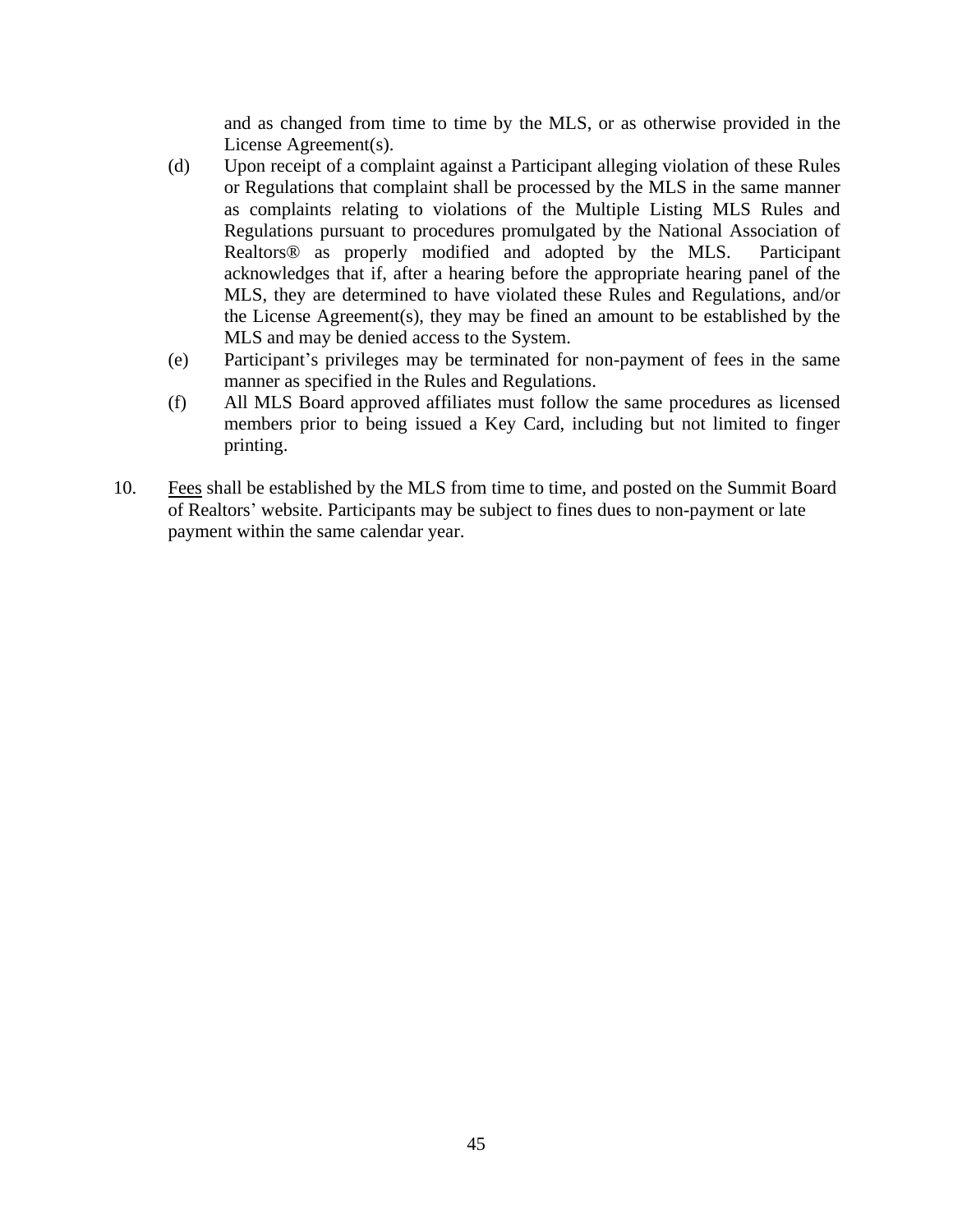## **EXHIBIT D**

## **SCHEDULE OF FEES AND CHARGES**

| 1)  |                                                                     |  |
|-----|---------------------------------------------------------------------|--|
| 2)  |                                                                     |  |
| 3)  |                                                                     |  |
| 4)  |                                                                     |  |
| 7)  |                                                                     |  |
| 8)  |                                                                     |  |
| 9)  |                                                                     |  |
| 10) | Member RETs feed one-time setup fee \$ 350.00 Per Member / Per Feed |  |
| 11) |                                                                     |  |
| 12) |                                                                     |  |